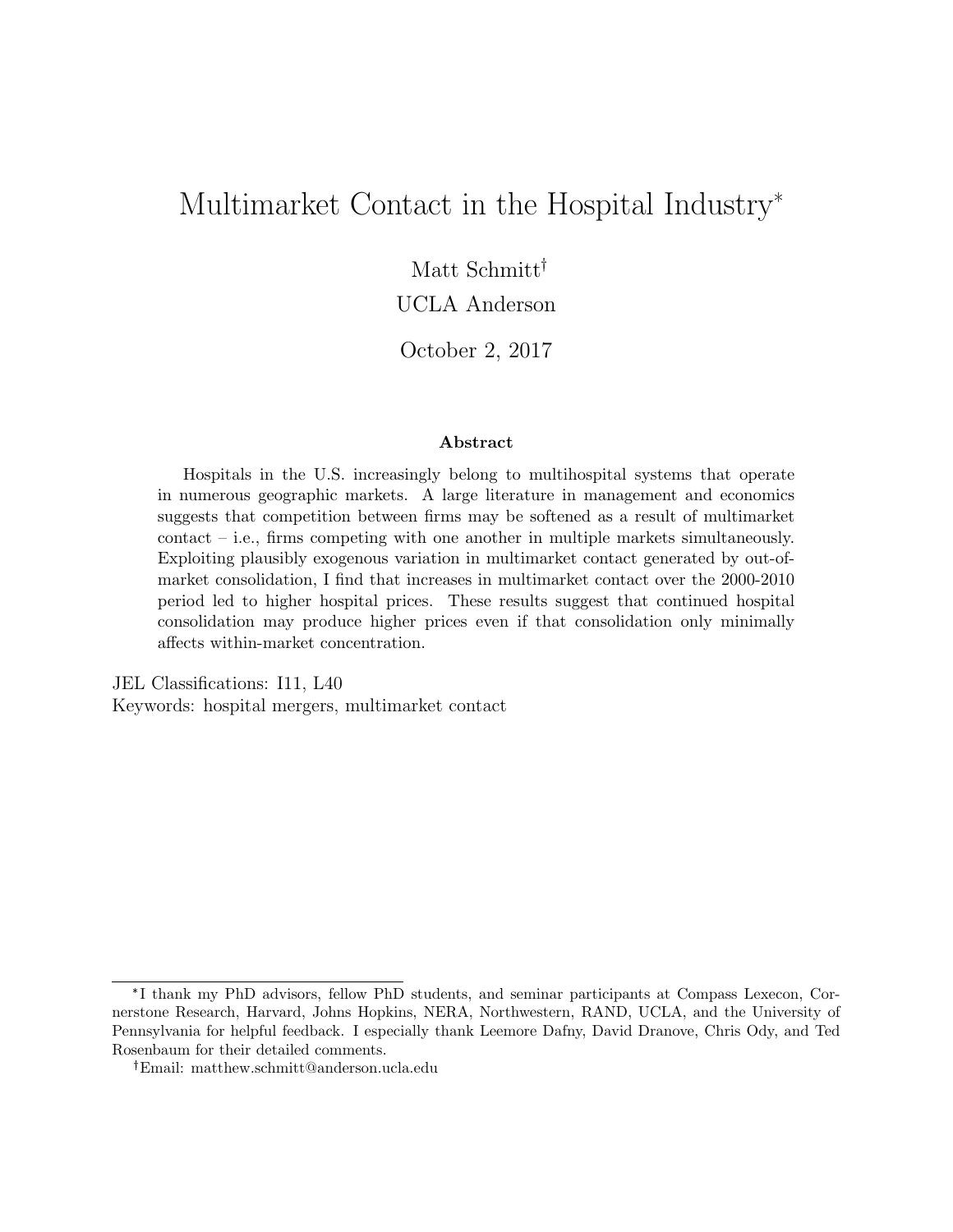## 1 Introduction

Over the past several decades, consolidation in the hospital industry has been rapid. Between 2000 and 2010, an average of around 60 general acute care hospital merger and acquisition (M&A) deals occurred each year,<sup>[1](#page-1-0)</sup> with the pace quickening to nearly 100 deals per year between [2](#page-1-1)011 and 2014.<sup>2</sup> When competing hospitals merge, the combined entity may have greater bargaining leverage in negotiations with insurers, thereby leading to higher prices. Structural merger simulation models often predict substantial price increases resulting from the merger of competing hospitals (e.g., [Capps et al.](#page-29-0) [\(2003\)](#page-29-0) and [Gowrisankaran et al.](#page-30-0) [\(2015\)](#page-30-0)), and reduced form studies have found price increases as high as 40 percent [\(Dafny](#page-29-1) [\(2009\)](#page-29-1)). With these effects in mind, antitrust authorities such as the Federal Trade Commission frequently investigate transactions in which the merging hospitals have a strong geographic overlap, attempting to weigh any potential efficiency gains from the transaction against the adverse effects due to lessened competition.

In addition to the traditional anticompetitive concerns generated by mergers between directly competing hospitals, recent hospital consolidation also presents a number of new questions for which existing theory and empirical evidence are more sparse. For instance, many recent hospital mergers do not involve any increases in local provider concentration: in my merger data, 37 percent of hospital mergers between 2000 and 2010 had no hospital referral region (a broad market definition) overlap between target and acquirer, and 13 percent had no overlap even at the state level. Do these types of transactions still have the potential to influence hospital competition, and if so, why? In this paper, I test whether increases in *multimarket contact* led to increases in hospital prices over the 2000-2010 period. As multihospital systems with geographic reach continue to grow – as of 2012, 46 percent of hospitals in my data belong to systems that operate in multiple HRRs and 36 percent belong to systems that operate in multiple states – competition between hospital systems increasingly occurs in several markets simultaneously. An extensive literature in management and economics posits that multimarket contact may soften competition between firms, a conjecture often referred to as the "mutual forbearance" hypothesis.[3](#page-1-2)

<span id="page-1-0"></span>Using a variety of measures of multimarket contact, the standard approach in the existing

<sup>1</sup>Throughout the paper, I will use the words "merger" and "acquisition" interchangeably. In the vast majority of cases, the merging parties can readily be defined as either "target" or "acquirer."

<span id="page-1-1"></span><sup>2</sup>Sources: American Hospital Association Trendwatch Chartbook 2014, Chart 2.9. Irving Levin Associates, The Health Care Acquisition Report, 2014 and 2015. For a review of trends in hospital consolidation during the 1990s, see [Cuellar and Gertler](#page-29-2) [\(2003\)](#page-29-2).

<span id="page-1-2"></span><sup>3</sup>The mutual forbearance hypothesis dates back to [Edwards](#page-29-3) [\(1955\)](#page-29-3), but was first formalized by [Bernheim](#page-29-4) [and Whinston](#page-29-4) [\(1990\)](#page-29-4).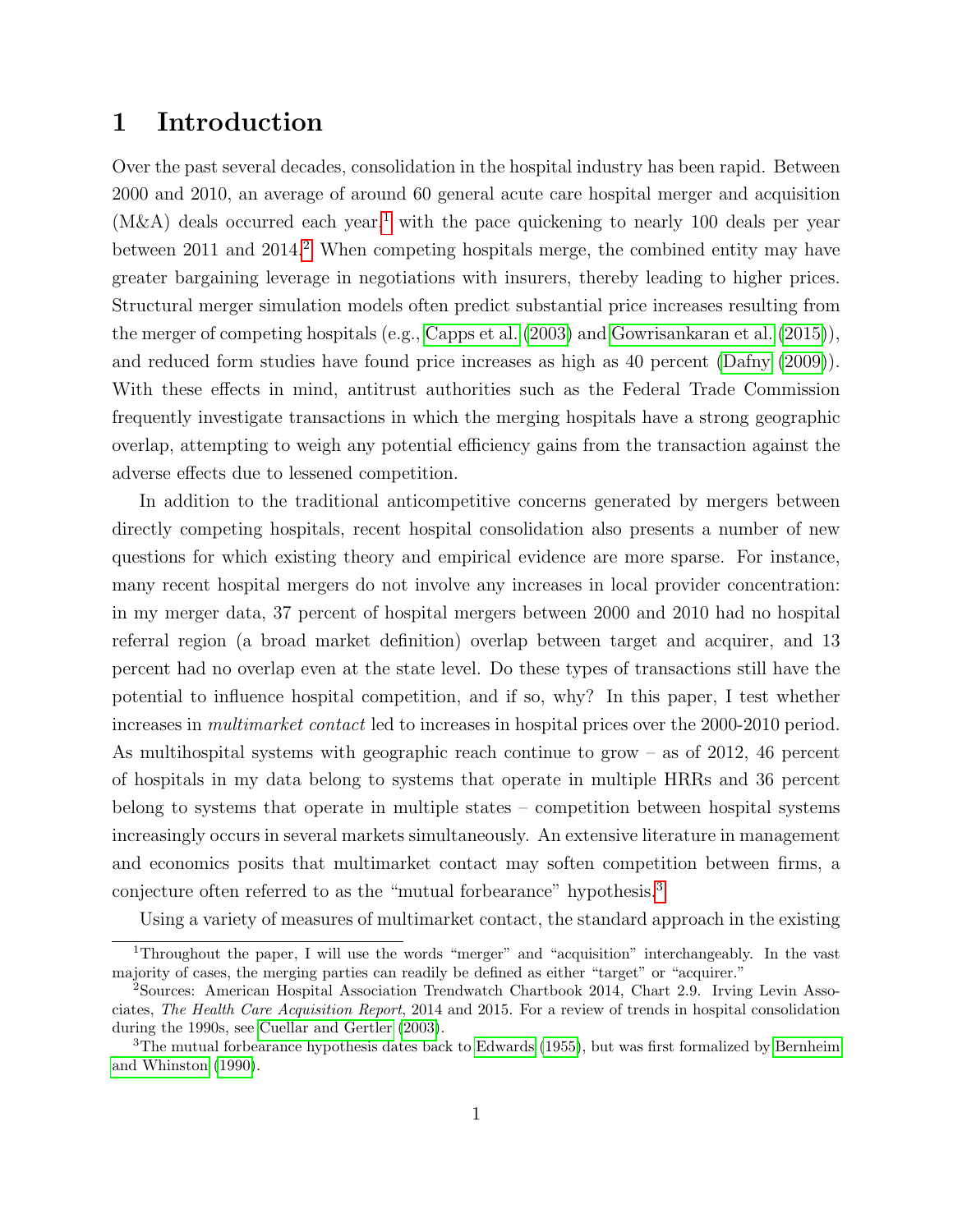<span id="page-2-0"></span>

Figure 1: Two Market, Two Hospital Example The left panel (pre) depicts hospital ownership prior to the acquisition of hospital  $C_2$ . The right panel (post) depicts hospital ownership after hospital  $C_2$ is acquired by system B. After the acquisition, systems A and B compete with one another in both markets.

empirical literature (e.g., [Evans and Kessides](#page-29-5) [\(1994\)](#page-29-5)) is to estimate specifications with market fixed effects that exploit within-market variation in multimarket contact over time. One natural identification concern with these specifications is that within-market changes in multimarket contact may be endogenous. To illustrate this concern more precisely, consider the two market, two hospital example depicted in Figure [1.](#page-2-0)

In the figure, multihospital systems A and B both compete in market 1, but only A competes in market 2. System B then acquires a hospital in market 2, thereby increasing the exposure of both markets to multimarket contact. Using the standard approach, the effect of multimarket contact on prices is estimated by examining price changes in both markets. However, the increase in multimarket contact in market 2 occurs at the same time that system B acquires a hospital there, which may cause or be correlated with other factors that affect prices independently of multimarket contact. For instance, management practices at the just-acquired  $C_2$  may change, which can affect pricing. Alternatively, system B may have acquired hospital  $C_2$  because it forecasted strong price growth in market 2. Any such omitted factors will bias the estimates of the effect of multimarket contact on prices.

In an attempt to overcome these concerns, I isolate the variation in multimarket contact coming from situations like market 1 in the example, where the change in multimarket contact is generated by *out-of-market* consolidation. Changes in multimarket contact generated by changes in out-of-market ownership are more plausibly orthogonal to unobserved determinants of in-market prices. For instance, it is less likely that the hospitals in market 1 will undergo simultaneous management changes that affect pricing on top of any effect of multimarket contact. Difference-in-differences models comparing price trends at hospitals experiencing an increase in multimarket contact due to out-of-market M&A (hospitals like  $A_1$  and  $B_1$  in the example) to several different groups of control hospitals reveal a positive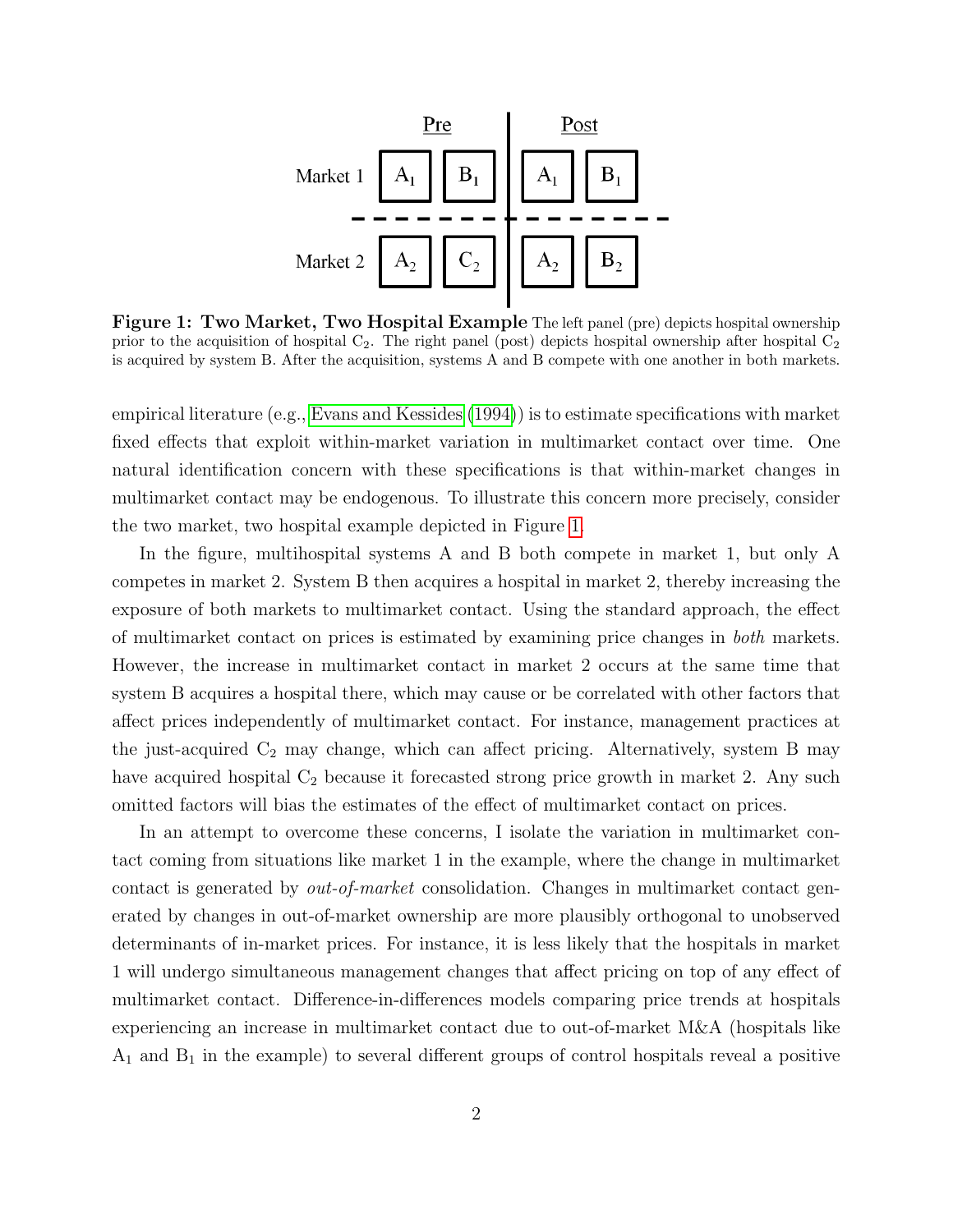and statistically significant effect of multimarket contact on prices. Following an increase in multimarket contact generated by an out-of-market merger, affected hospitals are estimated to experience price increases of 6 to 7 percent. I then examine additional specifications to investigate (a) heterogeneity in price effects and (b) whether alternative theories besides multimarket contact are potentially responsible for the observed price increases.

Prior work on multimarket contact in the hospital industry [\(Boeker et al.](#page-29-6) [\(1997\)](#page-29-6) and [Stephan et al.](#page-31-0) [\(2003\)](#page-31-0)) examines the impact of multimarket contact on entry and exit patterns of California hospitals between 1980 and 1986. Among other results, the authors find that hospital systems that overlap with competing systems in several markets are less likely to exit any given market, a finding consistent with multimarket contact reducing competitive pressures that may otherwise result in exit. Using national and more recent data, my results corroborate [Boeker et al.](#page-29-6) [\(1997\)](#page-29-6) and [Stephan et al.](#page-31-0) [\(2003\)](#page-31-0) by providing direct evidence that multimarket contact may be capable of softening competition and increasing prices.

Recent mergers between national hospital systems have resulted in large increases in multimarket contact.<sup>[4](#page-3-0)</sup> My results suggest that these types of transactions, which may involve only limited changes to within-market concentration – or for which divestitures are required in horizontally overlapping areas in order for the merging firms to receive regulatory approval – may nonetheless lead to higher hospital prices. My paper therefore adds to a burgeoning literature showing that out-of-market hospital mergers can lead to higher prices [\(Vistnes and](#page-31-1) [Sarafidis](#page-31-1) [\(2013\)](#page-31-1), [Dafny et al.](#page-29-7) [\(2016\)](#page-29-7), and [Lewis and Pflum](#page-30-1) [\(2016\)](#page-30-1)). Together, these papers highlight the importance of considering factors beyond the local market when evaluating the likely competitive effects of hospital mergers. Beyond the hospital industry, my results suggest that mergers may lead to higher prices via coordinated effects, a finding in line with recent work by [Miller and Weinberg](#page-30-2) [\(2017\)](#page-30-2) analyzing the MillerCoors joint venture.

The remainder of the paper proceeds as follows. Section [2](#page-4-0) provides descriptive statistics about the effects of hospital consolidation on multimarket contact. Section [3](#page-8-0) discusses two main obstacles to price coordination in the industry – price observability and intra-system price coordination – and argues that hospitals can plausibly overcome these obstacles. The econometric analysis begins in Section [4,](#page-10-0) in which I exploit changes in multimarket contact generated by out-of-market mergers in a difference-in-differences framework. In Section [5,](#page-23-0) I further refine these specifications to distinguish the effects of multimarket contact from other possible mechanisms. Section [6](#page-27-0) summarizes and concludes.

<span id="page-3-0"></span><sup>4</sup>For example, Community Health Systems' (135 hospitals) 2013 acquisition of Health Management Associates (71 hospitals).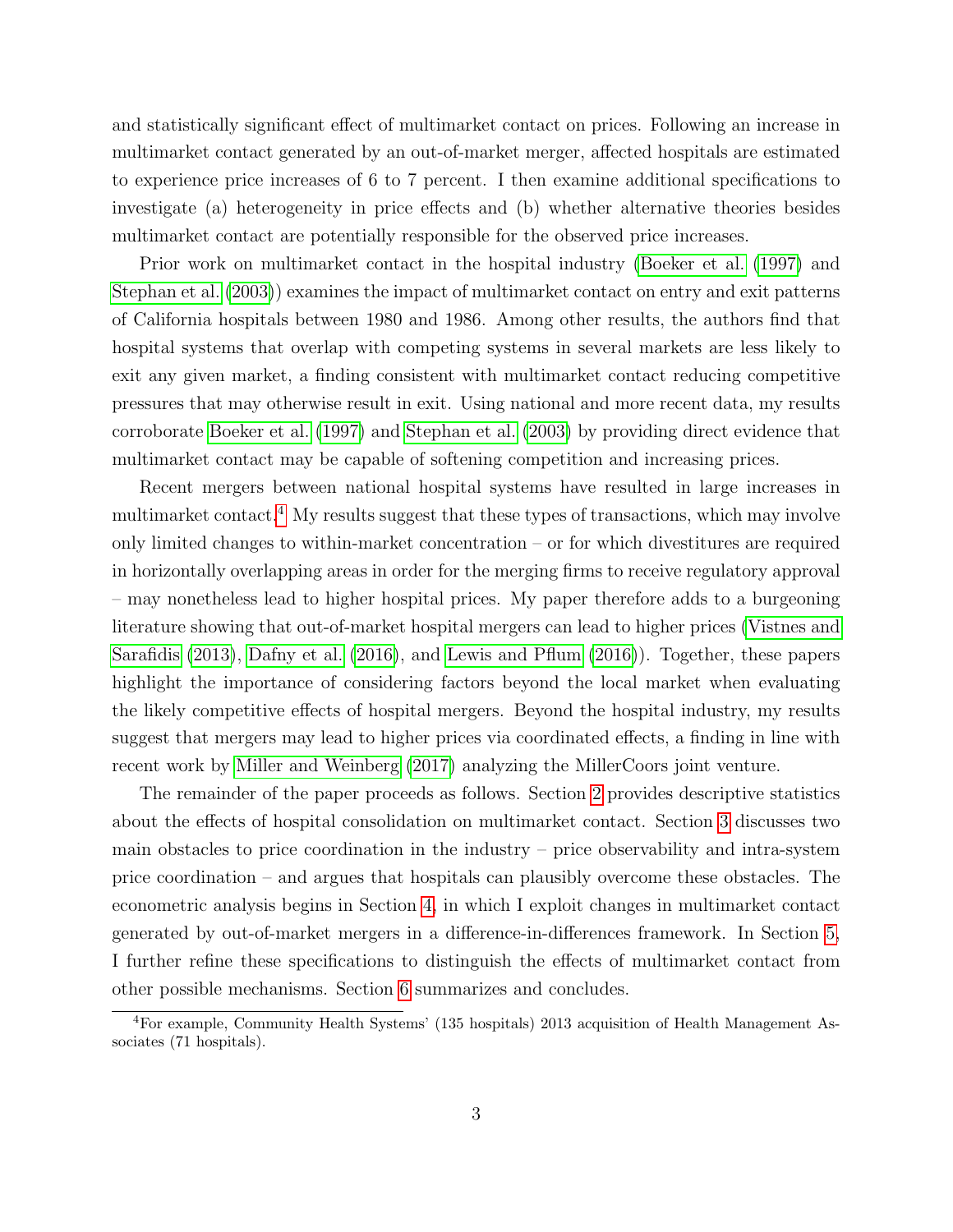## <span id="page-4-0"></span>2 Consolidation in the Hospital Industry

In this section, I first briefly illustrate the effects of recent hospital consolidation on withinmarket concentration. I then turn to the effects of hospital consolidation on multimarket competition, documenting increases in multimarket contact that are primarily driven by large, national hospital systems.

A long-standing question in studies of hospital competition is how to properly define markets for hospital services (see [Dranove and Sfekas](#page-29-8) [\(2009\)](#page-29-8) for a nice review of the issues). For the descriptive statistics here I utilize the Dartmouth Atlas' hospital referral region  $(HRR)$  which splits the U.S. into 306 distinct areas.<sup>[5](#page-4-1)</sup> The data sources used to generate the statistics shown here are described in the appendix in Section [7.3.](#page-37-0) Importantly, the data has comprehensive hospital ownership information that I compiled using a combination of (a) the American Hospital Association (AHA) *Annual Survey of Hospitals*, (b) the healthcare M&A market intelligence firm Irving Levin's Hospital Acquisition Report, and (c) archived news stories and hospital websites. Comprehensive ownership information is needed to accurately compute measures of multimarket contact.

### 2.1 Effects on within-market concentration

Figure [2](#page-5-0) plots the cumulative distribution function of the Herfindahl index (HHI) across HRRs for the years 2000, 2006, and 2012. Shares are calculated using hospital beds. The vertical lines in the figure mark the HHI thresholds outlined in the DOJ/FTC's 2010 Horizontal Merger Guidelines: unconcentrated (below 0.15), moderately concentrated (between 0.15 and 0.25), and highly concentrated (above 0.25). The takeaway from Figure [2](#page-5-0) is that hospital concentration has steadily increased over the 2000 to 2012 period. In 2012, only 12% of HRRs were unconcentrated, compared to 22% in 2000. The percentage of highly concentrated HRRs surged over the same period, from 43% in 2000 to 58% in 2012. In a review of the hospital consolidation literature, [Gaynor and Town](#page-30-3) [\(2012\)](#page-30-3) argue that, on balance, the available evidence suggests that increases in concentration lead to increases in hospital prices. Mergers in concentrated markets in particular have been found to lead to significant price increases, so the high levels of concentration documented in Figure [2](#page-5-0) have attracted substantial policy attention.[6](#page-4-2)

<span id="page-4-1"></span><sup>5</sup>HRRs are defined by determining where Medicare patients receive major cardiovascular surgery and neurosurgery. Each HRR contains at least one city where patients can receive both types of surgery.

<span id="page-4-2"></span> $6$ Pear, R. (2014, September 17). F.T.C. Wary of Mergers by Hospitals. The New York Times.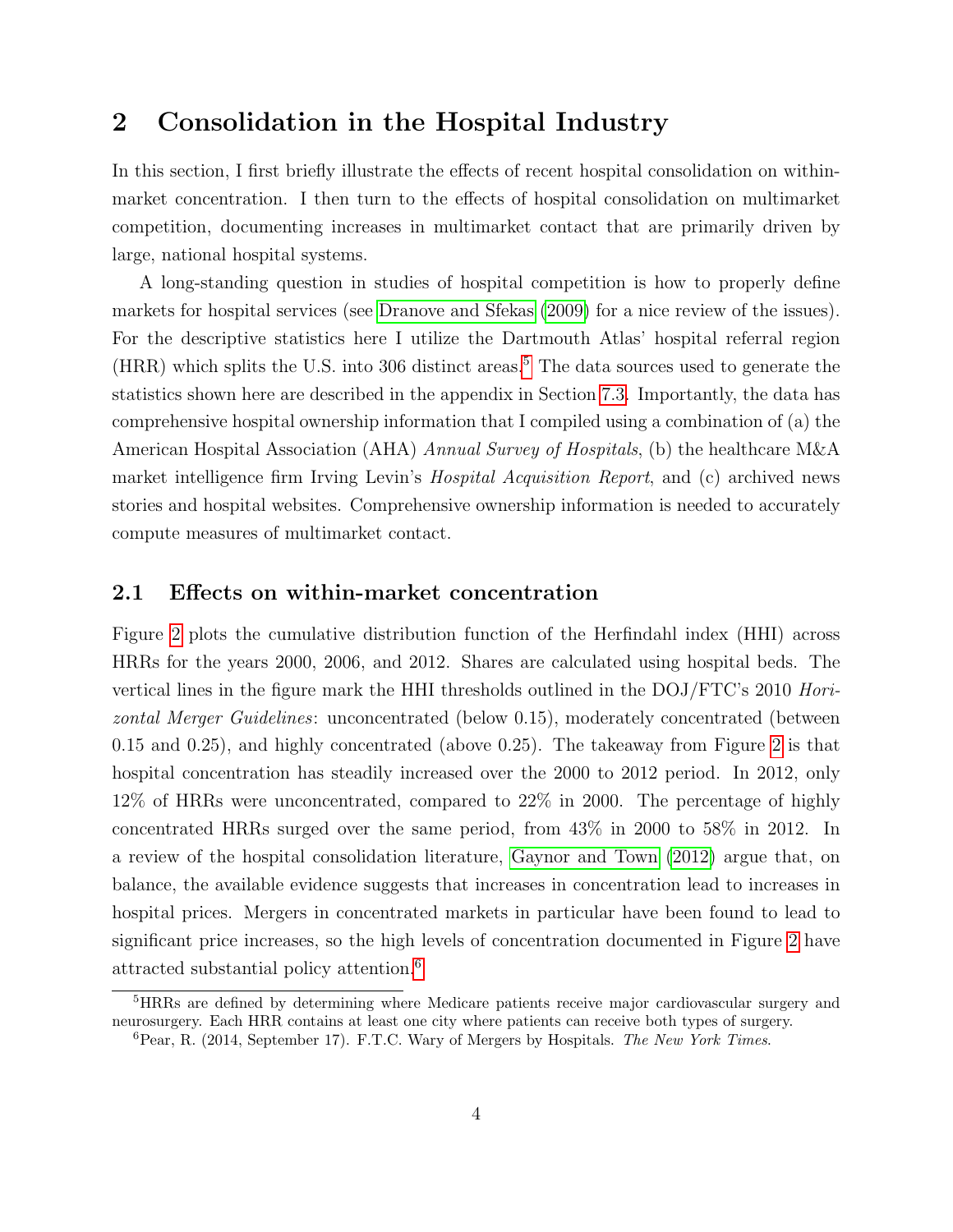<span id="page-5-0"></span>

Figure 2: CDF of HHI Across HRRs by Year The figure is censored from the right at HHI=0.6. 3%, 6%, and 7% of HRRs have HHI>0.6 in 2000, 2006, and 2012 (respectively).

#### <span id="page-5-1"></span>2.2 Effects on multimarket contact

Besides the effects of hospital consolidation on within-market concentration as documented above, hospital consolidation has also resulted in increases in multimarket competition, as much recent hospital M&A activity involves large regional and national hospital systems that operate in multiple geographic markets. A common market level measure of multimarket contact in the empirical literature (e.g., [Evans and Kessides](#page-29-5) [\(1994\)](#page-29-5) and [Waldfogel and Wulf](#page-31-2)  $(2006)$ ) is the average number of market overlaps per pair of owners in a market. Let  $mmc_{kmt}$ denote the number of markets simultaneously served by owners k and m in year t,  $\mathcal{F}_{it}$  denote the set of owners active in market  $j$  in year  $t$ , and  $N$  denote the total number of hospital owners. This measure of multimarket contact,  $AvgMMC$ , can then be expressed as:

$$
AvgMMC_{jt} = \frac{1}{|\mathcal{F}_{jt}|(|\mathcal{F}_{jt}| - 1)/2} \sum_{k=1}^{N-1} \sum_{m=k+1}^{N} \mathbb{1}[k, m \in \mathcal{F}_{jt}] \cdot (mmc_{kmt} - 1), \quad (1)
$$

where  $\mathbb{1}[k, m \in \mathcal{F}_{jt}]$  is an indicator that takes a value of one when owners k and m are both present in market j in year t, and zero otherwise. I subtract one from  $mmc_{kmt}$  for each pair so that the measure captures the number of *other* markets (besides  $i$ ) in which owners k and m both compete.

Figure [3](#page-6-0) plots the cumulative distribution function of AvgMMC across HRRs for the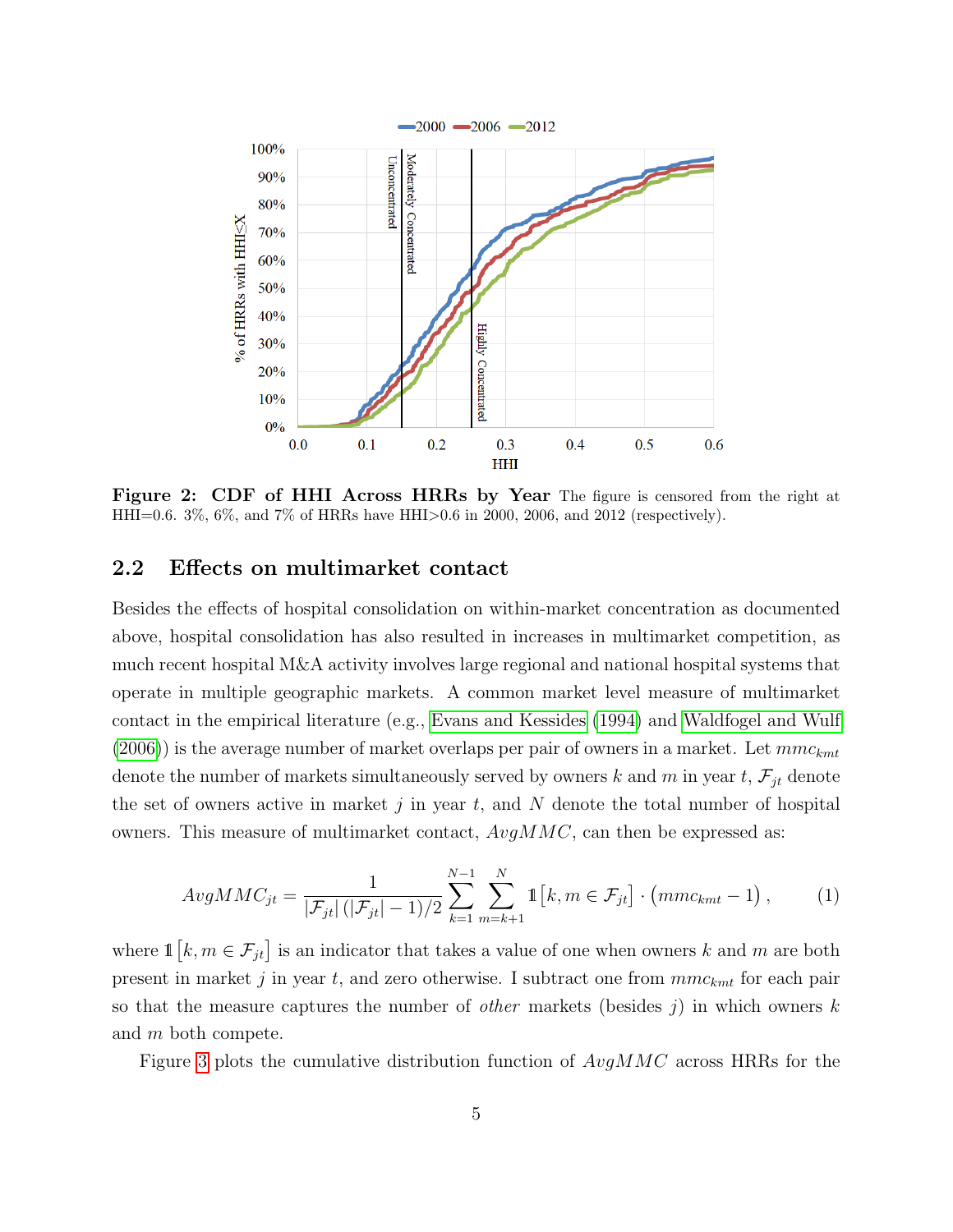<span id="page-6-0"></span>

Figure 3: CDF of  $AvgMMC$  Across HRRs by Year The figure is censored from the right at  $AvgMMC = 2.3\%, 4\%, \text{ and } 6\%$  of HRRs have  $AvgMMC > 2$  in 2000, 2006, and 2012 (respectively).

years 2000, 2006, and 2012. As with HHI, there has been a steady increase in multimarket contact over time. In 2000, over 40% of HRRs had no multimarket contact at all, compared to 29% in 2012. The percentage of HRRs with  $AvgMMC$  of at least one – i.e., each pair of owners in an HRR meets one another in at least one other HRR (on average) – also increased from 9% in 2000 to 14% in 2012, a greater than 50% increase. Unlike HHI, there are no rough guidelines for what levels of multimarket contact are likely to indicate feasibility of coordination between firms in a market. It is worth mentioning, however, that compared to an industry like airlines in which firms often compete against one another on hundreds of routes, absolute levels of multimarket contact in the hospital industry are far lower because of the smaller number of markets and the large (though shrinking) number of independent competitors.[7](#page-6-1)

### 2.3 Which systems drive multimarket contact?

To more precisely understand the potential role of multimarket contact in hospital competition, it is helpful to know which hospital systems are responsible for multimarket contact in the industry. In Figure [4,](#page-7-0) I report the mean of  $AvgMMC$  across HRRs after successively

<span id="page-6-1"></span><sup>&</sup>lt;sup>7</sup>Including independent hospitals, the mean of  $AvgMMC$  across HRRs in 2012 was 0.45 and the median was 0.09. Excluding independent hospitals, the mean increases to 1.64 and the median increases to 1.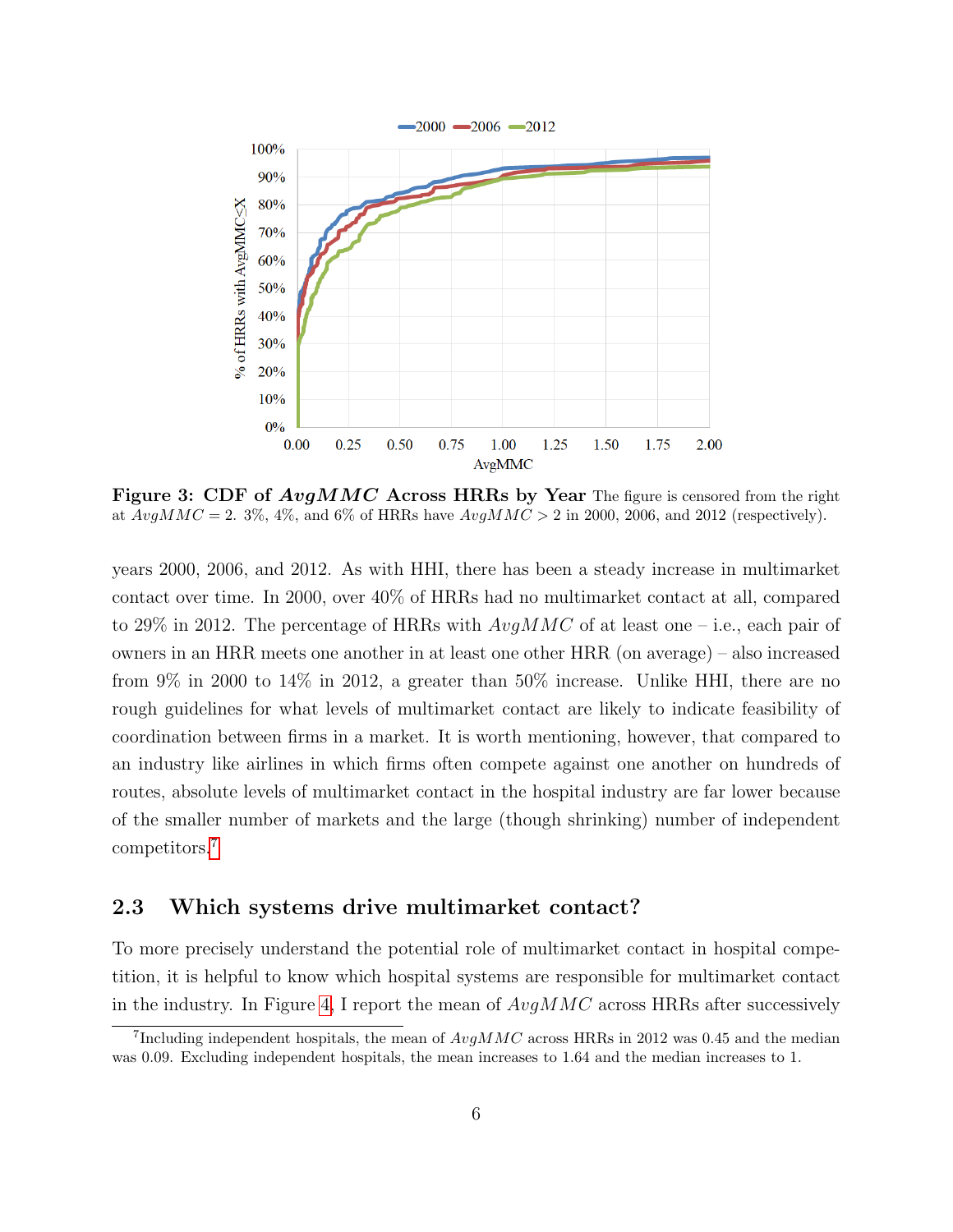<span id="page-7-0"></span>

Figure 4: MMC Statistics After Dissolving Hospital Systems, 2012 "Biggest" and "smallest" are in terms of hospitals owned, breaking ties by total hospital beds. Both lines successively replace hospital systems as collections of independent hospitals – going either from biggest to smallest (blue line) or vice versa (red line) – and then recalculate the mean of  $AvgMMC$  across HRRs.

"dissolving" hospital systems – i.e., treating the hospitals of multihospital systems as independent. The calculation is performed dissolving systems both from biggest to smallest (blue line) and smallest to biggest (red line), where size is defined in terms of hospitals owned (breaking ties by total hospital beds). First considering the blue line, in 2012, the mean of  $AvgMMC$  across HRRs was 0.45. After dissolving just the 10 biggest systems, the mean drops to 0.04. In short, multimarket contact in the industry is largely driven by national hospital systems (e.g., the Hospital Corporation of America). If the hospitals of these systems were independent, there would be very little remaining multimarket contact in the industry.

Turning to the red line, another relevant question is whether multimarket contact is driven entirely by the biggest systems, or if smaller, regional systems also play a meaningful role. While the majority of multimarket contact is driven by competition between the biggest systems – e.g., the mean of  $AvgMMC$  across HRRs is still around 0.3 (over 60% of its full value) even after dissolving all but the top 30 systems – the steady decrease as small and medium-sized systems are dissolved indicates that competition between the biggest systems and smaller regional players contributes as well.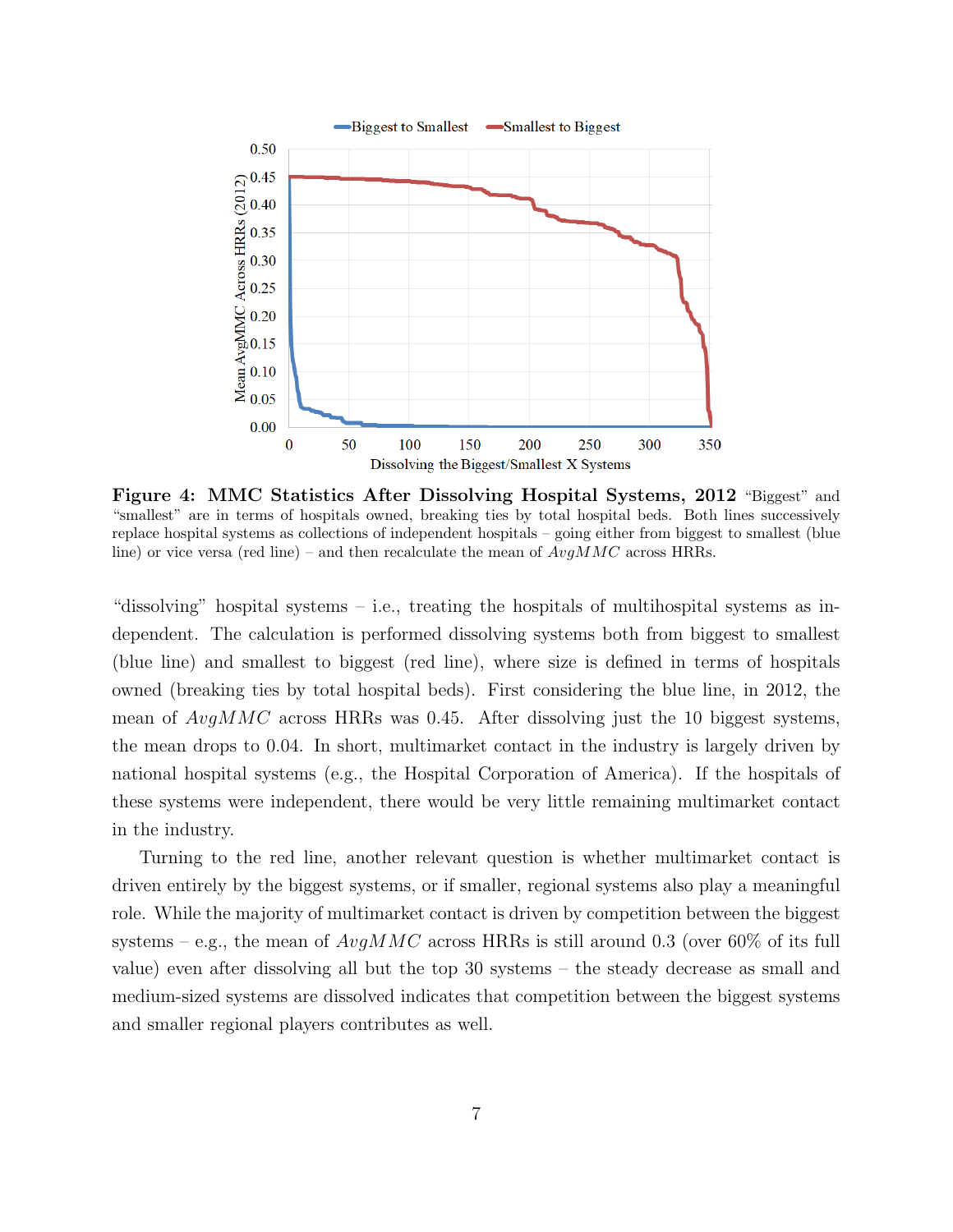## <span id="page-8-0"></span>3 Multimarket Contact and Obstacles to Collusion

In an early articulation of the mutual forbearance hypothesis, [Edwards](#page-29-3) [\(1955\)](#page-29-3) writes:

The interests of great enterprises are likely to touch at many points, and it would be possible for each to mobilize at any one of these points a considerable aggregate of resources. The anticipated gain to such a concern from unmitigated competitive attack upon another large enterprise at one point of contact is likely to be slight as compared with the possible loss from retaliatory action by that enterprise at many other points of contact. There is an awareness that if competition against the large rival goes so far as to be seriously troublesome, the logic of the situation may call for conversion of the warfare into total war. Hence there is an incentive to live and let live, to cultivate a cooperative spirit, and to recognize priorities of interest in the hope of reciprocal recognition.

In short, when competing against one another in many markets, firms may not compete vigorously in any given market for fear of triggering intense competition across all markets. In formal analyses such as [Bernheim and Whinston](#page-29-4) [\(1990\)](#page-29-4), which look at how the set of collusive equilibria in some game changes when moving from the case of single market competition to competing in multiple markets, this intuition is not complete since increases in multimarket contact affect not only the scope of available punishments for deviations from collusion, but also increase the gains from deviation. Therefore, it is not immediate that additional markets necessarily facilitate collusion. However, under a variety of plausible conditions – differences in the number of firms across markets, differences in growth rates, differences in production costs, stochastic demand fluctuations, concavity of firms' objective functions, etc. – multimarket contact may improve the ability of firms to tacitly collude.<sup>[8](#page-8-1)</sup>

There is a large body of empirical evidence from multiple industries consistent with the mutual forbearance hypothesis.<sup>[9](#page-8-2)</sup> However, the hospital industry is different from many previously studied industries in meaningful ways that may affect the ability of multimarket contact to impact competition. First, the prices negotiated between hospitals and insurers are not publicly observable.[10](#page-8-3) Inability to clearly observe the prices of competing hospitals limits the ability of firms to detect deviations from collusive prices and/or follow collusive price leadership strategies. Second, mutual forbearance relies on the ability of firms to coordinate

<span id="page-8-1"></span><sup>8</sup>Notable analyses building on [Bernheim and Whinston](#page-29-4) [\(1990\)](#page-29-4) include [Matsushima](#page-30-4) [\(2001\)](#page-30-4) and [Kobayashi](#page-30-5) [and Ohta](#page-30-5) [\(2012\)](#page-30-5) (imperfect monitoring), [Li and Powell](#page-30-6) [\(2015\)](#page-30-6) and [Sekiguchi](#page-30-7) [\(2015\)](#page-30-7) (demand uncertainty), and [Spagnolo](#page-31-3) [\(1999\)](#page-31-3) (concavity of objective functions).

<span id="page-8-2"></span><sup>9</sup>See [Yu and Cannella](#page-31-4) [\(2013\)](#page-31-4) for a review of existing evidence. Some studies do fail to find a significant effect of multimarket contact on outcomes, e.g. [Waldfogel and Wulf](#page-31-2) [\(2006\)](#page-31-2).

<span id="page-8-3"></span> $10B$ illed charges, which do not reflect the discounts that insurers receive, are much more commonly available.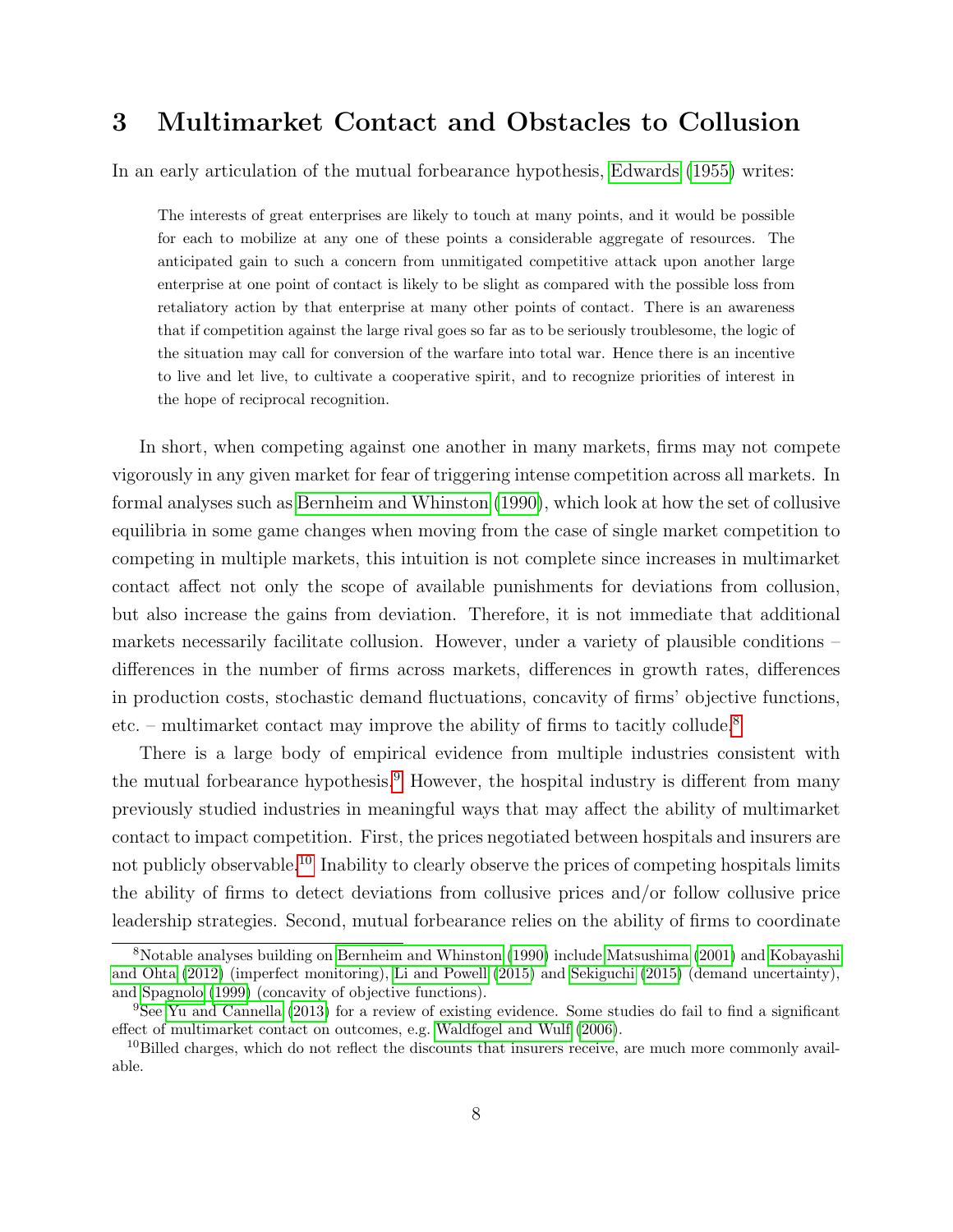prices across the markets in which it operates. For instance, if pricing negotiations are delegated to local hospital managers, it must be that those managers consider multimarket contact when acting, and/or gain information from multimarket contact that is relevant to price negotiations. In an extensive review of the multimarket contact literature, [Yu and](#page-31-4) [Cannella](#page-31-4) [\(2013\)](#page-31-4) emphasize both of these conditions as possible moderators of the collusive potential of multimarket contact. I briefly discuss each condition in turn, arguing that hospitals can plausibly overcome the obstacles.

### 3.1 Price observability

The rates negotiated between hospitals and insurers are not publicly observable, which all else equal presumably makes sustaining collusion more difficult. That said, there are a number of ways in which hospitals can (and do) attempt to infer the prices received by their competitors, or hire outside consultants to help them. Analysis of aggregated revenue information from Medicare cost report data (the same data source I use in the upcoming empirical analysis), for instance, is one possibility. While any such analysis is unlikely to yield a perfect picture of competitor pricing, it is likely sufficient to give an informative (albeit noisy) signal. Models of hospital price determination at the frontier of the literature such as [Gowrisankaran et al.](#page-30-0) [\(2015\)](#page-30-0) and [Ho and Lee](#page-30-8) [\(2017\)](#page-30-8) implicitly assume either that prices are observable or that hospital and insurer beliefs about competitors' rates are correct. In the theoretical literature [\(Matsushima](#page-30-4) [\(2001\)](#page-30-4) and [Kobayashi and Ohta](#page-30-5) [\(2012\)](#page-30-5)), it is also the case that multimarket contact can still facilitate collusion even when actions are imperfectly observable by increasing the number of signals that firms receive about their rivals.

### 3.2 Intra-system price coordination

Mutual forbearance relies on the ability of multimarket systems to coordinate prices between hospitals within the system. For large hospital systems, coordinating prices across hospitals within the system is not an uncommon task. For instance, national insurers that serve multistate employers often seek contracts with hospital systems that span several geographic markets. Indeed, one stated motivation for the Trinity Health and Catholic Health East merger was that the expanded geographic reach of the system would enable it to compete for such contracts.<sup>[11](#page-9-0)</sup> Coordination of prices across system members therefore appears to be possible for the large systems that are responsible for the majority of multimarket contact in the industry, and it is likely possible for smaller systems as well.

<span id="page-9-0"></span> $11$ Evans, M. (2014, June 21). Consolidation creating giant hospital systems. Modern Healthcare.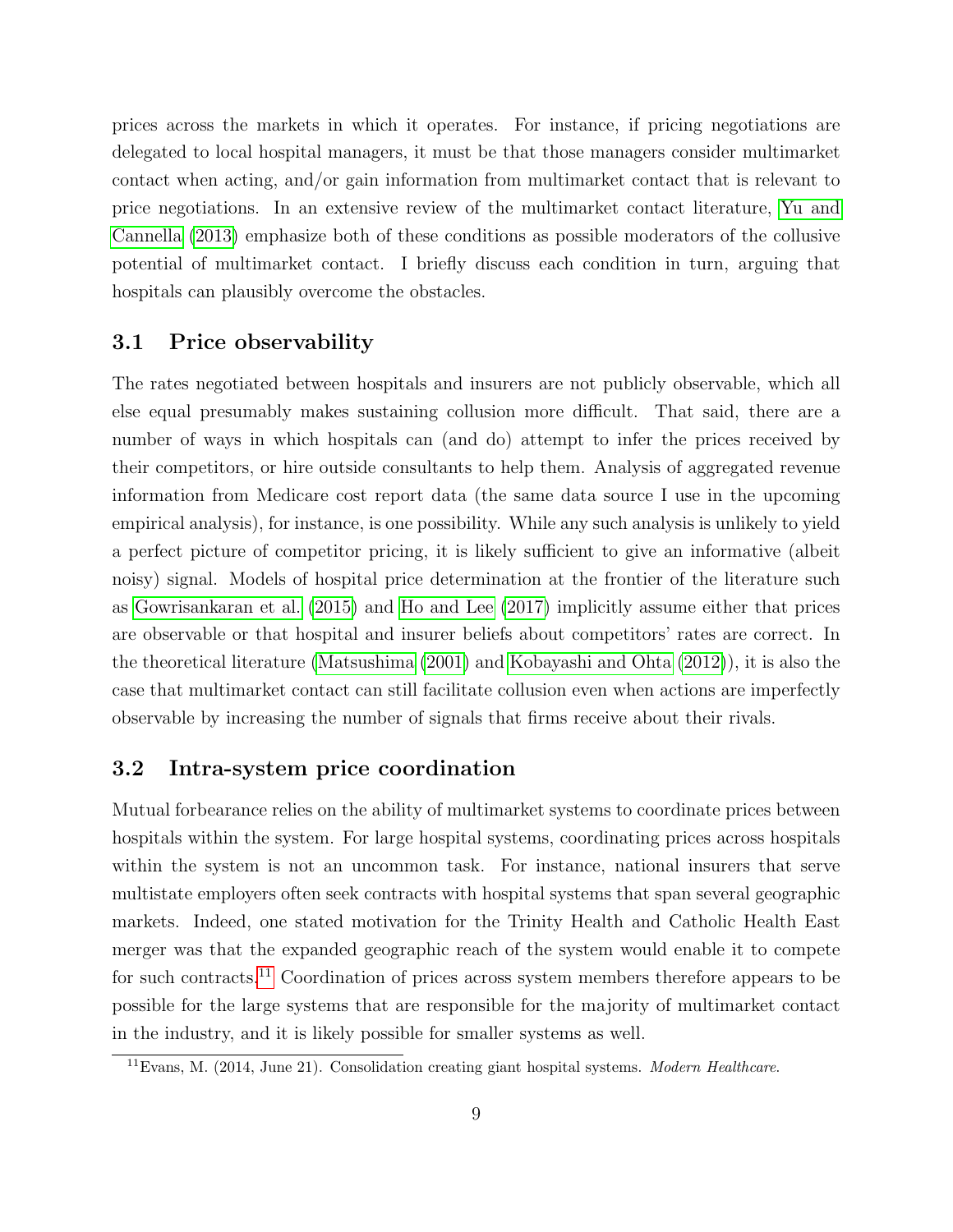## <span id="page-10-0"></span>4 Empirical Analysis

#### 4.1 Overview

Ultimately, whether or not multimarket contact affects hospital competition is an empirical question. Early studies of multimarket contact (e.g., [Scott](#page-30-9) [\(1982\)](#page-30-9)) often used data from a single time period, relying on cross-market variation in multimarket contact to identify its impact. Concerns about correlation between multimarket contact and other unobserved determinants of outcomes across markets motivated fixed effects approaches (e.g., [Evans and](#page-29-5) [Kessides](#page-29-5) [\(1994\)](#page-29-5)) that continue to characterize recent reduced form analyses of the effects of multimarket contact. These approaches exploit within-market changes in multimarket contact over time to estimate its impact. In Section [7.1](#page-32-0) in the appendix, I estimate specifications similar to those commonly utilized in the empirical multimarket contact literature. Consistent with much of the literature, I find evidence of a statistically significant, positive relationship between multimarket contact and prices over the 2000-2010 period. As outlined in the introduction, however, one concern with that analysis is that within-market changes in multimarket contact may be endogenous, even conditional on a rich set of controls. In this section, I instead use out-of-market mergers as a plausibly exogenous source of variation in multimarket contact to estimate difference-in-differences models. Specifically, I examine price trends at hospitals before and after they are "treated" by an increase in multimarket contact that was triggered by an acquisition outside of their market as compared to price trends at a group of control hospitals. Changes in multimarket contact generated by outof-market M&A are much more likely to be exogenous than changes generated by in-market M&A.

Consider the following illustrative example, depicted in Figure [5.](#page-11-0) In 2006, Community Health Systems (CHS) acquired Deaconess Hospital, its first hospital in the Oklahoma City, OK metro area. Less than five miles away is St. Anthony Hospital, which is owned by SSM Health Care (SSM). In Mount Vernon, IL, CHS and SSM own hospitals less than two miles apart: Crossroads Community Hospital and Good Samaritan Regional Health Center. CHS' acquisition of Deaconess thereby triggered an increase in multimarket contact between CHS and SSM. One possibility to test whether multimarket contact causes higher hospital prices is to examine prices at all four affected hospitals before and after CHS' acquisition of Deaconess as compared to a set of control hospitals unaffected by multimarket contact; very roughly, this is how prior approaches proceed. However, one might reasonably be concerned that the acquisition of Deaconess is correlated with unobserved determinants of hospital prices.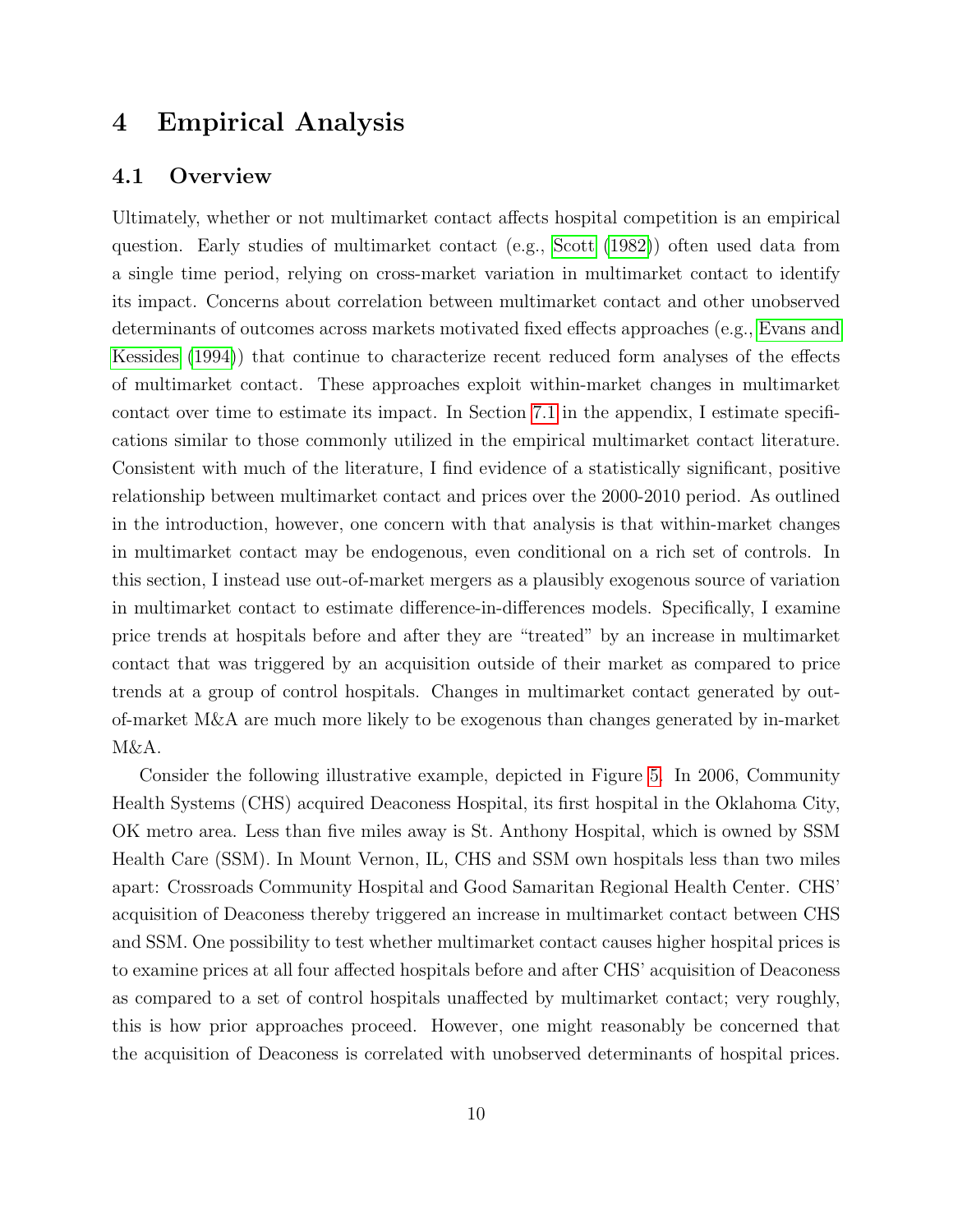<span id="page-11-0"></span>

Figure 5: Example of Out-of-Market M&A and Multimarket Contact The left panel is Oklahoma City, OK and the right panel is Mount Vernon, IL. In 2006, Community Health Systems (CHS) acquired Deaconess Hospital in Oklahoma City, less than five miles from SSM Health's (SSM) St. Anthony Hospital. At the same time, both systems owned hospitals within two miles of each other in Mount Vernon, IL. CHS' acquisition of Deaconess therefore triggered an increase in multimarket contact between CHS and SSM.

For instance, if CHS installed new management at Deaconess post-acquisition, any administrative or operational changes may affect pricing for reasons unrelated to (but correlated with) the increase in multimarket contact. Or, as suggested by [Lewis and Pflum](#page-30-10) [\(2015\)](#page-30-10) and [Lewis and Pflum](#page-30-1) [\(2016\)](#page-30-1), hospital systems may simply have greater bargaining power, again for reasons unrelated to the increase in multimarket contact. Similar concerns arguably apply to SSM's hospital in the same market, St. Anthony. For instance, CHS' acquisition of Deaconess could have been driven by demand conditions in the broader Oklahoma City market, in which case prices might have changed irrespective of the increase in multimarket contact. Alternatively, CHS' acquisition of Deaconess could have triggered an increase in local concentration (though not in this case since CHS did not own any other Oklahoma City area hospitals), the effects of which may be difficult to separate from any effects owing to the increase in multimarket contact.

In short, there are good reasons to suspect that the merger that triggered an increase in multimarket contact between CHS and SSM may not be exogenous to unobserved determinants of prices at Deaconess Hospital and St. Anthony Hospital. The two hospitals in Mount Vernon, IL – Crossroads Community Hospital and Good Samaritan Regional Health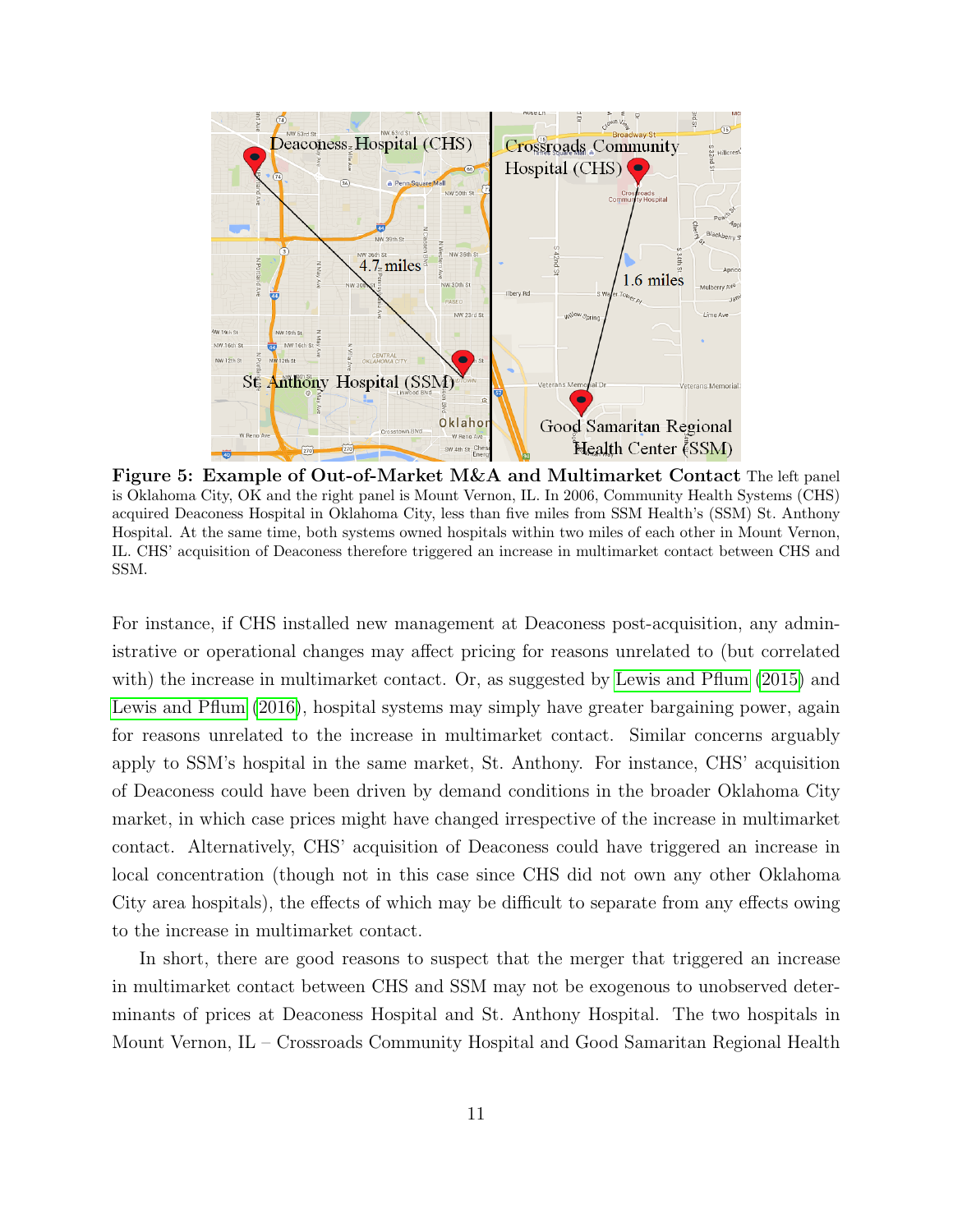Center – seem to be a different story, however. Unlike in Oklahoma City, in Mount Vernon there were no clear changes in the local competitive situation at the time CHS acquired Deaconess, and it is unlikely that CHS' acquisition of Deaconess in Oklahoma City was driven by expected price developments nearly 600 miles away in Mount Vernon. Therefore, it is plausible that the increase in multimarket contact triggered by CHS' acquisition is exogenous to unobserved determinants of prices at Crossroads and Good Samaritan. By examining price changes at hospitals that experience increases in multimarket contact but are located away from the merger generating that increase, I can estimate an arguably causal effect of multimarket contact on prices.

### 4.2 Hospital prices and market definition

Implementing this idea in practice requires a measure of hospital prices as well as a market definition. For price, I use an estimate of the average revenue that a hospital receives per non-Medicare inpatient discharge, net of negotiated discounts with insurers. The same basic measure is used in several studies of hospital prices (e.g., [Dafny](#page-29-1) [\(2009\)](#page-29-1), [Lewis and](#page-30-1) [Pflum](#page-30-1) [\(2016\)](#page-30-1)), and is calculated using the Centers for Medicare & Medicaid Services (CMS) Healthcare Cost Report Information System (HCRIS) data.[12](#page-12-0) Section [7.3](#page-37-0) in the appendix gives the exact line items used to calculate the measure.[13](#page-12-1)

Hospitals receive a substantial amount of revenue from government programs such as Medicare and Medicaid. Medicare and Medicaid do not negotiate prices with hospitals as commercial insurers do, so to the extent that multimarket contact affects competition, it should affect prices primarily for commercially insured patients. Ideally, the constructed price measure would therefore only include revenues from patients with commercial insurance. The HCRIS data permits removing Medicare revenues and discharges from the price calculation, but does not contain enough information to eliminate other non-commercial payers such as Medicaid. Hereafter I refer to the HCRIS price measure simply as "price," though in reality it mixes negotiated commercial prices (the true object of interest) with other payment sources, the most prominent of which is Medicaid. The price measure also aggregates over all procedures that the hospital performs, and therefore is sensitive to changes in service mix. As discussed in Section [4.4](#page-14-0) below, I include several control variables in the regression analysis to capture aspects of the price formula that do not reflect true price differences but

<span id="page-12-0"></span><sup>&</sup>lt;sup>12</sup>Medicare-certified hospitals are required to submit comprehensive annual reports to CMS that contain hospital characteristics (e.g., bed counts), utilization information (e.g., inpatient discharges), and financial data (e.g., total charges). These reports are publicly available for download from CMS.

<span id="page-12-1"></span><sup>&</sup>lt;sup>13</sup>In addition, I adjust prices to 2010 dollars using the consumer price index for all urban consumers.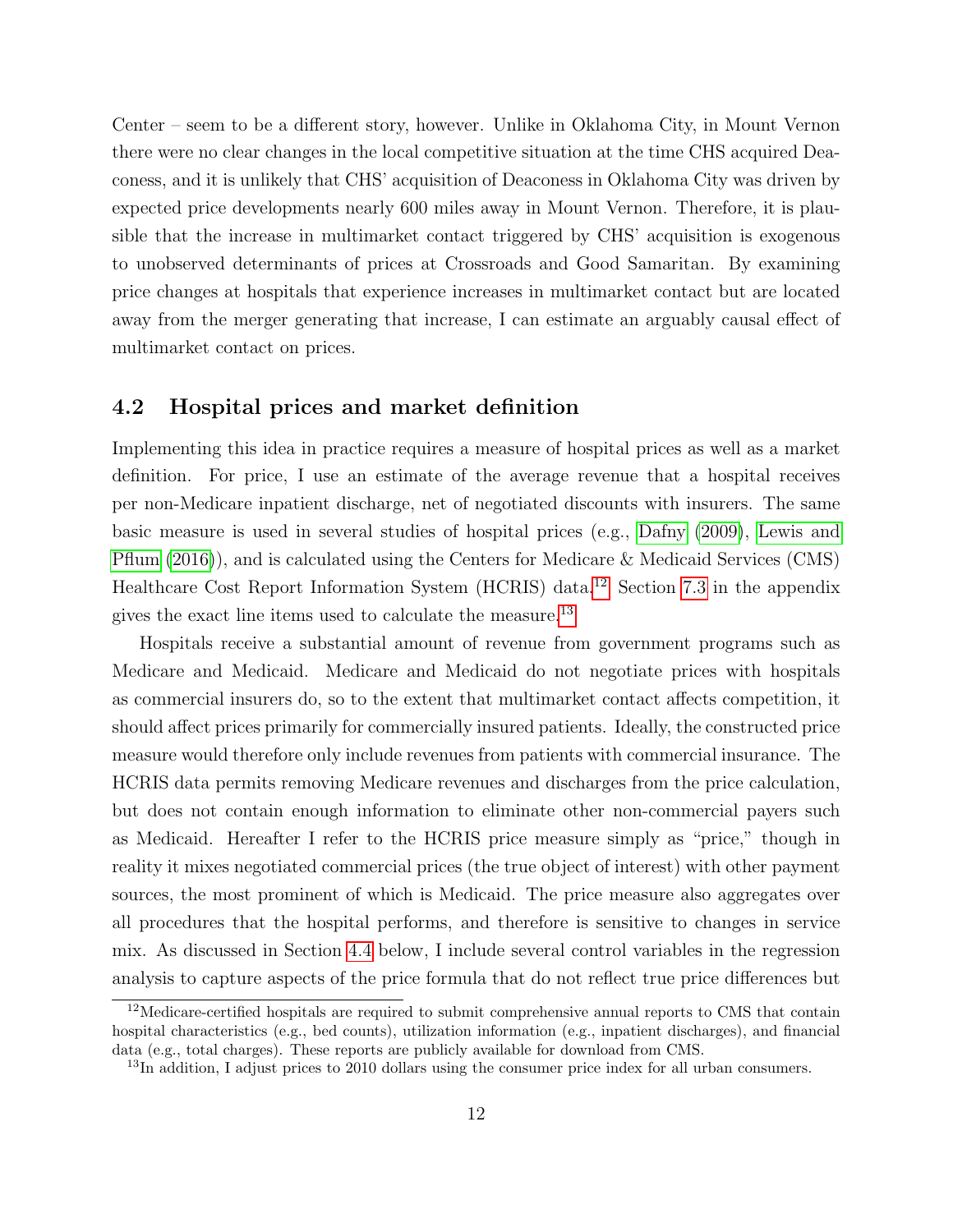rather differences in payer and/or service mix.

Prior studies of multimarket contact have often been in industries in which markets can be defined somewhat readily, such as airlines (airport pairs; [Evans and Kessides](#page-29-5) [\(1994\)](#page-29-5)), radio advertising (FCC-defined radio markets; [Waldfogel and Wulf](#page-31-2) [\(2006\)](#page-31-2)), and cellular telephone service (standard metropolitan areas; [Busse](#page-29-9) [\(2000\)](#page-29-9)). In the hospital industry, on the other hand, the question of market definition has been the subject of intense debate both in the academic literature and in the courts. In merger cases, defining the market is an extremely fact-intensive process; doing so exhaustively for every hospital in the data is not feasible. Instead, I use an "own-hospital" market definition that includes in each hospital's market all hospitals within 20 miles in geodesic distance (i.e., as the crow flies).<sup>[14](#page-13-0)</sup> For market definitions with fixed geographic boundaries, a hospital's nearest competitors are not guaranteed to be in the same market, and for that reason I prefer the own-hospital market definition.

### 4.3 Treatment hospitals

I begin by looking at prices at hospitals like Crossroads and Good Samaritan in Figure [5](#page-11-0) (direct effects), rather than other hospitals in the surrounding area (indirect effects).<sup>[15](#page-13-1)</sup> To identify such hospitals in the data ("treatment" hospitals), I start with the set of all acquired hospitals between 2000 and 2010. I then find all hospitals within 20 miles of an acquired hospital (i.e., in the same market). For each pair of owners – the new owner of the acquired hospital and all hospitals within 20 miles  $-$  I then check to see if that pair of owners have hospitals within 20 miles of each other elsewhere. If so, I classify those hospitals as treatment hospitals: hospitals that experienced a plausibly exogenous increase in multimarket contact. Both acquired hospitals and hospitals that are within 20 miles of an acquired hospital (i.e., hospitals like Deaconess and St. Anthony in the example) are not classified as treatment hospitals. To further ensure that hospitals in the surrounding area of an acquisition are not included, I require that hospitals classified as treatment hospitals are not in the same hospital referral region as an acquired hospital in the year of treatment. This requirement further restricts the potential pool of treatment hospitals beyond what is imposed by eliminating hospitals within 20 miles of an acquired hospital. Last, I drop all hospitals that were acquired at any point during the period.[16](#page-13-2)

<span id="page-13-0"></span><sup>&</sup>lt;sup>14</sup>The choice of 20 miles is somewhat arbitrary. The results are robust to changes in the assumed radius (see footnote [21\)](#page-19-0).

<span id="page-13-2"></span><span id="page-13-1"></span><sup>15</sup>Results for surrounding hospitals are reported in Section [4.7.](#page-20-0)

<sup>&</sup>lt;sup>16</sup>For example, suppose Crossroads had been acquired by CHS the year before. Then, any observed price changes could be the result of the prior acquisition rather than the increase in multimarket contact.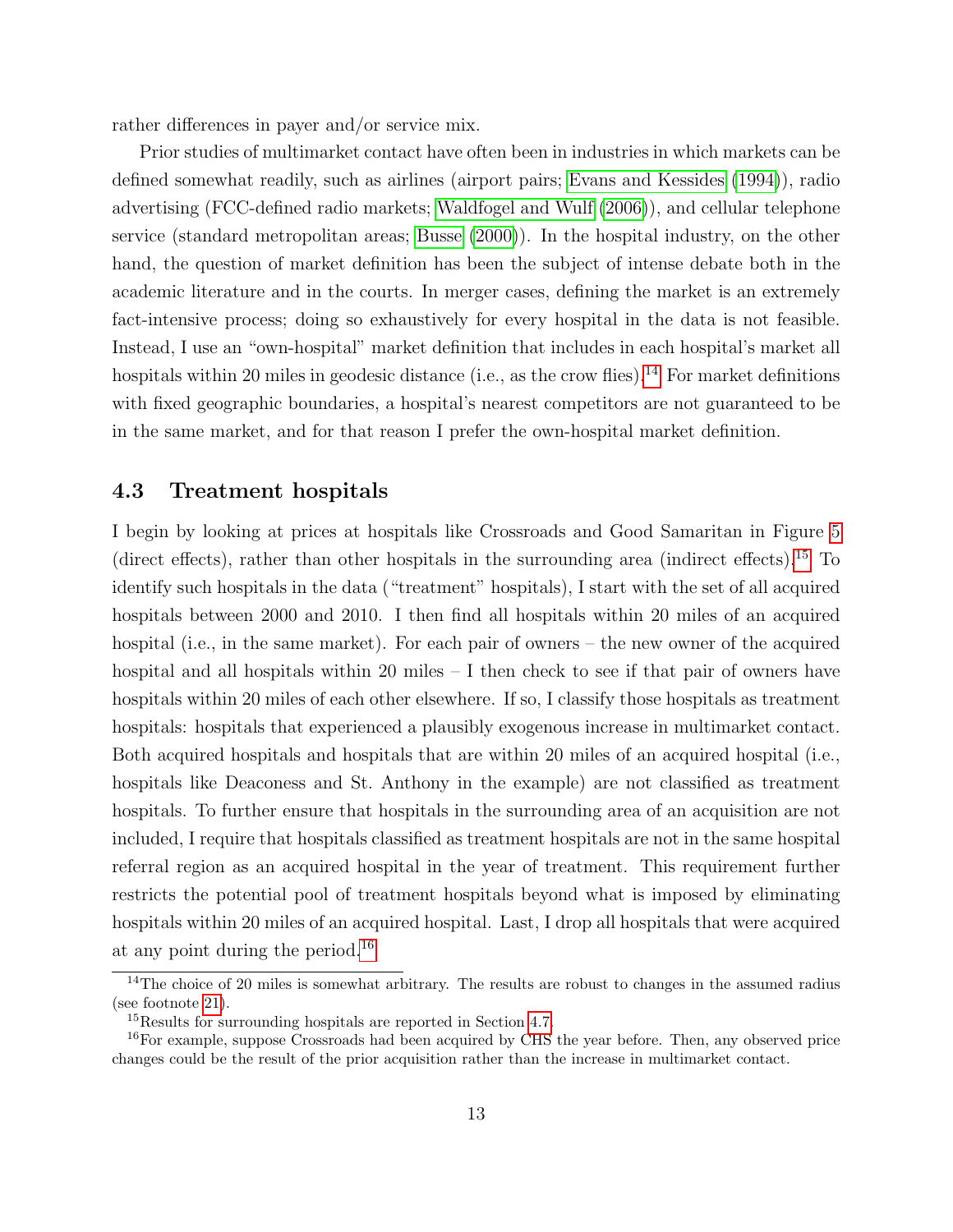<span id="page-14-1"></span>

Figure 6: Timing of Mergers Generating Treatment Hospitals The solid line marks mergers that generate treatment hospitals, while the dotted line marks all mergers during the period.

This procedure yields 347 treatment hospitals over the 2000-2010 period which are generated by 111 distinct mergers. Figure [6](#page-14-1) plots the timing of these 111 mergers, which closely tracks the overall pattern of mergers during the period. Since treatment hospitals often belong to large and growing systems, about 40% of treatment hospitals are treated more than once during the period. In those cases, I set the year of treatment to be the first year in which a hospital was treated. The estimated price effects may therefore also include the effects of subsequent additional increases in multimarket contact, though the results are sim-ilar when restricting the sample to hospitals treated only a single time during the period.<sup>[17](#page-14-2)</sup> On average, the mergers triggering increases in multimarket contact involve the acquisition of two hospitals spanning 1.5 hospital referral regions. The acquirer tends to be a large hospital system: the average number of hospitals owned by the acquirer at the time of the merger is 32.8, with a median of 19.

### <span id="page-14-0"></span>4.4 Regression specification

While I examine mergers in the 2000-2010 period, I utilize data from 1996-2014 in order to have pre and post price information for all treatment hospitals in the sample. Denote the set of all treatment hospitals by  $\mathcal{M}$ , and let  $\tau_h$  be the year in which a hospital was first

<span id="page-14-2"></span><sup>17</sup>See Section [7.2](#page-36-0) in the appendix for these results.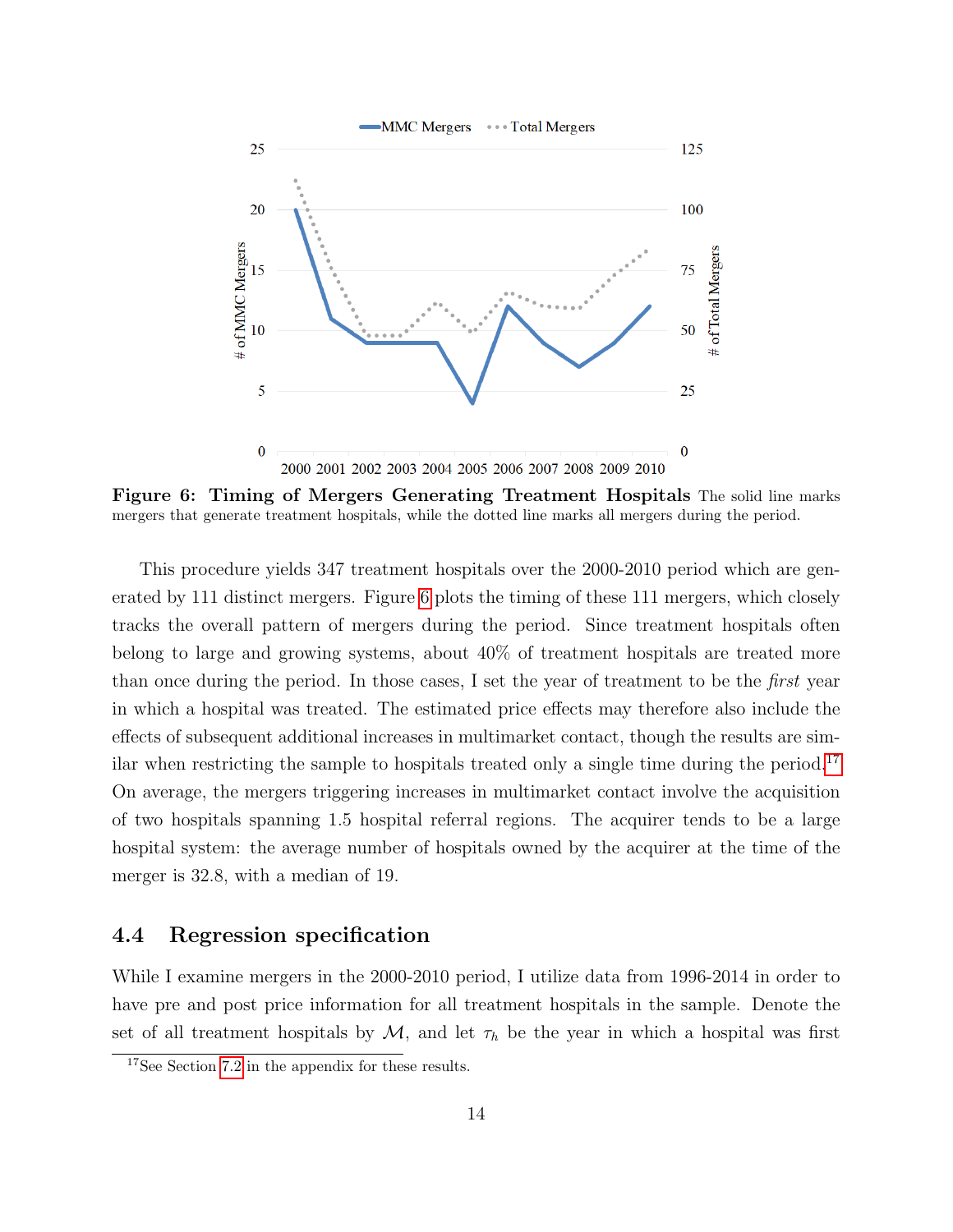treated (if ever). See Section [4.5](#page-16-0) below for a discussion of control hospitals. I then estimate the following difference-in-differences model:

<span id="page-15-0"></span>
$$
\ln(\text{price}_{ht}) = \alpha_h + \gamma_t + \lambda \cdot \mathbb{1}[t \ge \tau_h, h \in \mathcal{M}] + X_{ht}\beta + \varepsilon_{ht},\tag{2}
$$

where h is hospital and t is year. The estimating equation includes both hospital fixed effects  $(\alpha_h)$  and year fixed effects  $(\gamma_t)$ .  $\mathbb{1}[t \geq \tau_h, h \in \mathcal{M}]$  is a post-treatment dummy variable that turns on in the year during which hospital h was treated. The data contains only the year in which each merger occurred, so the year of treatment  $(t = \tau_h)$  corresponds to a partial year of increased multimarket contact. Since the estimating equation includes hospital fixed effects, the coefficient of interest  $\lambda$  is identified by within-hospital price changes at treatment hospitals compared to control hospitals.

For control variables, I include (log) case mix index, the percentage of inpatient discharges accounted for by Medicaid (% Medicaid), (log) total beds, for-profit status, HHI (based on the own-hospital market definition and computed using bed shares), and a count of other system members. Case mix index, % Medicaid, and beds are included to capture changes in the price measure arising from changes in service and patient mix rather than negotiated commercial prices. For-profit status and HHI are included to control for possible differences in hospital objectives and local competitive forces. Last, the count of other system members is included to control for any independent effects of system growth on prices.

The key identifying assumption when estimating equation [\(2\)](#page-15-0) is that, absent treatment, treatment hospitals would have exhibited the same price trends as controls. As a suggestive test of this assumption and to see the time path of the effect, I also estimate a more flexible version of equation [\(2\)](#page-15-0) that includes treatment leads and lags:

<span id="page-15-1"></span>
$$
\ln\left(\text{price}_{ht}\right) = \alpha_h + \gamma_t + \sum_{k=-4}^{4} \lambda_k \cdot \mathbb{1}\left[t = \tau_h + k, h \in \mathcal{M}\right] + X_{ht}\beta + \varepsilon_{ht}.
$$
 (3)

Observations more than four years before treatment are included in the  $k = -4$  dummy and observations more than four years after treatment are included in the  $k = 4$  dummy. In other words,  $k = -4$  refers to years at least four years before treatment and  $k = 4$  refers to years at least four years after treatment. Due to the inclusion of hospital fixed effects  $\alpha_h$ , one of the leads or lags must be dropped. I omit the dummy corresponding to the year before treatment,  $t = \tau_h - 1$ .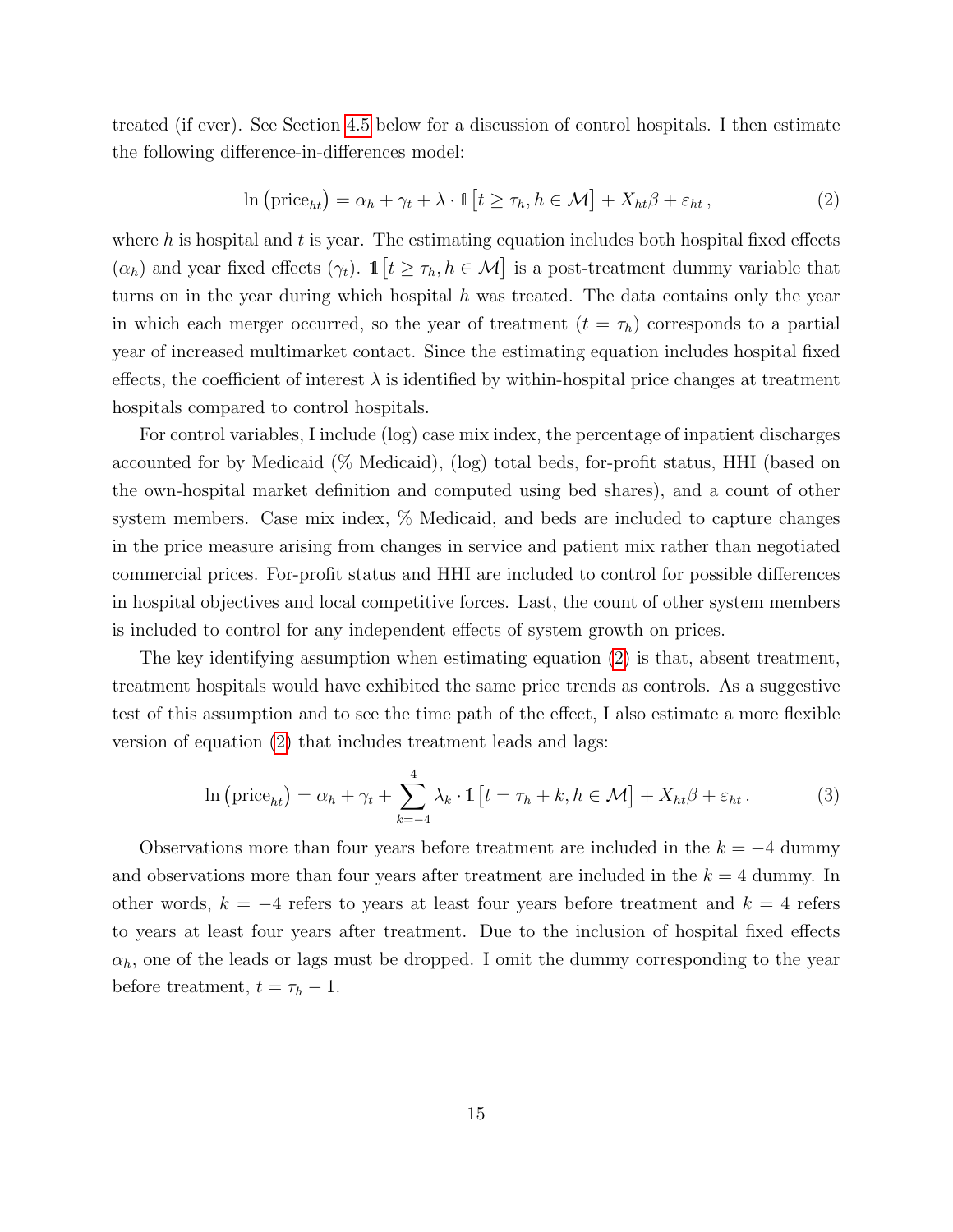### <span id="page-16-0"></span>4.5 Control hospitals

When choosing control hospitals, the goal is to find hospitals whose price trends arguably provide the right counterfactual price trends for treatment hospitals (i.e., the price trends treatment hospitals would have followed but for treatment). First, I use "all" other hospitals as controls, excluding hospitals that were acquired at some point during the period, hospitals like St. Anthony in the example, and hospitals within 20 miles of treatment hospitals. The primary benefit of this control group is its simplicity, with the main drawback being that treatment hospitals differ from all other hospitals in several observable ways. Most immediately, treatment hospitals by construction must belong to systems, while the median other hospital is independent. If system hospitals and independent hospitals have systematically different price trends, for instance, then my estimates of  $\lambda$  using this control group will likely be biased. The leads and lags specification (equation [\(3\)](#page-15-1)) provides a suggestive test of whether this kind of issue is likely to be a problem, but irrespective of those results, one may reasonably question whether all other hospitals are capable of providing the correct counterfactual price trends for treatment hospitals.

Second, I use matching methods from the statistics literature to match treatment hospitals with similar hospitals from the pool of control hospitals.[18](#page-16-1) Specifically, I use 1-to-1 optimal Mahalanobis metric matching within propensity score calipers (e.g., see [Rubin and](#page-30-11) [Thomas](#page-30-11) [\(2000\)](#page-30-11)). For the propensity score, I estimate a logit model using covariates from 1998 – prior to the acquisitions under study – to predict treatment. For the matching, I match exactly on Census division and metro status (i.e., in an MSA) and then choose the match that minimizes the sum of the Mahalanobis distances between the matched pairs. For pairs for which the logit of the propensity score differs by more than 0.2 standard deviations (the recommendation of [Austin](#page-29-10) [\(2011\)](#page-29-10)), the distance is set to a large value to discourage matches with propensity score differences larger than the caliper. More details on the matching procedure are given in Section [7.4](#page-39-0) in the appendix.

Table [1](#page-17-0) provides descriptive statistics about treatment hospitals and the hospitals in the two control groups. Compared to treatment hospitals, hospitals in the all control group tend to be smaller in terms of discharges and beds and are less likely to be for-profit or belong to a system. The geographic distributions are also quite different; hospitals in the all control group are more likely to be located in a non-metro area and are more evenly spread across Census divisions. Hospitals in the matched control group are much more similar to treatment hospitals. For Census division and metro status, the differences are reduced to

<span id="page-16-1"></span><sup>18</sup>For a review of the matching literature, see [Stuart](#page-31-5) [\(2010\)](#page-31-5).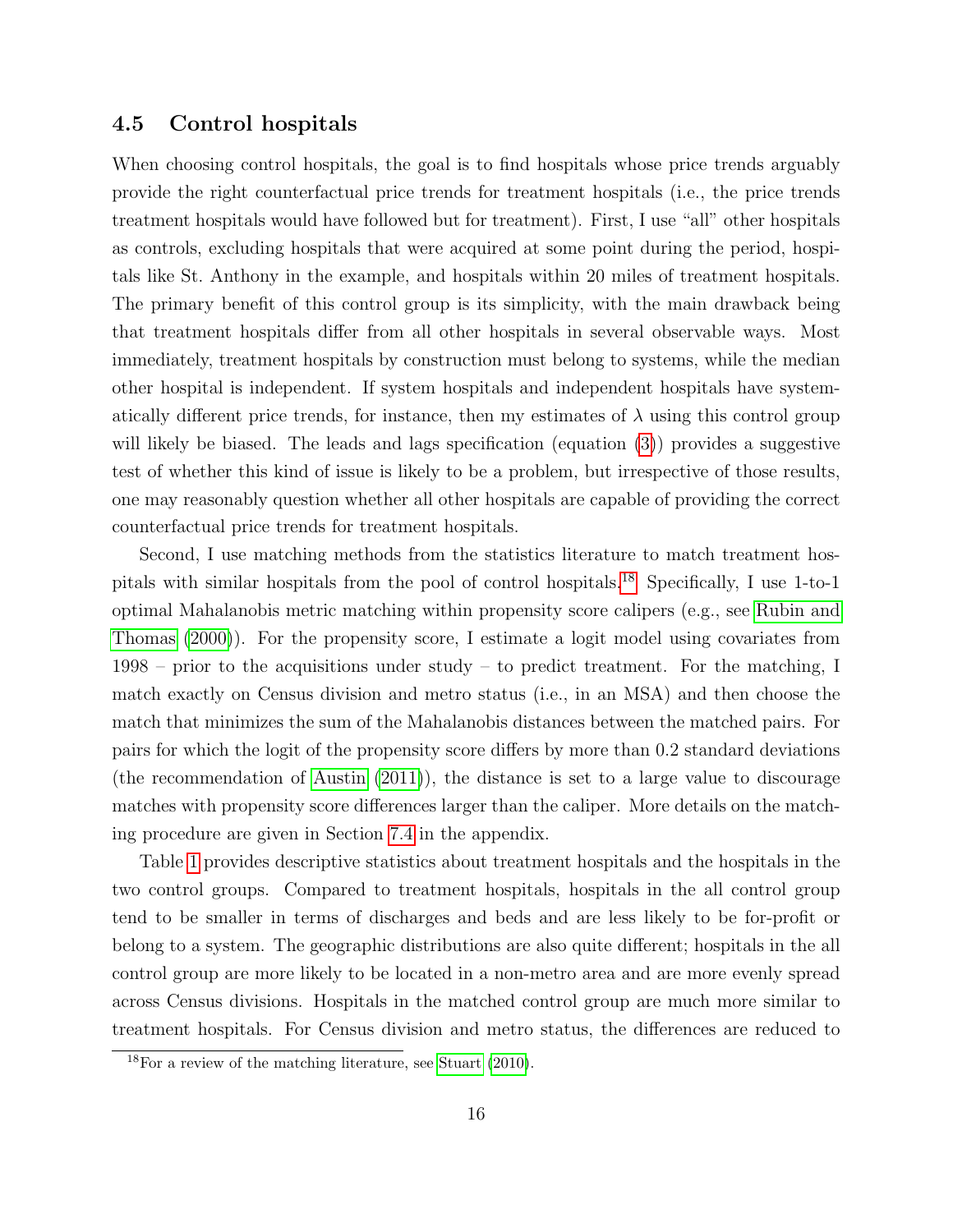<span id="page-17-0"></span>

|                      |           |          |          | Abs. Std. Difference |          |
|----------------------|-----------|----------|----------|----------------------|----------|
|                      |           | All      | Matched  | All                  | Matched  |
|                      | Treatment | Controls | Controls | Controls             | Controls |
| Hospitals            | 347       | 2,603    | 347      |                      |          |
| Price                | \$7,846   | \$5,976  | \$7,483  | 0.602                | 0.117    |
| Total Discharges     | 10,702    | 5,014    | 8,956    | 0.773                | 0.237    |
| Case Mix Index       | 1.45      | 1.22     | 1.40     | 0.884                | 0.220    |
| % Medicaid           | 0.134     | 0.129    | 0.138    | 0.045                | 0.041    |
| <b>Beds</b>          | 244.7     | 125.3    | 203.1    | 0.789                | 0.275    |
| For-Profit           | 41.5%     | $8.5\%$  | 24.2\%   | 1.000                | 0.525    |
| HHI                  | 0.277     | 0.587    | 0.369    | 0.993                | 0.295    |
| Other System Members | 65.0      | 7.5      | 28.8     | 1.468                | 0.925    |
| Metro (in an MSA)    | 88.2\%    | 44.9%    | 88.2%    | 0.865                | 0.000    |
| Census Division      |           |          |          |                      |          |
| East North Central   | 12.4\%    | 15.8%    | 12.4%    | 0.093                | 0.000    |
| East South Central   | $6.6\%$   | 8.8%     | $6.6\%$  | 0.076                | 0.000    |
| Middle Atlantic      | 5.5%      | $9.7\%$  | $5.5\%$  | 0.146                | 0.000    |
| Mountain             | 6.1%      | $8.3\%$  | 6.1%     | 0.084                | 0.000    |
| New England          | $0.3\%$   | $5.7\%$  | $0.3\%$  | 0.246                | 0.000    |
| Pacific              | 23.3%     | $8.3\%$  | 23.3%    | 0.498                | 0.000    |
| South Atlantic       | 28.0%     | 12.5%    | 28.0%    | 0.440                | 0.000    |
| West North Central   | $4.3\%$   | 17.7%    | $4.3\%$  | 0.363                | 0.000    |
| West South Central   | $13.5\%$  | 13.3%    | 13.5%    | 0.009                | 0.000    |

Table 1: Comparing Treatment and Control Hospitals

zero (by construction). The differences for the remaining covariates shrink as well, though hospitals in the matched control group remain somewhat smaller, less likely to be for-profit, and belong to smaller systems (on average).

## <span id="page-17-1"></span>4.6 Results

Table [2](#page-18-0) presents the coefficient estimates of equation [\(2\)](#page-15-0) in Panel A and equation [\(3\)](#page-15-1) in Panel B. For all specifications, standard errors are clustered by hospital and observations are weighted by inpatient discharges. Columns (1) and (3) include only hospital and year fixed effects, while columns (2) and (4) add the additional control variables.

Notes: All statistics are measured in 1998, or the first year a hospital appears in the data if later than 1998. Price is measured in 2010 dollars. The absolute standardized difference is the absolute value of the difference in means divided by the standard deviation.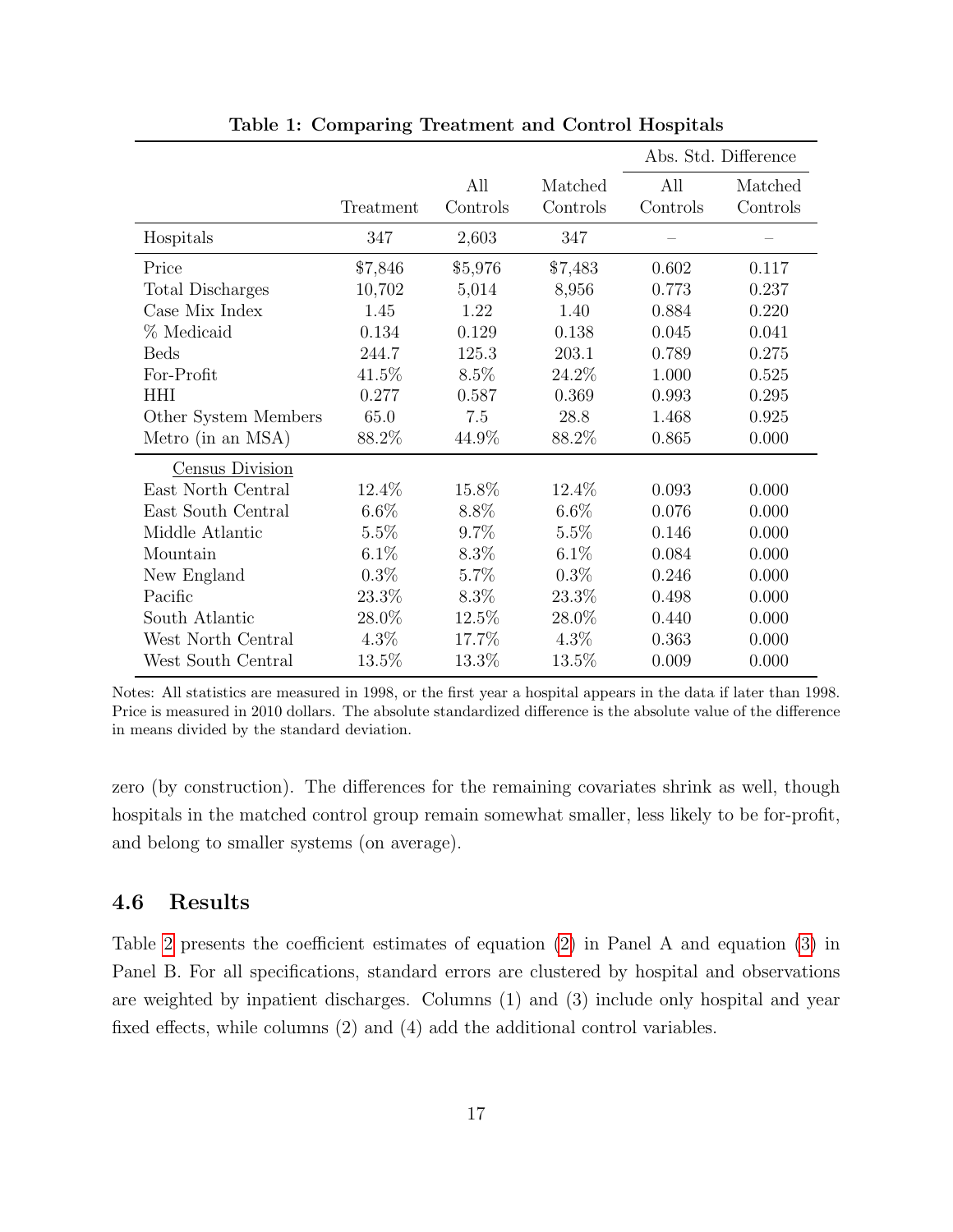| Panel A: Post Only (Equation (2)) |                                         |                |                |                  |  |  |  |
|-----------------------------------|-----------------------------------------|----------------|----------------|------------------|--|--|--|
|                                   | (1)                                     | (2)            | (3)            | (4)              |  |  |  |
|                                   |                                         |                | Control Group: |                  |  |  |  |
|                                   | $\mathop{\rm All}\nolimits$             | All            | Matched        | Matched          |  |  |  |
| Post $(t \geq \tau_h)$            | $0.064***$                              | $0.070***$     | $0.060***$     | $0.065***$       |  |  |  |
|                                   | (0.017)                                 | (0.018)        | (0.019)        | (0.019)          |  |  |  |
| Control variables                 |                                         | ✓              |                | ✓                |  |  |  |
| Hospitals                         | 2950                                    | 2943           | 694            | 692              |  |  |  |
| Observations                      | 39,374                                  | 39,080         | 10,645         | 10,535           |  |  |  |
| R-squared                         | 0.766                                   | 0.770          | 0.708          | $0.713\,$        |  |  |  |
|                                   | Panel B: Leads & Lags (Equation $(3)$ ) |                |                |                  |  |  |  |
|                                   | (1)                                     | (2)            | (3)            | (4)              |  |  |  |
|                                   |                                         |                | Control Group: |                  |  |  |  |
|                                   | All                                     | All            | Matched        | Matched          |  |  |  |
| $t \leq \tau_h - 4$               | $-0.015$                                | $-0.016$       | $-0.011$       | $-0.013$         |  |  |  |
|                                   | (0.028)                                 | (0.028)        | (0.029)        | (0.029)          |  |  |  |
| $t=\tau_h-3$                      | $-0.021$                                | $-0.026$       | $-0.012$       | $-0.019$         |  |  |  |
|                                   | (0.026)                                 | (0.026)        | (0.027)        | (0.026)          |  |  |  |
| $t=\tau_h-2$                      | 0.009                                   | $0.006\,$      | $0.011\,$      | 0.009            |  |  |  |
|                                   | (0.021)                                 | (0.021)        | (0.021)        | (0.021)          |  |  |  |
| $t=\tau_h-1$                      | $\boldsymbol{0}$                        | $\overline{0}$ | $\overline{0}$ | $\boldsymbol{0}$ |  |  |  |
|                                   |                                         |                |                |                  |  |  |  |
| $t=\tau_h$                        | $0.043*$                                | $0.042*$       | $0.044*$       | $0.043*$         |  |  |  |
|                                   | (0.024)                                 | (0.024)        | (0.025)        | (0.025)          |  |  |  |
| $t=\tau_h+1$                      | $0.069***$                              | $0.068***$     | $0.067***$     | $0.067***$       |  |  |  |
|                                   | (0.022)                                 | (0.022)        | (0.022)        | (0.023)          |  |  |  |
| $t=\tau_h+2$                      | $0.067***$                              | $0.068***$     | $0.067***$     | $0.068***$       |  |  |  |
|                                   | (0.024)                                 | (0.024)        | (0.024)        | (0.025)          |  |  |  |
| $t=\tau_h+3$                      | $0.062***$                              | $0.062***$     | $0.062**$      | $0.062**$        |  |  |  |
|                                   | (0.024)                                 | (0.024)        | (0.025)        | (0.025)          |  |  |  |
| $t \geq \tau_h + 4$               | $0.050**$                               | $0.059**$      | $0.050*$       | $0.056**$        |  |  |  |
|                                   | (0.025)                                 | (0.026)        | (0.027)        | (0.027)          |  |  |  |
| Control variables                 |                                         | $\checkmark$   |                | ✓                |  |  |  |
| Hospitals                         | 2,950                                   | 2,943          | 694            | 692              |  |  |  |
| Observations                      | 39,374                                  | 39,080         | 10,645         | 10,535           |  |  |  |
| R-squared                         | 0.767                                   | 0.770          | 0.709          | 0.714            |  |  |  |

<span id="page-18-0"></span>Table 2: Difference-in-Differences MMC Regressions

Notes: \*\*\*p<0.01, \*\*p<0.05, \*p<0.10. Standard errors are clustered by hospital and observations are weighted by inpatient discharges. All specifications include hospital and year fixed effects. The included control variables are (log) Case Mix Index, % Medicaid, (log) Beds, For-Profit status, HHI, and a count of other system members. In Panel B,  $t = \tau_h - 1$  (the year before treatment) is the omitted category.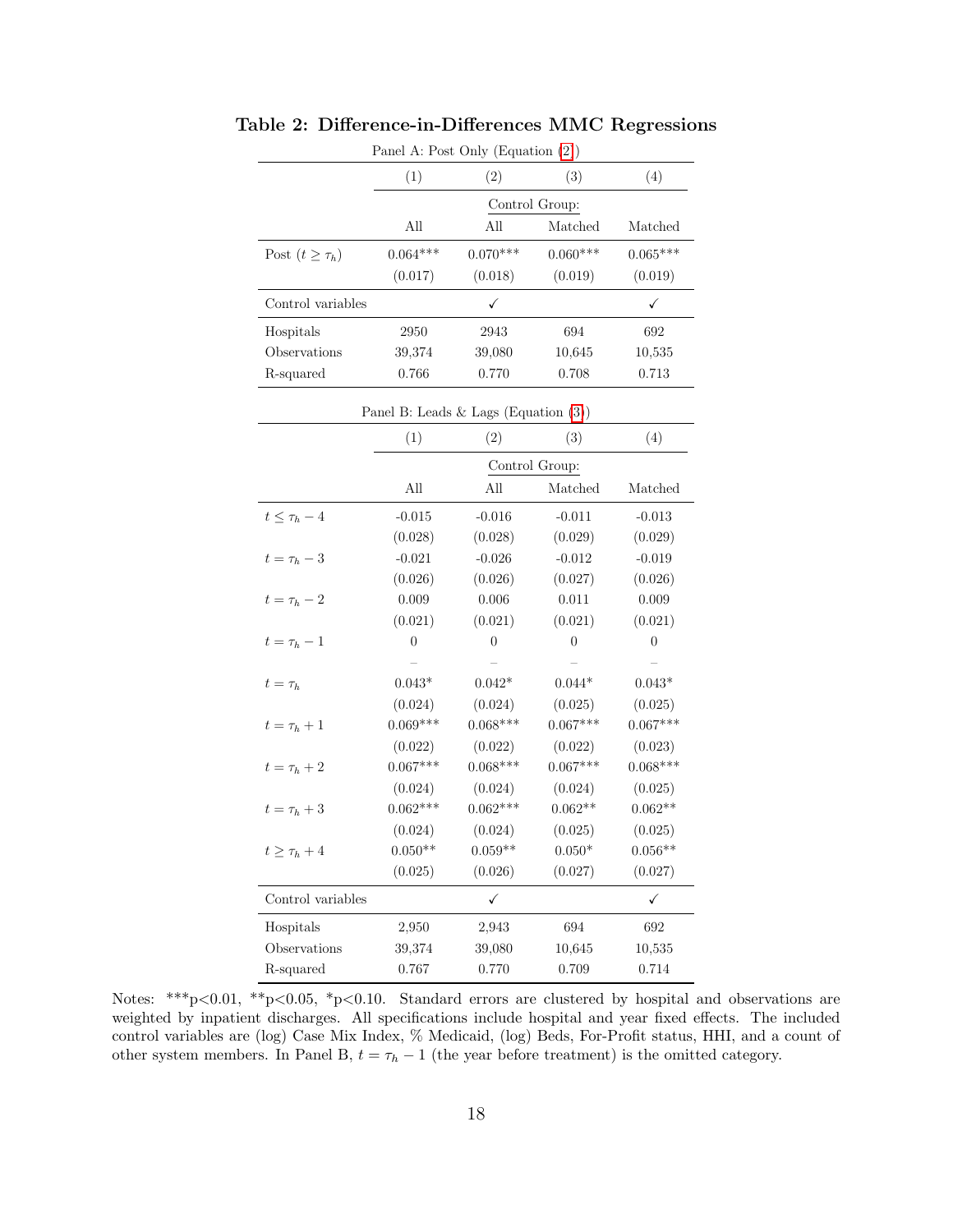<span id="page-19-1"></span>

Figure 7: Leads & Lags Results The figure plots the estimated  $\lambda_k$  coefficients from Panel B of Table [2,](#page-18-0) columns (1) and (3). The year before treatment  $(t = \tau_h - 1)$  is the omitted category. 95% confidence intervals are plotted for the all controls specification. The number of treatment hospitals entering the regression for each period is plotted above the coefficient estimates. These counts are not equal to the total number of treatment hospitals (347) because of occasionally missing price data.

Figure [7](#page-19-1) plots the estimated leads and lags coefficients for the results in columns (1) and (3). Prior to treatment, price growth at treatment hospitals is statistically indistinguishable from price growth at control hospitals.<sup>[19](#page-19-2)</sup> In the year of treatment, on the other hand, prices at treatment hospitals jump up relative to controls and then continue to increase in subsequent years, with some attenuation at the end of the event window.<sup>[20](#page-19-3)</sup> In addition, these results are largely unaffected by the inclusion of the control variables. All told, the results indicate price increases between 6 and 7 percent as a result of treatment.

To evaluate the robustness of these results to changes in the regression specification, I also estimated a battery of additional models that modify various assumptions of the main analysis.<sup>[21](#page-19-0)</sup> Across all such specifications – described briefly in footnote  $21$  – the estimated

<span id="page-19-2"></span><sup>&</sup>lt;sup>19</sup>The estimated year fixed effects indicate annualized (CPI-adjusted) price growth at control hospitals of roughly 2%.

<span id="page-19-3"></span> $^{20}$ It is somewhat surprising that the price effect occurs immediately, especially since hospital-insurer negotiations do not always take place every year. One possibility is that regulatory approval, etc. can take time, such that the formal closing of the deal does not necessarily mark the first date on which competition might be affected.

<span id="page-19-0"></span><sup>&</sup>lt;sup>21</sup>I estimated the following models. For each model, I report the estimated post coefficient (using the all control group and including the control variables) and stars to denote statistical significance  $(**p<0.01$ , \*\*p<0.05, \*p<0.10). (1) Clustering standard errors by state  $(0.070***)$ ; (2) Unweighted  $(0.057***)$ ; (3)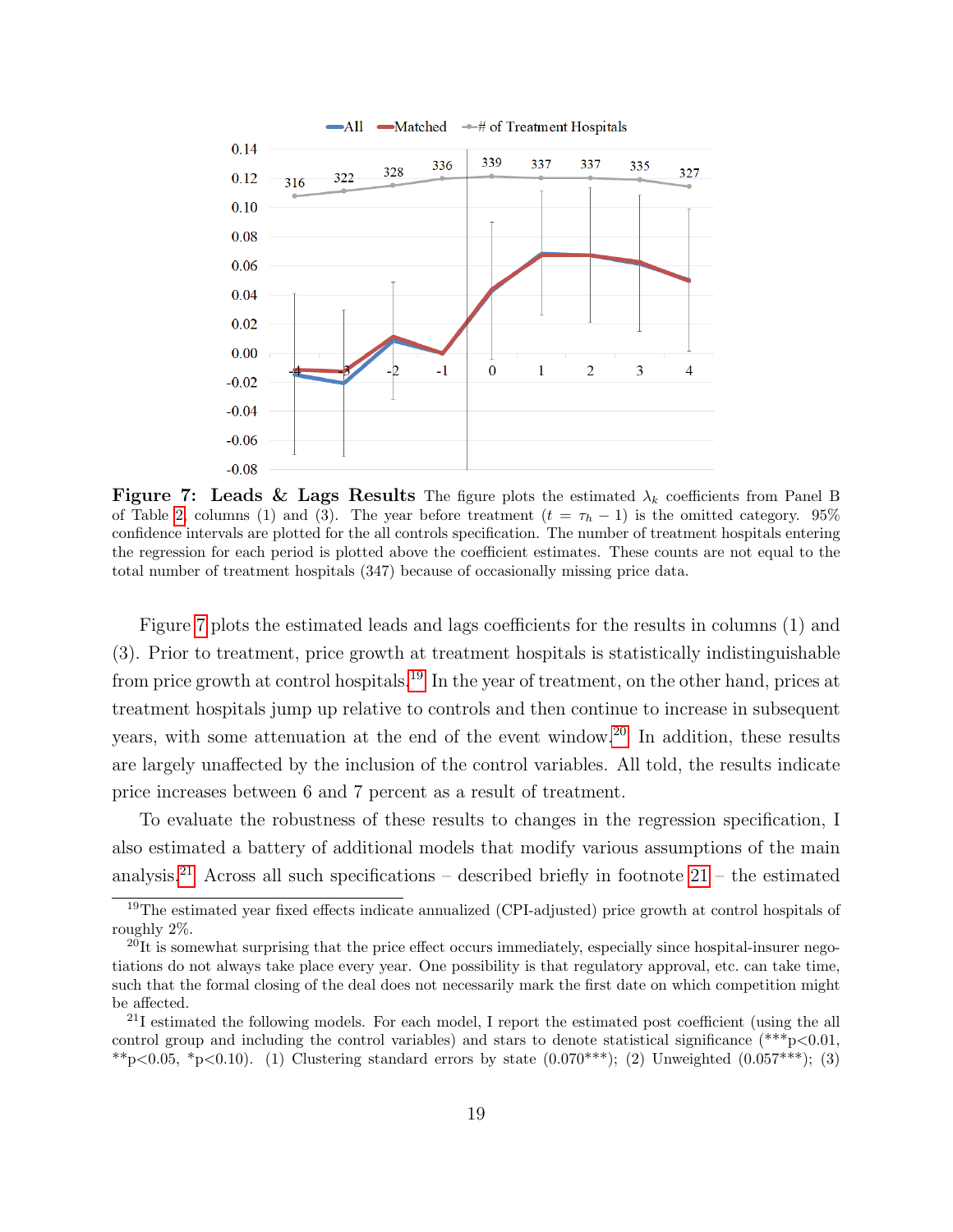effect remains statistically significant and of a similar magnitude.

One caveat to these results is that changes in the cost structure of treatment hospitals may influence pricing, and any such changes would be difficult to disentangle from the effects of multimarket contact. For instance, if expanding hospital systems take on debt in order to grow, it is possible that any corresponding price increases aimed at servicing that debt would bias the estimated post coefficient upward. One way to examine this possibility is to estimate separate effects for treatment hospitals of expanding systems (hospitals like Crossroads in Figure [5\)](#page-11-0) and the remaining treatment hospitals (hospitals like Good Samaritan in Figure [5\)](#page-11-0). The hospitals of non-expanding systems are arguably less likely to experience simultaneous changes in costs that may affect pricing. See Section [5](#page-23-0) for these results along with further discussion.<sup>[22](#page-20-1)</sup>

#### <span id="page-20-0"></span>4.7 Indirect effects and effect heterogeneity

To examine indirect effects, I include hospitals within 20 miles of treatment hospitals as a separate treatment group in column (1) of Table [3.](#page-21-0) If prices are strategic complements, the observed price increases for hospitals directly affected by multimarket contact are expected to be transmitted through to surrounding hospitals.<sup>[23](#page-20-2)</sup> However, the data does not reveal evidence of price increases at surrounding hospitals, as the point estimate is negative and statistically insignificant. A test for equality of the post coefficients rejects the null hypothesis that the effects are equal at the 1% level. While failing to find price effects for surrounding hospitals is somewhat surprising as prices are typically thought to be strategic complements, it is possible that the data is simply too noisy to detect the more nuanced, indirect effect.

I also estimated specifications to attempt to uncover potential heterogeneity in the direct effects. Specifically, if the effect appears to depend on market and transaction features that may affect the feasibility of price coordination. In column (2), I examine heterogeneity by

Dropping the top 10 systems generating treatment hospitals one at a time (minimum 0.061\*\*\*, maximum 0.076\*\*\*); (4) 15-mile radius market definition  $(0.051^{**})$ ; (5) 25-mile radius market definition  $(0.045^{***})$ ; (6) Restricting the data for treatment hospitals to the four years before, the year of, and the four years after treatment  $(0.074***).$ 

<span id="page-20-1"></span> $^{22}$ In addition, in recent work directly examining the effect of mergers on hospital costs [\(Schmitt](#page-30-12) [\(2017\)](#page-30-12)), I did not find evidence of system-wide cost changes for hospital systems involved in hospital M&A. While I found that acquired hospitals experience cost reductions post-merger (on average), I did not find evidence of cost changes for existing hospitals of the acquiring system.

<span id="page-20-2"></span><sup>&</sup>lt;sup>23</sup>In standard models, the transmission of higher prices across hospitals follows from the following mechanism. If the negotiated price at hospital j increases, the value of the insurer's outside option of failing to reach an agreement with hospitals besides j decreases, since absent an agreement some enrollees will be diverted to j (at the higher price). When the value of the insurer's outside option falls, the hospital is able to extract a higher price.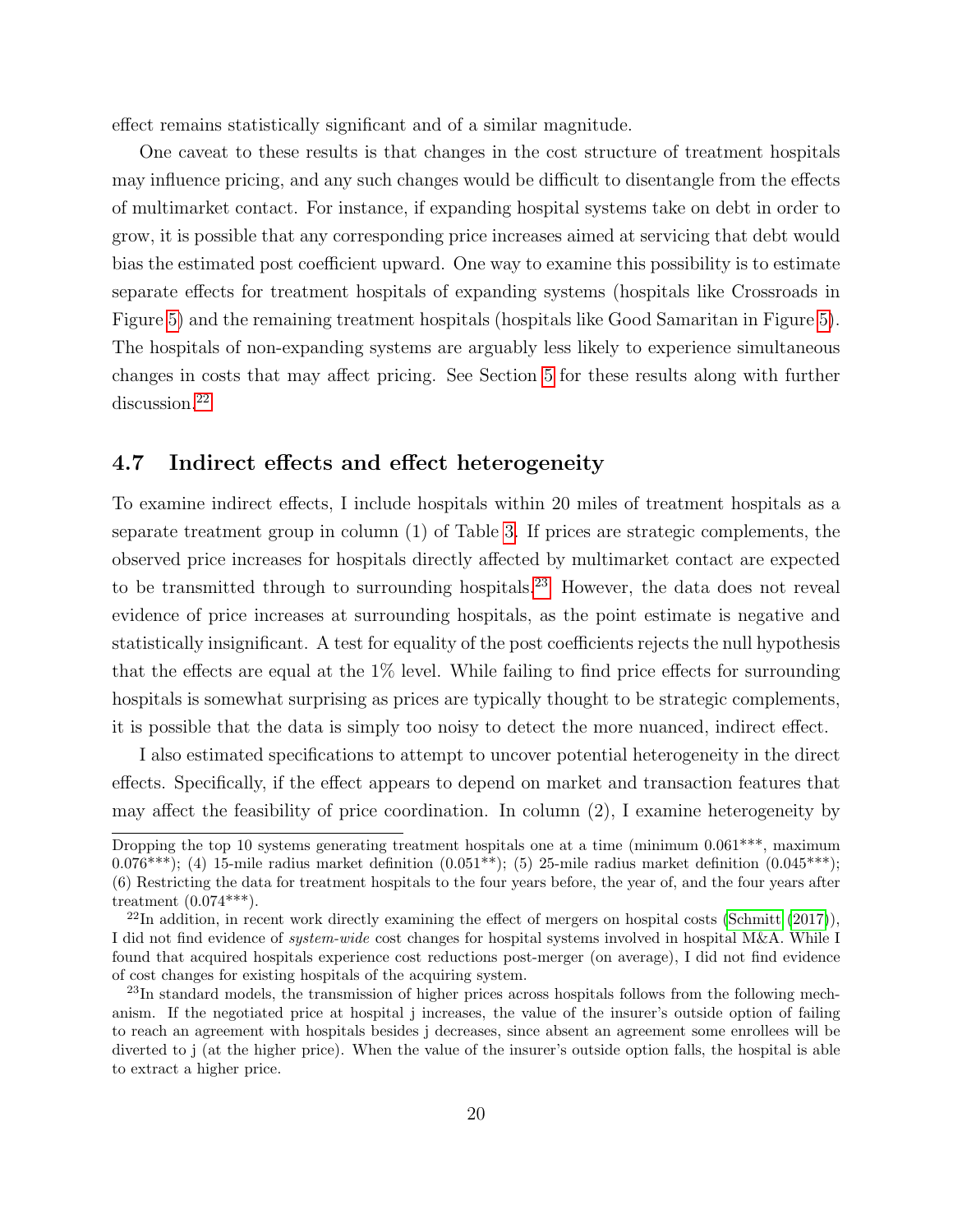<span id="page-21-0"></span>

|                                      | (1)         | (2)        | (3)        | (4)        |
|--------------------------------------|-------------|------------|------------|------------|
| Post Direct                          | $0.069***$  |            |            |            |
|                                      | (0.018)     |            |            |            |
| Post Indirect                        | $-0.017$    |            |            |            |
|                                      | (0.015)     |            |            |            |
| $H_0$ : effects are equal            | $0.0001***$ |            |            |            |
| $Post*(HHI<.15)$                     |             | 0.028      |            |            |
|                                      |             | (0.025)    |            |            |
| $Post*(.15\leq HHI < .25)$           |             | $0.122***$ |            |            |
|                                      |             | (0.033)    |            |            |
| $Post*(HHI\ge.25)$                   |             | $0.055**$  |            |            |
|                                      |             | (0.025)    |            |            |
| $H_0$ : effects are equal            |             | $0.059*$   |            |            |
| Post*(Bed Share $< 0.2$ )            |             |            | $0.059*$   |            |
|                                      |             |            | (0.035)    |            |
| Post* $(0.2 \leq$ Bed Share $< 0.5)$ |             |            | $0.082***$ |            |
|                                      |             |            | (0.027)    |            |
| Post*(Bed Share $\geq$ 0.5)          |             |            | $0.061**$  |            |
|                                      |             |            | (0.025)    |            |
| $H_0$ : effects are equal            |             |            | 0.806      |            |
| Post*(Size Diff $\leq 0$ )           |             |            |            | $0.070***$ |
|                                      |             |            |            | (0.024)    |
| $Post*(Size Diff>0)$                 |             |            |            | $0.071***$ |
|                                      |             |            |            | (0.022)    |
| $H_0$ : effects are equal            |             |            |            | 0.974      |
| Hospitals                            | 3,372       | 2,943      | 2,943      | 2,943      |
| Observations                         | 46,099      | 39,080     | 39,080     | 39,080     |
| R-squared                            | 0.765       | 0.770      | 0.770      | 0.770      |

Table 3: Indirect Effects and Effect Heterogeneity

Notes: \*\*\*p $<0.01$ , \*p $<0.05$ , \*p $<0.10$ . Standard errors are clustered by hospital and observations are weighted by inpatient discharges. All specifications are estimated using the all control group and include hospital fixed effects, year fixed effects, and all control variables ((log) Case Mix Index, % Medicaid, (log) Beds, For-Profit status, HHI, and a count of other system members). For the HHI and Bed Share specifications, HHI and Bed Share are measured in the year of treatment. The bottom of each set of rows reports the p-value of a test of the null hypothesis that there is no heterogeneity – i.e., that all of the effects are equal.

local market concentration. Interestingly, the estimated effect of HHI follows an inverted Ushape, with the largest price effects from multimarket contact for moderately concentrated markets. Equality of the three effects is rejected at the 10% level. One argument consistent with this pattern is that hospitals in unconcentrated markets do not have any ability to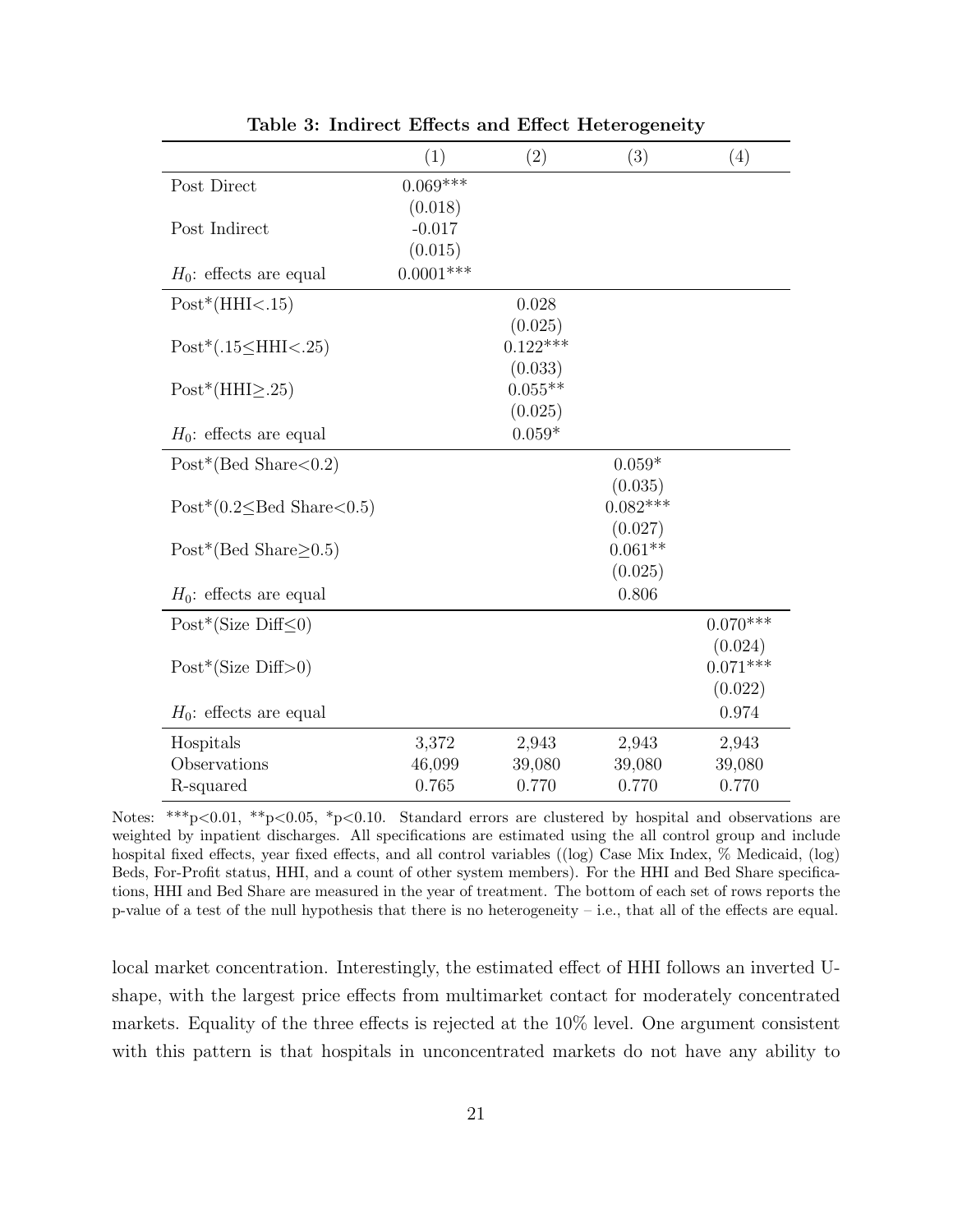raise price while hospitals in highly concentrated markets have already strongly exercised their market power. For hospitals in moderately concentrated markets, on the other hand, there may be more room for the effects of multimarket contact (and coordinated effects more generally) to take hold. That said, this argument is extremely speculative, and the analysis was not designed to rigorously test it – nonetheless, it is an interesting possibility and the results are consistent with it.

In column (3), I explore heterogeneity by the combined bed share of the hospitals experiencing the increase in multimarket contact. The 10th percentile across treatment hospitals is about 20% while the median is about 50%, and I split treatment hospitals into three groups using these thresholds. The point estimates suggest a similar inverted U-shape as with HHI, though the effects are not statistically distinguishable from one another.

In column (4), I examine whether the effect depends on the number of firms in the treatment hospital's market compared to the number of firms in the market(s) triggering the increase in multimarket contact. This specification is motivated by the theoretical analysis of [Bernheim and Whinston](#page-29-4) [\(1990\)](#page-29-4), which suggests that overlap in a non-competitive market (i.e., with a small number of firms) can help sustain collusion in more competitive markets (i.e., with a large number of firms). Intuitively, slack in the incentive compatibility constraints for sustaining collusion in the non-competitive market can potentially be utilized to sustain collusion in the competitive market. Applied to my analysis, acquisitions in markets with X firms that generate increases in multimarket contact may be more likely to facilitate collusion if the treatment markets affected by the increase in multimarket contact have more than X firms. To investigate this possibility, I calculated the difference between (a) the number of firms in each treatment hospital's market and (b) the average number of firms in the market(s) that triggered the increase in multimarket contact ("Size Diff"). I then estimated separate effects based on whether the difference is positive or not. When the difference is positive, the treated market is more competitive (as measured by the number of firms) than the market(s) triggering the increase in multimarket contact. However, the two estimated effects are extremely similar to one another, thus failing to provide evidence for the specific mechanism of transferring collusive power from less competitive markets to more competitive markets.

That said, it is important to acknowledge the difficulties in constructing strong tests of the mechanisms suggested by theory. First, there can be a substantial degree of correlation between the various measures, which makes isolating any given mechanism difficult. For instance, local market concentration varies across treatment hospitals and is correlated with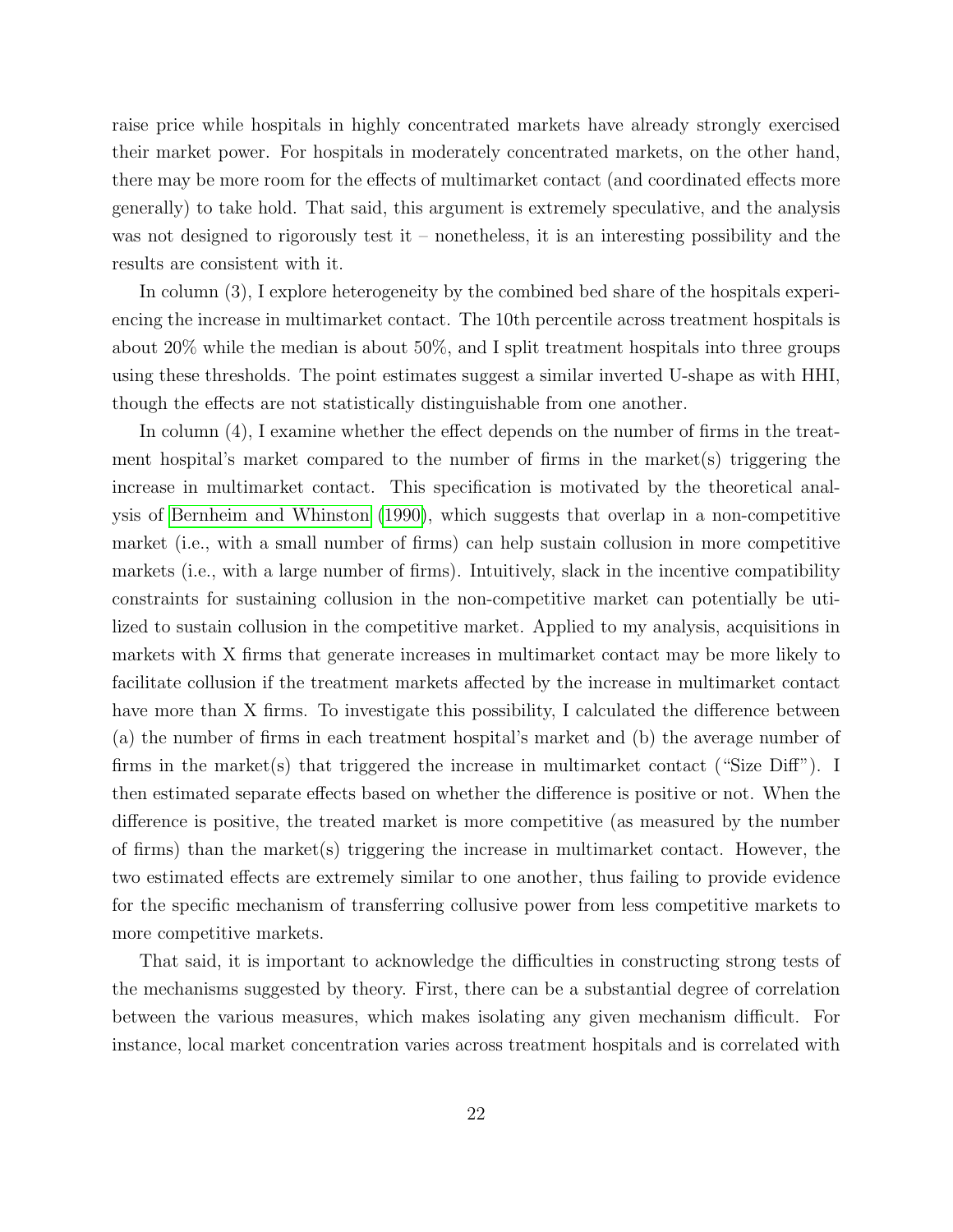other measures suggested by theory, such as the Size Diff measure outlined above. This correlation leaves limited independent variation with which to examine specific mechanisms while maintaining statistical precision. Second, a striking feature of the theoretical multimarket contact literature is the large number of circumstances under which multimarket contact may facilitate collusion. One empirical challenge is thus that the operative mechanism may vary across markets in ways that are difficult to predict. In that case, tests of any single mechanism may yield uninformative results. Third, recall that the price measure I use includes non-commercial payers like Medicaid and is sensitive to changes in service mix. Even with controls, these limitations add noise to the price measure, which reduces the power of tests that require examining small slices of the data.

# <span id="page-23-0"></span>5 Distinguishing Multimarket Contact From Alternative Theories

In this section, I estimate additional specifications that seek to distinguish the effects of multimarket contact from other possible explanations for the main results presented in Section [4.6.](#page-17-1) To economize on space, the results for these specifications – which are motivated and described in more detail in the following subsections – are all presented in Table [4.](#page-26-0)

### 5.1 Differential price trends for treatment hospitals

As discussed in Section [4.5,](#page-16-0) there is an imbalance between the treatment and control groups with respect to observable hospital characteristics, even after matching. One possible concern with this imbalance is that the types of systems with hospitals that are exposed to multimarket contact – large, for-profit systems – may have systematically different price trends than other hospitals. While the result that prices at treatment hospitals do not appear to be growing faster than controls prior to treatment suggests that this concern may be a non-issue, it can also be examined more directly. In particular, I use the hospitals of systems that generate treatment hospitals – but which are unaffected by multimarket contact – as controls.

For example, Community Health Systems' Martin General Hospital in Williamston, NC was never affected by changes in multimarket contact during the period, while dozens of other Community Health Systems hospitals were; hospitals like Martin General are therefore natural control hospitals to use in estimation. Intuitively, identification with this control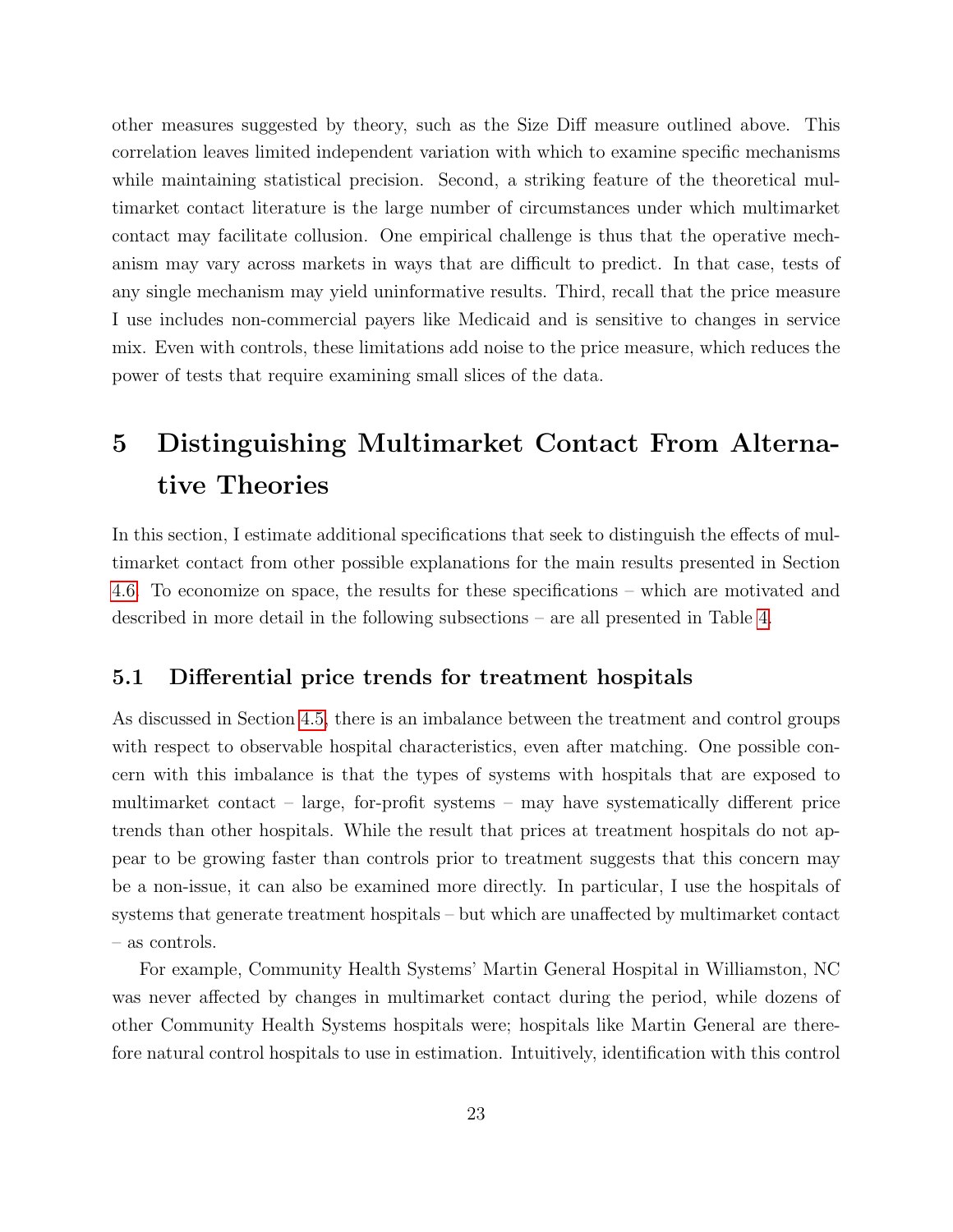group is driven by differences in price trends between hospitals in the *same system*  $-e.g.,$ if Community Health Systems hospitals exposed to multimarket contact exhibit faster price growth post-treatment than Community Health Systems hospitals that were not exposed to multimarket contact. While hospitals in this "same-system" control group do share system membership with treatment hospitals, and are therefore likely similar in terms of unobservable factors influencing prices such as management practices, they do tend to be smaller and more rural. In other words, it is not as if treatment within system is random. Nonetheless, utilizing this control group should take care of any system-wide factors unrelated to multimarket contact that may affect prices.<sup>[24](#page-24-0)</sup>

Results using the same-system control group are shown in column (3) of Table [4.](#page-26-0) In the first set of rows ("Main results"), columns (1) and (2) are copied from Panel A of Table [2.](#page-18-0) Column (3) gives the result using the same-system control group, indicating a somewhat smaller though still statistically significant effect of multimarket contact on prices. The remaining sets of rows, which correspond to further refinements of the regression specification, are explained in more detail below.

### 5.2 Contemporaneous changes in input costs and/or service mix

Medicare pays hospitals according to a formula that does not depend on multimarket contact, but does depend on factors like area wage costs and case complexity. If the observed price increases at treatment hospitals are due to coincident changes in things like wage costs or overall service mix, it might be expected that treatment would also affect the average revenue that treatment hospitals receive from Medicare patients ("Medicare prices"). If there is no effect on Medicare prices, on the other hand, it is more likely that the observed effects for non-Medicare prices are truly capturing changes in negotiated prices due to multimarket contact rather than simultaneous changes in other factors that influence the price measure. The second set of rows in Table [4](#page-26-0) shows the results from estimating equation [\(2\)](#page-15-0) but with the log of Medicare price as the dependent variable. I find no evidence of changes in Medicare prices: for all three control groups, the point estimate is close to zero and statistically insignificant.

<span id="page-24-0"></span><sup>&</sup>lt;sup>24</sup>Another way to implement this idea is to add system by year fixed effects to the regression specification. Doing so yields results similar to those reported in Table [4](#page-26-0) in all cases. The estimated post coefficients, with stars to denote statistical significance (\*\*\*p<0.01, \*\*p<0.05, \*p<0.10), are given by: (1) non-Medicare price  $(0.060^{***})$ , (2) Medicare price  $(-0.003)$ , (3) Active  $(0.075^{**})$  and Passive  $(0.047^*)$ , (4) In-State  $(0.060^{**})$  and Out-of-State  $(0.059**)$ .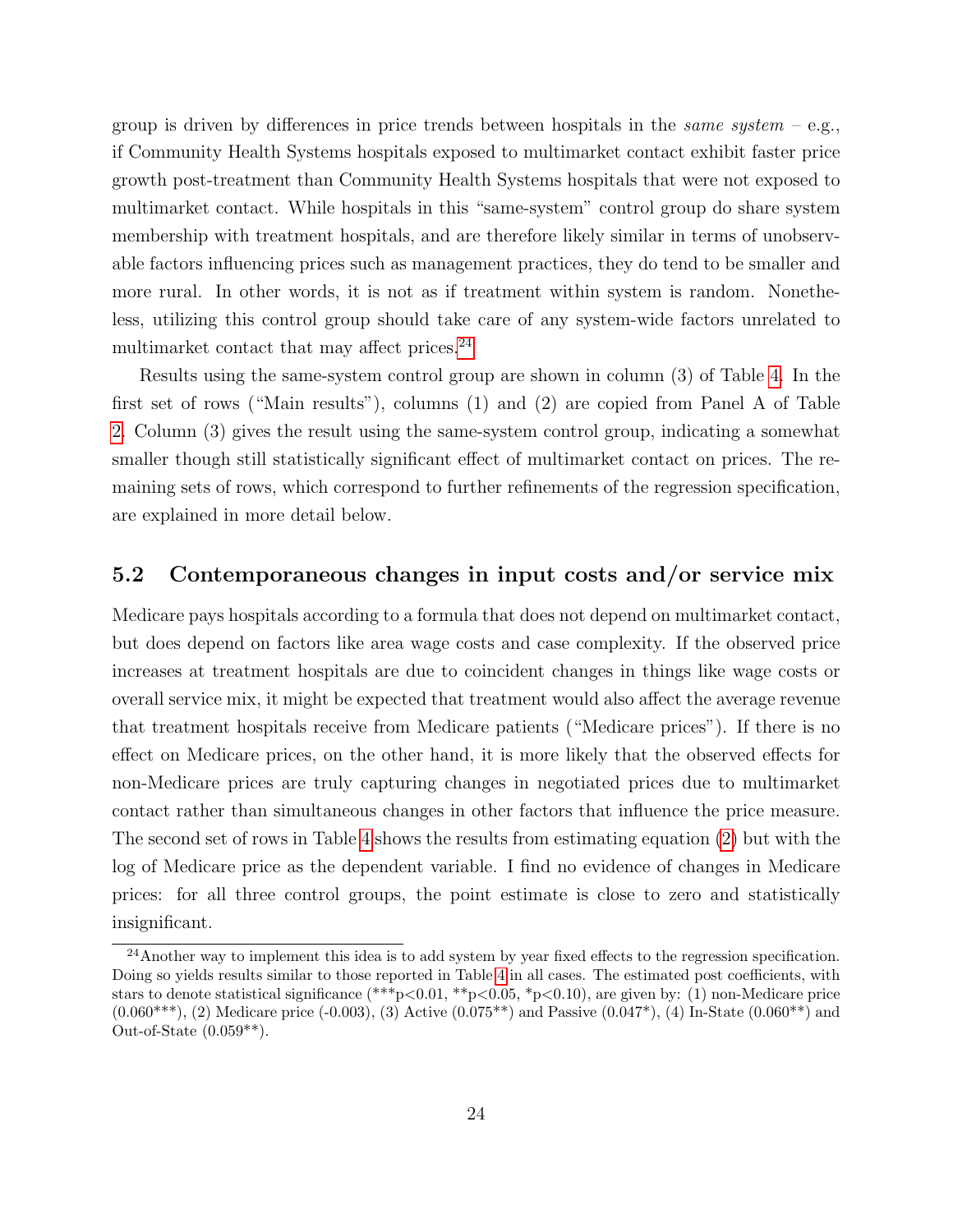#### 5.3 Other cross-market mechanisms

Several other recent papers provide alternative mechanisms besides multimarket contact through which hospital competition can potentially be linked across geographic markets. [Lewis and Pflum](#page-30-1) [\(2016\)](#page-30-1) (LP) find that prices of hospitals acquired by out-of-market systems increase by 17 percent post-acquisition, and argue that the observed price increases may be due to systems having greater bargaining power, irrespective of the local competitive environment. While I exclude hospitals that were acquired at any point during the period, it is possible that LP's bargaining power channel also applies to existing members of the acquiring system, even away from the area of the acquisition.

[Dafny et al.](#page-29-7) [\(2016\)](#page-29-7) (DHL) provide mechanisms through which the presence of common customers (e.g., employers who draw employees from multiple hospital markets) and/or com-mon insurers across markets can generate cross-market merger effects.<sup>[25](#page-25-0)</sup> For example, an employer located in a city center choosing a single insurance plan for its employees may simultaneously value hospitals in both the northern and southern suburbs of the city, and therefore the merger of even faraway hospitals could potentially generate price effects. Examining hospitals that belong to systems involved in mergers but are not located in horizontally overlapping areas, DHL find that hospitals in the same state as acquired hospitals experience 7 to 10 percent price increases post-merger while hospitals out-of-state do not. These empirical results provide support for the common customer and common insurer mechanisms, which are both likely to be stronger within states than across them.

Since my identification strategy relies on examination of price trends at existing system members away from the area of the acquisition, it is possible that LP and DHL's mechanisms are present in my sample. That said, it is possible to further refine the regression specification in an effort to more precisely isolate multimarket contact from LP and DHL's mechanisms.

The first piece of evidence that LP and DHL's mechanisms are unlikely to be fully responsible for the effects I observe is the results utilizing the same-system control group. There, counterfactual price trends for hospitals affected by multimarket contact are estimated using hospitals belonging to the same systems (but which are not affected by multimarket contact). If the acquisitions triggering increases in multimarket contact only affect prices via LP and DHL's mechanisms, it is likely that the "control" hospitals in that specification will be affected as well. Yet, the estimated price effect remains positive and statistically

<span id="page-25-0"></span><sup>25</sup>[Vistnes and Sarafidis](#page-31-1) [\(2013\)](#page-31-1) also demonstrate mechanisms through which mergers can impact competition even without direct patient substitution. While for convenience I refer to "DHL's mechanisms" in the subsequent discussion, I fully acknowledge the contribution of [Vistnes and Sarafidis](#page-31-1) [\(2013\)](#page-31-1) as well.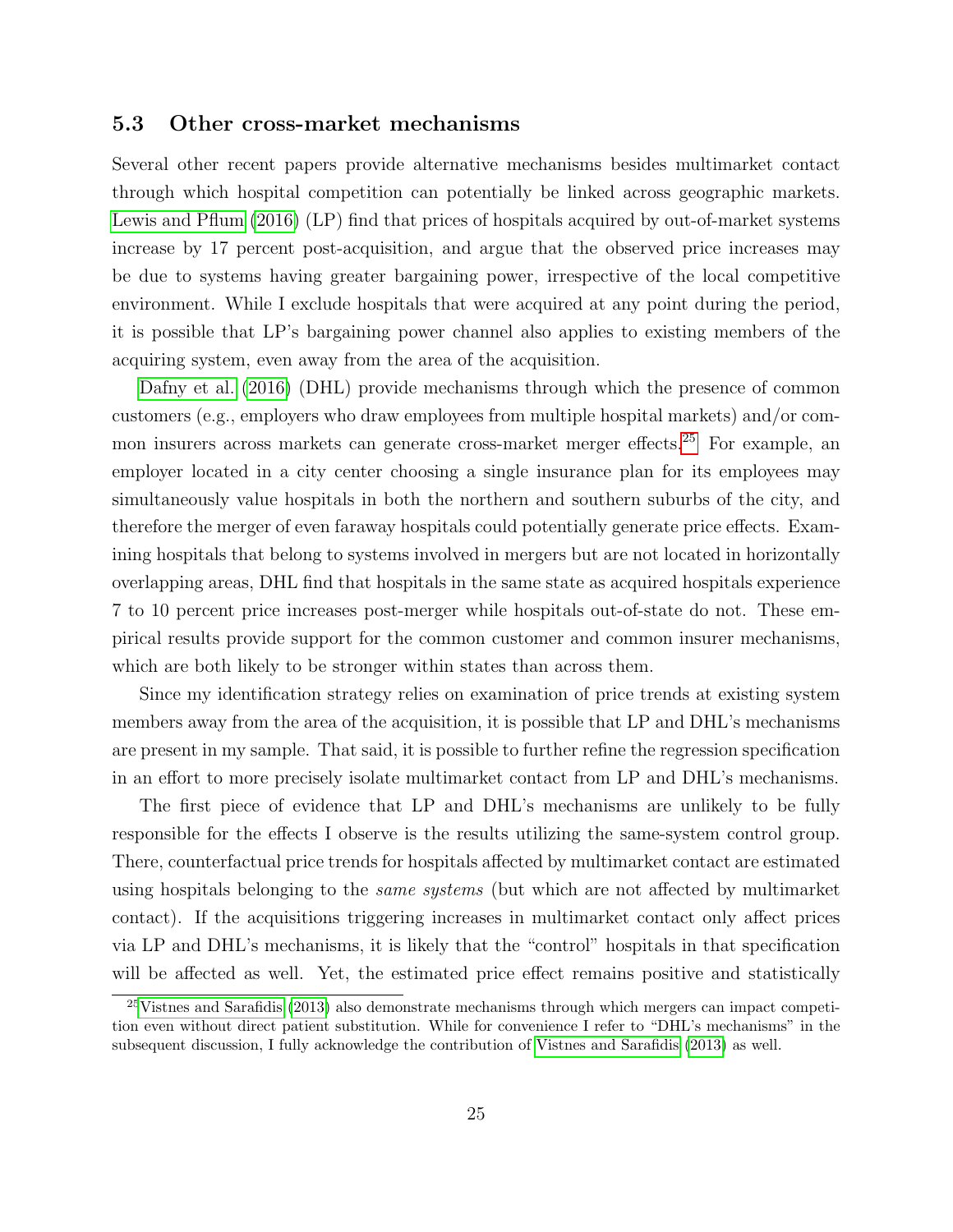|                                   | (1)        | (2)            | (3)         |  |  |  |  |
|-----------------------------------|------------|----------------|-------------|--|--|--|--|
|                                   |            | Control Group: |             |  |  |  |  |
|                                   | All        | Matched        | Same-System |  |  |  |  |
| Main results (non-Medicare price) |            |                |             |  |  |  |  |
| Post $(t \geq \tau_h)$            | $0.070***$ | $0.065***$     | $0.054**$   |  |  |  |  |
|                                   | (0.018)    | (0.019)        | (0.022)     |  |  |  |  |
| Medicare price falsification test |            |                |             |  |  |  |  |
| Post                              | $-0.000$   | 0.005          | 0.002       |  |  |  |  |
|                                   | (0.006)    | (0.006)        | (0.006)     |  |  |  |  |
| Active and passive effects        |            |                |             |  |  |  |  |
| Post Active                       | $0.084***$ | $0.079***$     | $0.068**$   |  |  |  |  |
|                                   | (0.029)    | (0.029)        | (0.031)     |  |  |  |  |
| Post Passive                      | $0.058***$ | $0.052**$      | $0.041*$    |  |  |  |  |
|                                   | (0.019)    | (0.020)        | (0.022)     |  |  |  |  |
| $H_0$ : effects are equal         | 0.415      | 0.396          | 0.392       |  |  |  |  |
| In-state and out-of-state effects |            |                |             |  |  |  |  |
| Post In-State                     | $0.071***$ | $0.066***$     | $0.055**$   |  |  |  |  |
|                                   | (0.019)    | (0.021)        | (0.023)     |  |  |  |  |
| Post Out-of-State                 | $0.068**$  | $0.062*$       | 0.052       |  |  |  |  |
|                                   | (0.033)    | (0.034)        | (0.036)     |  |  |  |  |
| $H_0$ : effects are equal         | 0.925      | 0.904          | 0.933       |  |  |  |  |

<span id="page-26-0"></span>Table 4: Distinguishing Multimarket Contact from Alternative Theories

Notes: \*\*\*p<0.01, \*\*p<0.05, \*p<0.10. Standard errors are clustered by hospital and observations are weighted by inpatient discharges. All specifications include hospital fixed effects, year fixed effects, and all control variables ((log) Case Mix Index, % Medicaid, (log) Beds, For-Profit status, HHI, and a count of other system members). The bottom of the third (fourth) set of rows reports the p-value of a test of the null hypothesis that the active/passive (in-state/out-of-state) effects are equal.

significant, albeit somewhat smaller in magnitude.

Second, in the main difference-in-differences analysis, I do not distinguish between the hospitals of the system that made the acquisition that triggered the increase in multimarket contact ("active" hospitals like Crossroads in Figure [5\)](#page-11-0) and hospitals without any change to the system ("passive" hospitals like Good Samaritan in Figure [5\)](#page-11-0). LP and DHL's mechanisms may predict price effects for active hospitals  $-$  e.g., if an acquisition increases bargaining power system-wide – but not for passive hospitals, at least directly. Prices at passive hospitals may be affected through strategic complementarity, though recall that I do not find evidence of price increases at other surrounding hospitals (Section [4.7\)](#page-20-0). The third set of rows in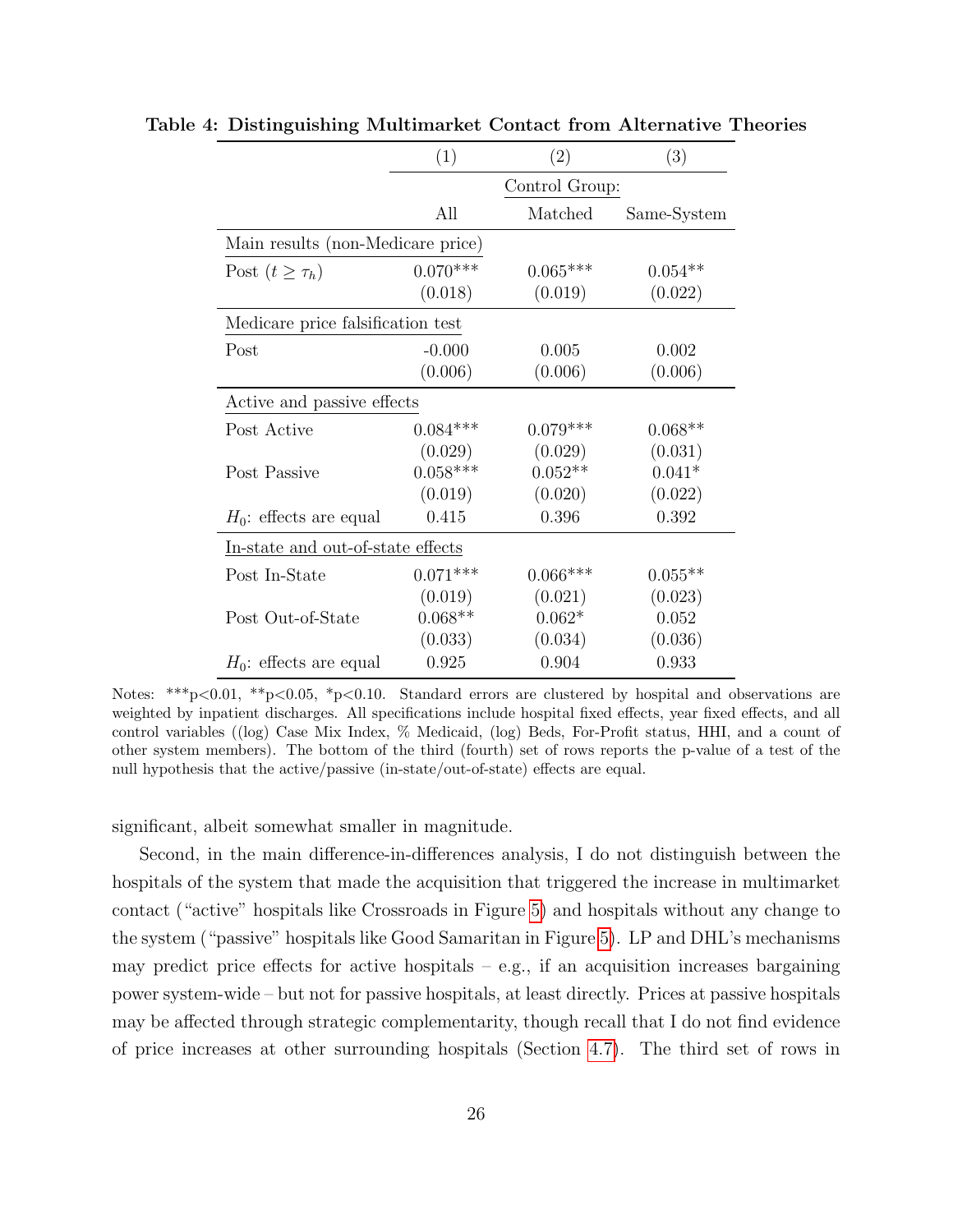Table [4](#page-26-0) shows the results from a specification splitting the treatment group by whether the increase in multimarket contact was generated by an acquisition of the treatment hospital's own system (i.e., whether the treatment hospital is active or passive). The point estimates for both active and passive treatment hospitals are positive and statistically significant (at the 10% level or lower) for all three control groups. Interestingly, while the differences are not statistically significant, the point estimates for active hospitals are larger than the estimates for passive hospitals, which is consistent with LP and DHL's mechanisms also being present (though likely unable to fully explain the results).

Third, in the main difference-in-differences analysis, the variation in multimarket contact generated by out-of-market M&A comes both from in-state (but out-of-market) and out-ofstate M&A. The effects of treatment from in-state acquisitions are more likely than outof-state acquisitions to involve simultaneous effects from LP and DHL's mechanisms. Any increases in bargaining power may dampen with distance and the common customer/insurer channels are also less prevalent across states. The fourth set of rows in Table [4](#page-26-0) shows the results from a specification splitting the treatment group by whether the increase in multimarket contact was generated by an in-state or out-of-state acquisition. The point estimates for the in-state and out-of-state treatment groups are positive, of similar magnitude, and mostly statistically significant. Identification with the same-system control group is particularly demanding, so it is unsurprising that at some point statistical significance goes away. As with the active/passive analysis, the estimated in-state effects are larger than – though not statistically distinguishable from – the out-of-state effects, which is again consistent with LP and DHL's mechanisms also being present to some degree.

To summarize, the additional specifications examined in this section suggest that current alternative theories through which out-of-market mergers may influence competition are unlikely to fully (or even mostly) explain the observed price increases following increases in multimarket contact. In other words, on balance the results seem to indicate that multimarket contact has a causal impact on prices, as opposed to spuriously capturing the impact of other mechanisms that have also been found to affect prices.

## <span id="page-27-0"></span>6 Conclusion

In this paper, I find evidence that multimarket contact leads to higher hospital prices. To address the potential endogeneity of within-market changes in multimarket contact, I estimate difference-in-differences models that isolate variation in multimarket contact generated by out-of-market consolidation. I find a positive and statistically significant effect of mul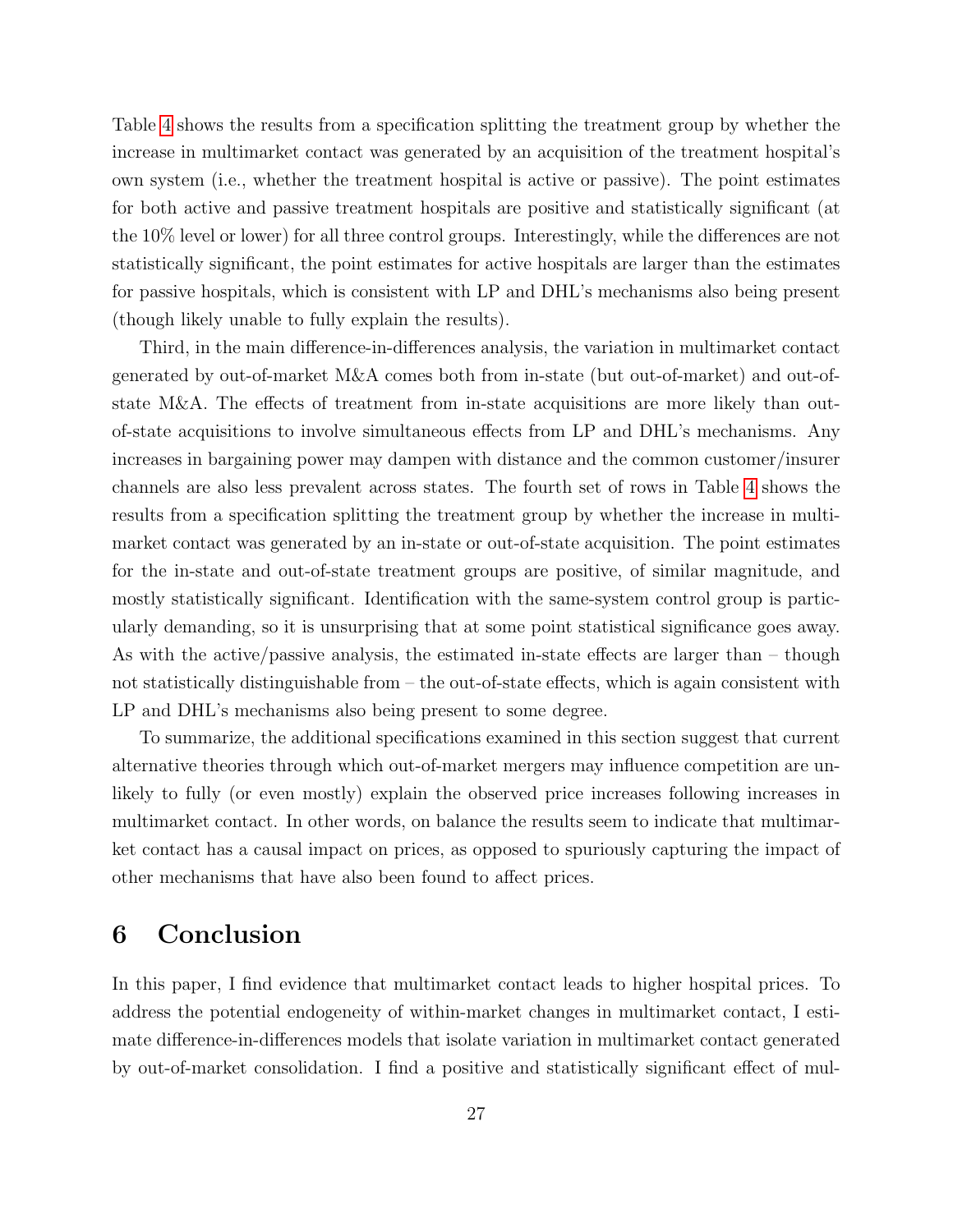timarket contact on prices, and the results are robust to a variety of modifications to the regression analysis.

Importantly, my estimates are limited to the prices paid to hospitals by private insurers. How much consumers are ultimately affected depends on the pass-through of insurer costs to premiums and/or other elements of plan design (e.g., coinsurance rates). Recent structural work by [Ho and Lee](#page-30-8) [\(2017\)](#page-30-8) simultaneously models both hospital price determination and insurance premium setting, which allows for predictions of pass-through, as well as giving insights about how pass-through may depend on important market characteristics such as insurer market structure. To my knowledge, there are no reduced form estimates of passthrough in the industry available. Such estimates would be useful to provide a more complete interpretation of the effects of forces that may impact hospital-insurer bargaining.

Beyond the 2000-2010 study period analyzed here, there have been several mergers between national hospital systems that have further increased the extent of multimarket contact in the industry.[26](#page-28-0) These types of acquisitions involve ownership changes in many different markets, but often only minimal changes to local hospital concentration.<sup>[27](#page-28-1)</sup> My results suggest that these types of mergers may still lead to higher hospital prices as a result of increased multimarket contact. In terms of policy implications, my results therefore suggest that hospital merger review should consider looking beyond just the local market when analyzing potential competitive effects. This implication is in line with the takeaways from other recent work on out-of-market hospital mergers [\(Dafny et al.](#page-29-7) [\(2016\)](#page-29-7) and [Lewis and Pflum](#page-30-1) [\(2016\)](#page-30-1)) that also finds meaningful price effects via other channels.

One important weakness of my analysis is direct evidence of the underlying mechanism(s) through which multimarket contact can soften hospital competition. The theoretical literature demonstrates that multimarket contact can facilitate tacit collusion under a variety of circumstances, but I have been mostly unsuccessful in determining which, if any, are likely responsible for the effects I observe. A deeper understanding of the nuts and bolts of price determination in the industry may yield useful insights for this question as well as many others. To my knowledge, detailed analysis of actual hospital-insurer negotiations has been impeded by the confidential nature of the process, though recent litigation may make the inner workings of negotiations available for study, at least on a case-by-case basis.<sup>[28](#page-28-2)</sup>

<span id="page-28-1"></span><span id="page-28-0"></span><sup>&</sup>lt;sup>26</sup>See Evans, M. (2014, June 21). Consolidation creating giant hospital systems. Modern Healthcare.

<sup>&</sup>lt;sup>27</sup>In addition, markets that would experience large changes in concentration as a result of the merger are often subject to divestiture requirements.

<span id="page-28-2"></span><sup>&</sup>lt;sup>28</sup>For instance, the Idaho Statesman obtained hundreds of documents about negotiations between St. Luke's Health System and Blue Cross of Idaho. Dutton, A. (2015, July 4). Behind the scenes, St. Luke's and Blue Cross of Idaho fight for pricing power. Idaho Statesman.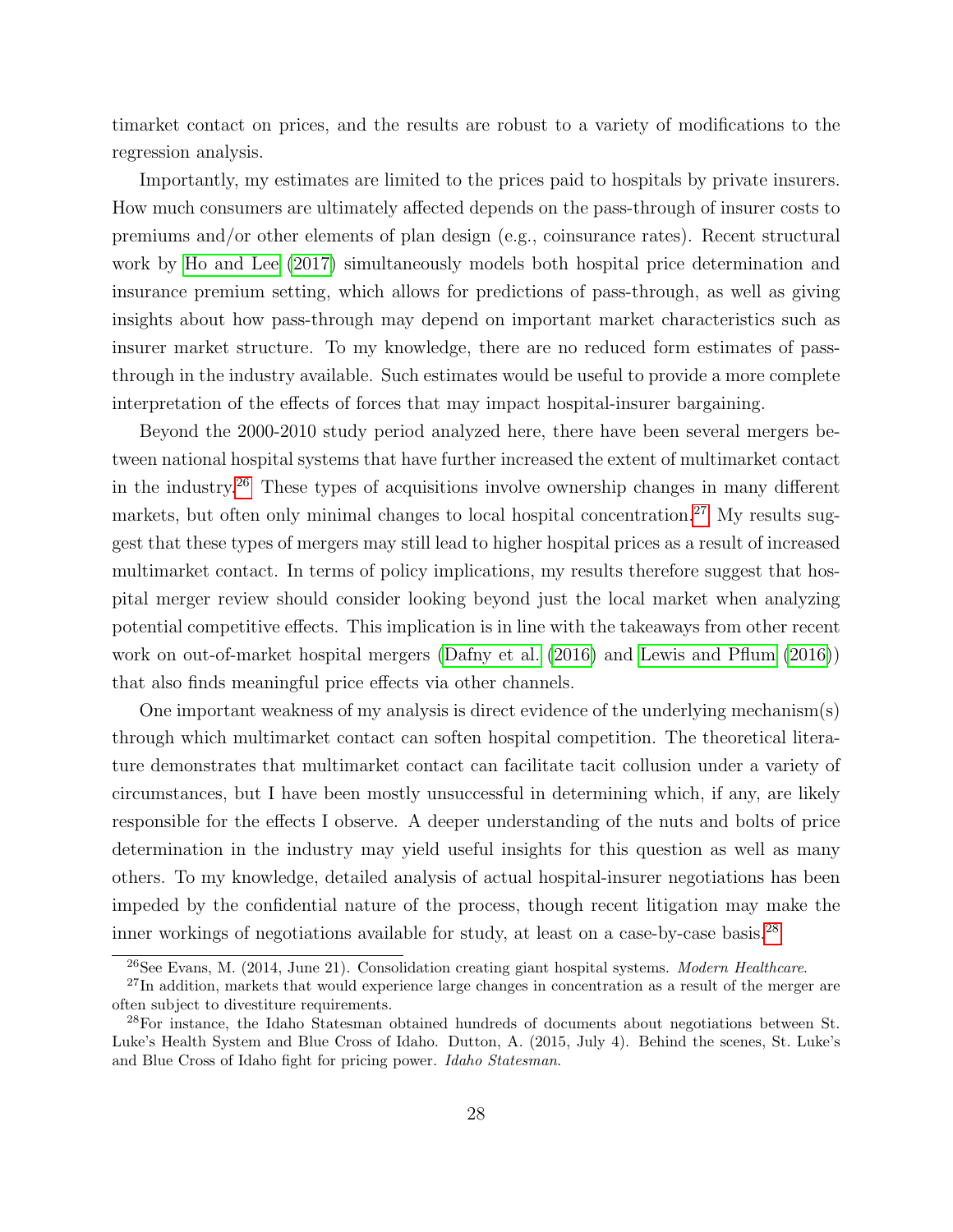## References

- <span id="page-29-10"></span>Austin, P. C. (2011). Optimal caliper widths for propensity-score matching when estimating differences in means and differences in proportions in observational studies. Pharmaceutical statistics  $10(2)$ , 150-161.
- <span id="page-29-4"></span>Bernheim, B. D. and M. D. Whinston (1990). Multimarket contact and collusive behavior. The RAND Journal of Economics 21 (1), 1–26.
- <span id="page-29-6"></span>Boeker, W., J. Goodstein, J. Stephan, and J. P. Murmann (1997). Competition in a multimarket environment: The case of market exit. *Organization Science*  $8(2)$ , 126–142.
- <span id="page-29-9"></span>Busse, M. R. (2000). Multimarket contact and price coordination in the cellular telephone industry. Journal of Economics & Management Strategy  $9(3)$ , 287–320.
- <span id="page-29-0"></span>Capps, C., D. Dranove, and M. Satterthwaite (2003). Competition and market power in option demand markets. RAND Journal of Economics  $34(4)$ , 737–763.
- <span id="page-29-11"></span>Ciliberto, F. and J. W. Williams (2014). Does multimarket contact facilitate tacit collusion? inference on conduct parameters in the airline industry. The RAND Journal of Economics  $45(4)$ , 764–791.
- <span id="page-29-2"></span>Cuellar, A. E. and P. J. Gertler (2003). Trends in hospital consolidation: the formation of local systems. *Health Affairs* 22(6), 77–87.
- <span id="page-29-1"></span>Dafny, L. (2009). Estimation and identification of merger effects: An application to hospital mergers. Journal of Law and Economics 52(3), 523–550.
- <span id="page-29-7"></span>Dafny, L., K. Ho, and R. Lee (2016). The price effects of cross-market hospital mergers. Working Paper.
- <span id="page-29-8"></span>Dranove, D. and A. Sfekas (2009). The revolution in health care antitrust: new methods and provocative implications. Milbank Quarterly  $87(3)$ , 607–632.
- <span id="page-29-3"></span>Edwards, C. D. (1955). Conglomerate bigness as a source of power. In Business concentration and price policy, pp. 331–359. Princeton University Press.
- <span id="page-29-5"></span>Evans, W. N. and I. N. Kessides (1994). Living by the "golden rule": Multimarket contact in the us airline industry. The Quarterly Journal of Economics 109 (2), 341–366.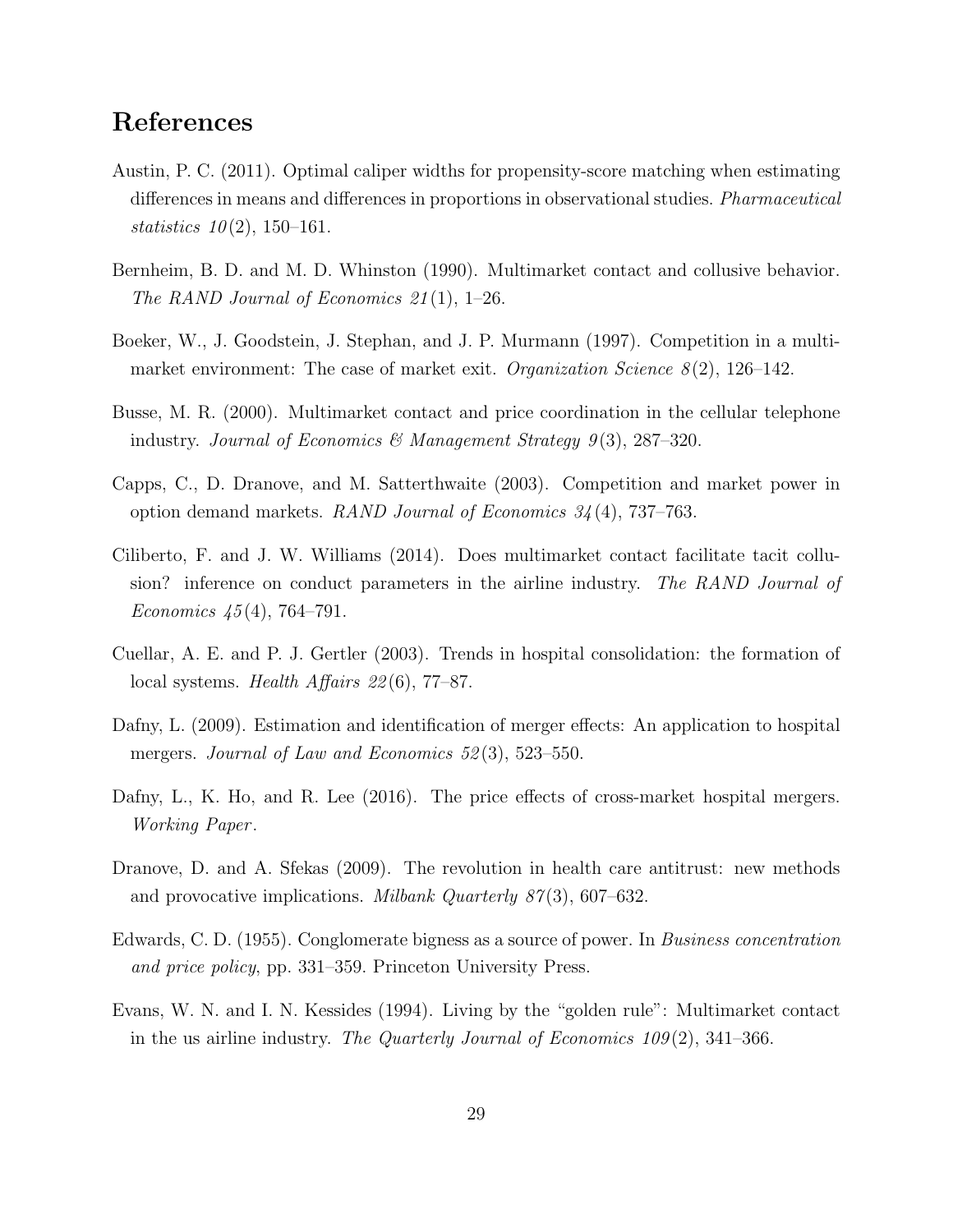- <span id="page-30-3"></span>Gaynor, M. and R. Town (2012). The impact of hospital consolidation–update. The Synthesis Project, Robert Wood Johnson Foundation.
- <span id="page-30-0"></span>Gowrisankaran, G., A. Nevo, and R. Town (2015). Mergers when prices are negotiated: Evidence from the hospital industry. American Economic Review 105 (1), 172–203.
- <span id="page-30-8"></span>Ho, K. and R. S. Lee (2017). Insurer competition in health care markets. *Econometrica*  $85(2)$ , 379–417.
- <span id="page-30-5"></span>Kobayashi, H. and K. Ohta (2012). Optimal collusion under imperfect monitoring in multimarket contact. Games and Economic Behavior 76(2), 636–647.
- <span id="page-30-10"></span>Lewis, M. S. and K. E. Pflum (2015). Diagnosing hospital system bargaining power in managed care networks. American Economic Journal: Economic Policy  $\gamma(1)$ , 243–274.
- <span id="page-30-1"></span>Lewis, M. S. and K. E. Pflum (2016). Hospital systems and bargaining power: evidence from out-of-market acquisitions. RAND Journal of Economics, forthcoming.
- <span id="page-30-6"></span>Li, J. and M. Powell (2015). Multilateral cooperation under uncertainty. Working Paper.
- <span id="page-30-4"></span>Matsushima, H. (2001). Multimarket contact, imperfect monitoring, and implicit collusion. Journal of Economic Theory  $98(1)$ , 158-178.
- <span id="page-30-13"></span>Melnick, G. and E. Keeler (2007). The effects of multi-hospital systems on hospital prices. Journal of Health Economics 26 (2), 400–413.
- <span id="page-30-2"></span>Miller, N. and M. Weinberg (2017). Understanding the price effects of the miller/coors joint venture. Econometrica, forthcoming.
- <span id="page-30-11"></span>Rubin, D. B. and N. Thomas (2000). Combining propensity score matching with additional adjustments for prognostic covariates. Journal of the American Statistical Association  $95(450)$ , 573-585.
- <span id="page-30-12"></span>Schmitt, M. (2017). Do hospital mergers reduce costs? *Journal of Health Economics 52*, 74–94.
- <span id="page-30-9"></span>Scott, J. T. (1982). Multimarket contact and economic performance. The Review of Economics and Statistics  $64(3)$ , 368–375.
- <span id="page-30-7"></span>Sekiguchi, T. (2015). Multimarket contact under demand fluctuations. International Journal of Game Theory 44 (4), 1033–1048.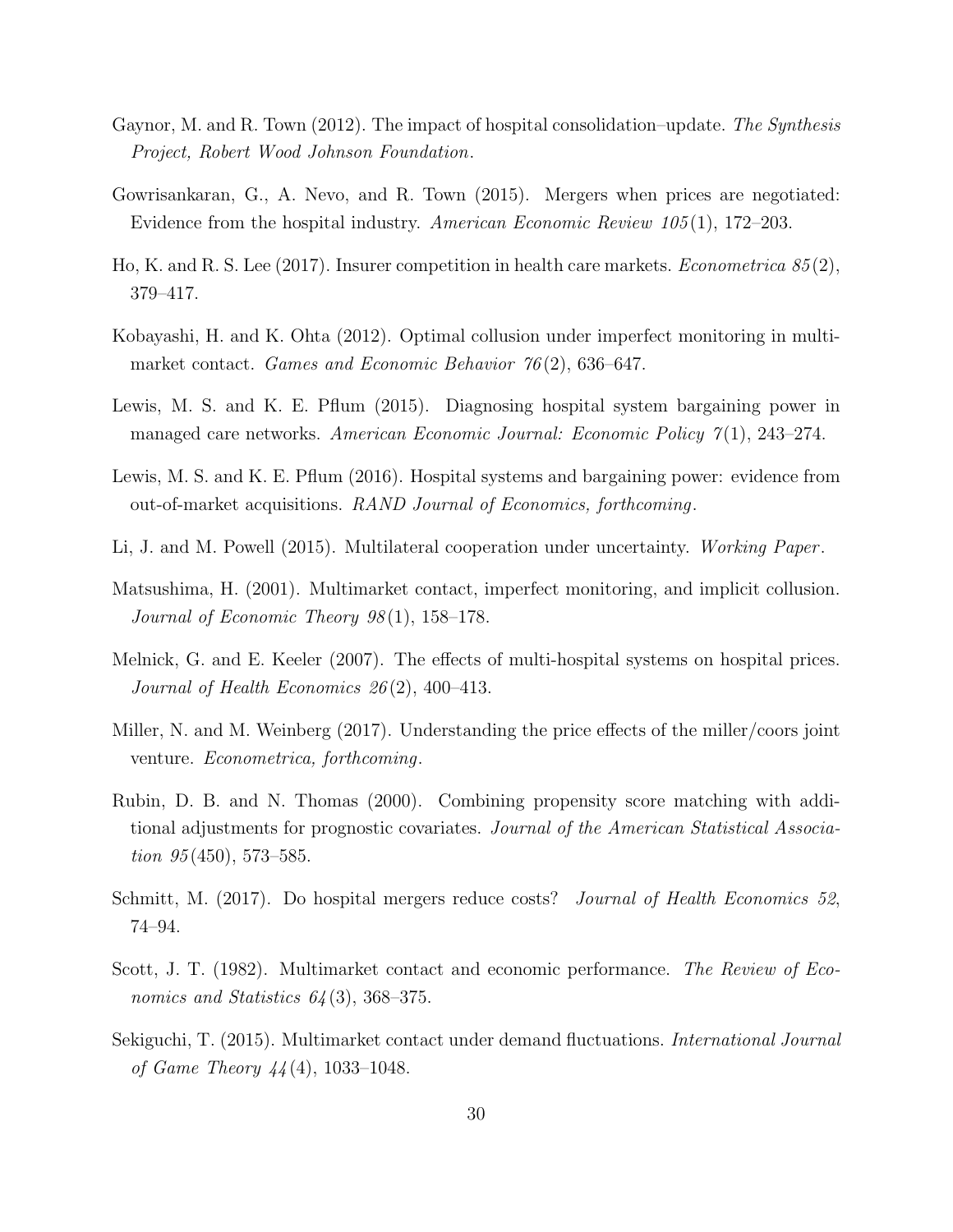- <span id="page-31-3"></span>Spagnolo, G. (1999). On interdependent supergames: multimarket contact, concavity, and collusion. Journal of Economic Theory  $89(1)$ , 127–139.
- <span id="page-31-0"></span>Stephan, J., J. P. Murmann, W. Boeker, and J. Goodstein (2003). Bringing managers into theories of multimarket competition: Ceos and the determinants of market entry. Organization Science 14 (4), 403–421.
- <span id="page-31-5"></span>Stuart, E. A. (2010). Matching methods for causal inference: A review and a look forward. Statistical science: a review journal of the Institute of Mathematical Statistics 25 (1), 1.
- <span id="page-31-1"></span>Vistnes, G. S. and Y. Sarafidis (2013). Cross-market hospital mergers: A holistic approach. Antitrust Law Journal  $79(1)$ , 253–293.
- <span id="page-31-2"></span>Waldfogel, J. and J. Wulf (2006). Measuring the effect of multimarket contact on competition: Evidence from mergers following radio broadcast ownership deregulation. The BE Journal of Economic Analysis & Policy  $5(1)$ , 1–23.
- <span id="page-31-4"></span>Yu, T. and A. A. Cannella (2013). A comprehensive review of multimarket competition research. Journal of Management  $39(1)$ , 76-109.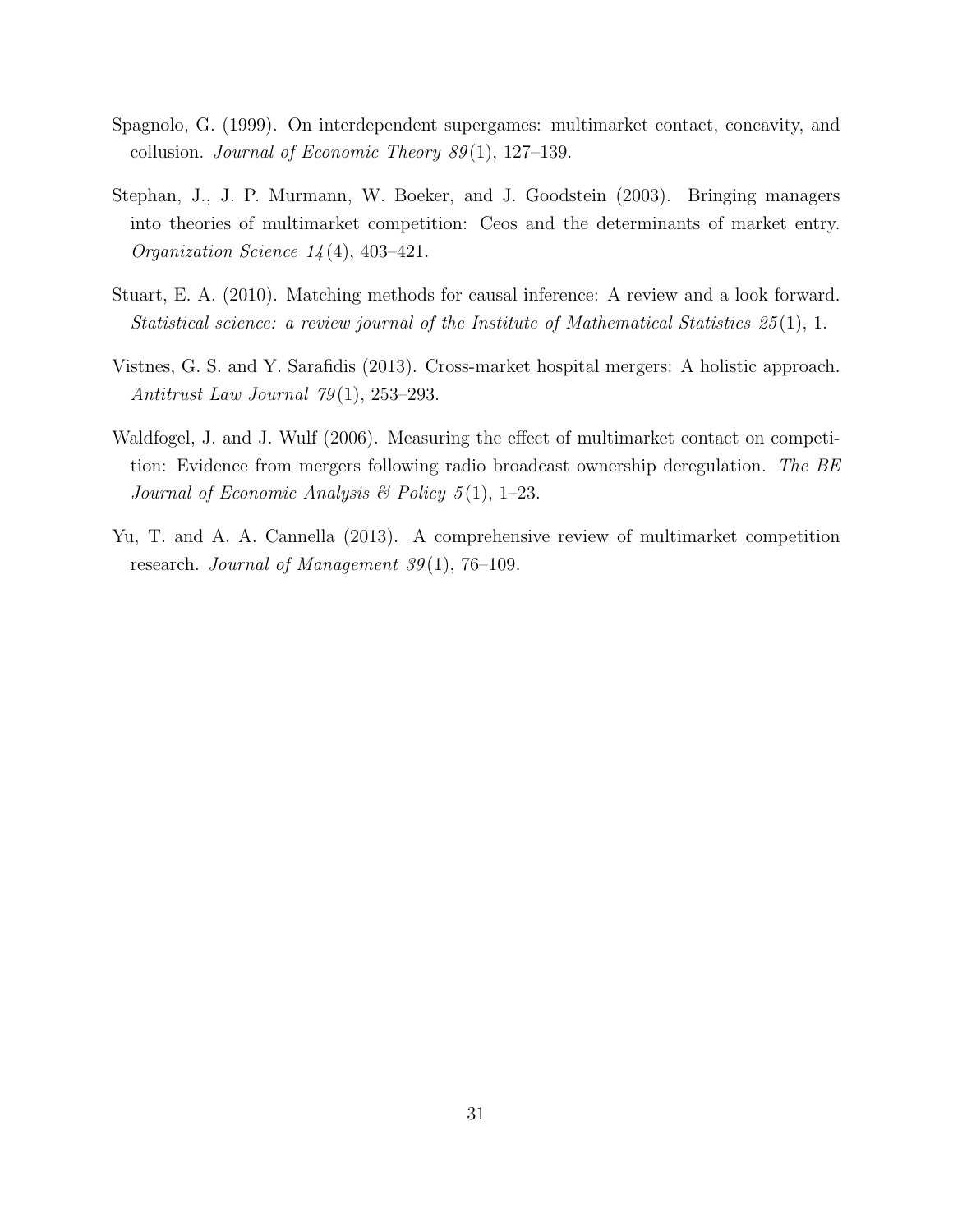## 7 Appendix

### <span id="page-32-0"></span>7.1 Traditional analysis

In this section, I examine regression specifications similar to those commonly utilized in the empirical multimarket contact literature (e.g., [Evans and Kessides](#page-29-5) [\(1994\)](#page-29-5) and [Waldfogel and](#page-31-2) [Wulf](#page-31-2) [\(2006\)](#page-31-2)). While these specifications are subject to the identification concerns discussed in the main text, they bolster the main findings of the paper by demonstrating that a positive, statistically significant relationship between multimarket contact and prices is often present when estimating models more similar to those of the existing literature.

The basic estimating equation is a fixed effects model of the form:

<span id="page-32-1"></span>
$$
\ln(\text{price}_{hjt}) = \theta_j + \gamma_t + \lambda \cdot MMC_{jt} + X_{hjt}\beta + \varepsilon_{hjt},\tag{4}
$$

where h is hospital, j is market, and t is year. In addition to a market level measure of multimarket contact  $(MMC_{jt})$ , the estimating equation includes market fixed effects  $(\theta_j)$ , year fixed effects  $(\gamma_t)$ , and other hospital and/or market level controls  $(X_{hjt})$ . Since the estimating equation includes market fixed effects, the effect of multimarket contact  $(\lambda)$  is identified by within-market changes in multimarket contact over time.

#### Market definition

I estimate equation [\(4\)](#page-32-1) using two common ad hoc market definitions that are typically thought to bound the "ideal" market definition. The first market definition, hospital referral region (HRR), splits the country into 306 distinct areas. HRRs are defined using data about where Medicare patients go to receive major cardiovascular surgery and neurosurgery. Each HRR contains at least one city where both types of major surgery are performed, and therefore tend to be somewhat large. In most cases, HRRs are likely larger than the ideal market definition in that they include more hospitals than the ideal market definition would include. The second market definition, hospital service area (HSA), splits the country into more than 3,000 distinct areas. HSAs are collections of zip codes in which Medicare beneficiaries living in those zip codes receive most of their hospital care from hospitals in that area. Since hospital care tends to be delivered locally, HSAs are far smaller than HRRs. In most cases, HSAs are likely smaller than the ideal market definition in that they include fewer hospitals than the ideal market definition would include.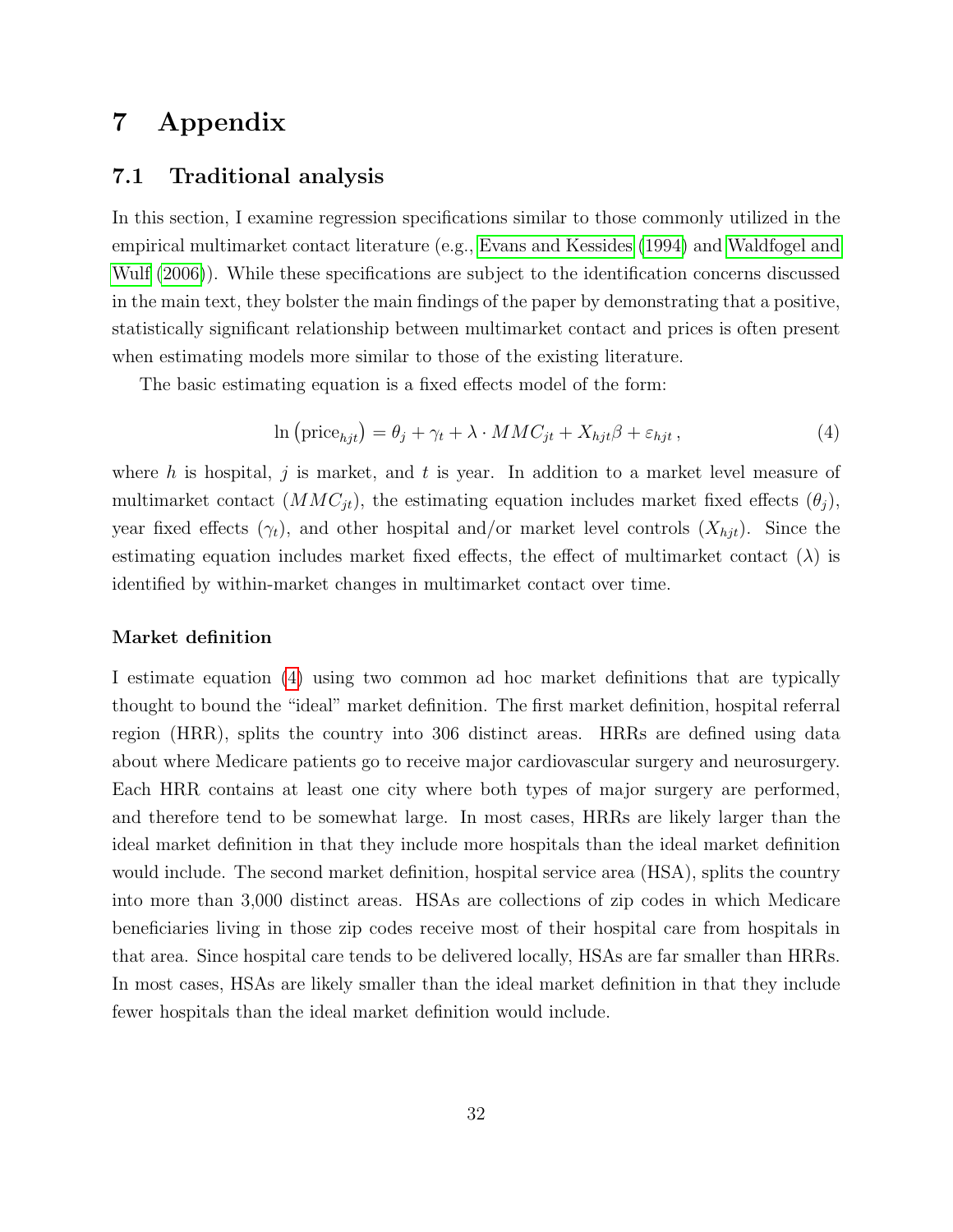#### Multimarket contact measures

I also examine several different multimarket contact measures. The first,  $AvgMMC$ , is as defined in the text in Section [2.2:](#page-5-1) the average number of market overlaps per pair of owners in a market. Notably,  $AvgMMC$  assigns equal weight to all pairs of owners in a market. Alternatively, it may be that multimarket contact between dominant hospitals in a market matters more than contact between smaller hospitals. I construct two additional measures to explore this possibility. The first,  $Wg t/M/C$ , weights the pair-specific market overlaps according to the total discharges of the pair (rather than taking the simple average like  $AvgMMC$ ). The second,  $TopAvgMMC$ , computes the measure after excluding "small" hospital owners, where small is defined by sorting owners from largest to smallest in terms of discharges and eliminating all owners after 75% of total discharges in the market have been accounted for.

Last, another type of multimarket contact measure uses the number of other markets in which competitors overlap as a percentage of the total other markets in which those competitors operate. For instance, suppose that two owners in a market, A and B, overlap in one other market. Including the other overlapping market, suppose that A competes in two other markets and B competes in four other markets. Alternative measures of multimarket contact can be constructed with different ways of combining the percentage of A's other markets in which B is present (50%) with the percentage of B's other markets in which A is present (25%). One option is to take the maximum [\(Ciliberto and Williams](#page-29-11) [\(2014\)](#page-29-11)) and then average over the pairs of owners in the market, a measure which I refer to as  $PctAvgMMC$ . While positively correlated, the primary difference between the measures based on counts of markets with overlap compared to percentages of markets with overlap is in how competition between national hospital systems affect the measures. For instance, in 2010, Community Health Systems (CHS) and the Hospital Corporation of America (HCA) operated in 78 and 59 HRRs, respectively, overlapping in 21. For measures based on counts, this overlap is sizable, while for measures based on percentages the overlap represents only 27% of CHS' markets and 36% of HCA's.

#### Control variables

I utilize controls  $X_{hit}$  similar to those used in the main text. To account for changes in the price measure driven by service and patient mix, I include (log) case mix index, the fraction of total discharges accounted for by Medicaid (% Medicaid), and (log) total beds. I include for-profit status and HHI (calculating shares using beds) to control for any contemporane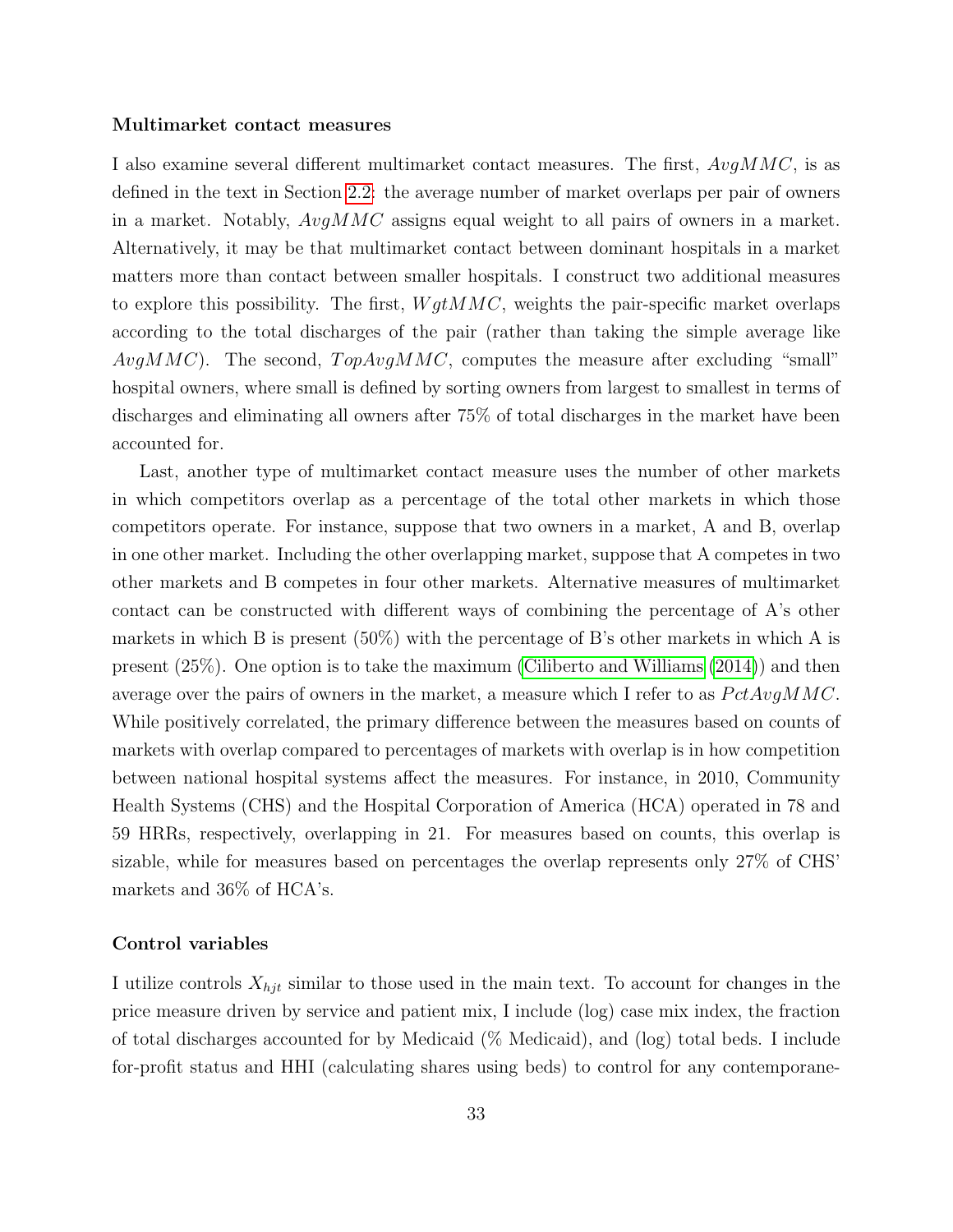ous changes in for-profit presence and/or market concentration. Last, while time-invariant differences between markets that attract large hospital systems are swept away by the market fixed effects, it may be that the hospitals of these systems and the markets containing them have different price trends than other hospitals and markets for reasons unrelated to multimarket contact.[29](#page-34-0) I control for the presence of systems by adding the (log) discharge weighted average number of markets in which owners in a given market compete ("system") span"). Intuitively, the idea behind adding the system span control is for identification to come specifically from markets where multimarket systems are not only present but also overlap with one another.

#### Results

Table [5](#page-35-0) presents the results, with Panel A using HSA as the market definition and Panel B using HRR. The number of observations is much lower with HSA as the market definition because the multimarket contact measures are only defined for markets with multiple hospital owners. While few HRRs have only a single owner, the majority of HSAs have only a single owner. In odd-numbered columns, I estimate the model only including market and year fixed effects. In even-numbered columns, I add the control variables. The bottom row of each panel multiplies the point estimate of the effect of multimarket contact to the interquartile range of each measure, capturing the estimated price effect of moving from the 25th percentile to the 75th percentile of each measure.

Beginning with the first three multimarket contact measures  $(AvgMMC, WgtMAC)$ and  $TopAvgMMC$ , the results indicate a positive association between multimarket contact and prices. Most estimates are statistically significant at the 10% level or lower, and those that are not narrowly miss the cutoff. For instance, the p-values in columns (1) and (2) of Panel B are 0.109 and 0.184, respectively. While the results suggest a connection between multimarket contact and prices, the estimated magnitude of the effect is relatively small; moving from the 25th to the 75th percentile of the measures is estimated to increase prices by between 0.3 and 1.0 percent. That said, nearly \$350 billion was spend on hospital care by private insurers in  $2013<sup>30</sup>$  $2013<sup>30</sup>$  $2013<sup>30</sup>$  so even a small percentage increase can be quite large in absolute terms.

The results for  $PctAvgMMC$ , on the other hand, yield noisy estimates that are statis-

<span id="page-34-0"></span><sup>29</sup>For instance, [Melnick and Keeler](#page-30-13) [\(2007\)](#page-30-13) find that system hospitals in California had faster price growth than non-system hospitals in the early 2000s, with the effect holding even in markets in which the system hospital did not have other system members in the same market.

<span id="page-34-1"></span> $30$ The Centers for Medicare & Medicaid Services, National Health Expenditure Accounts.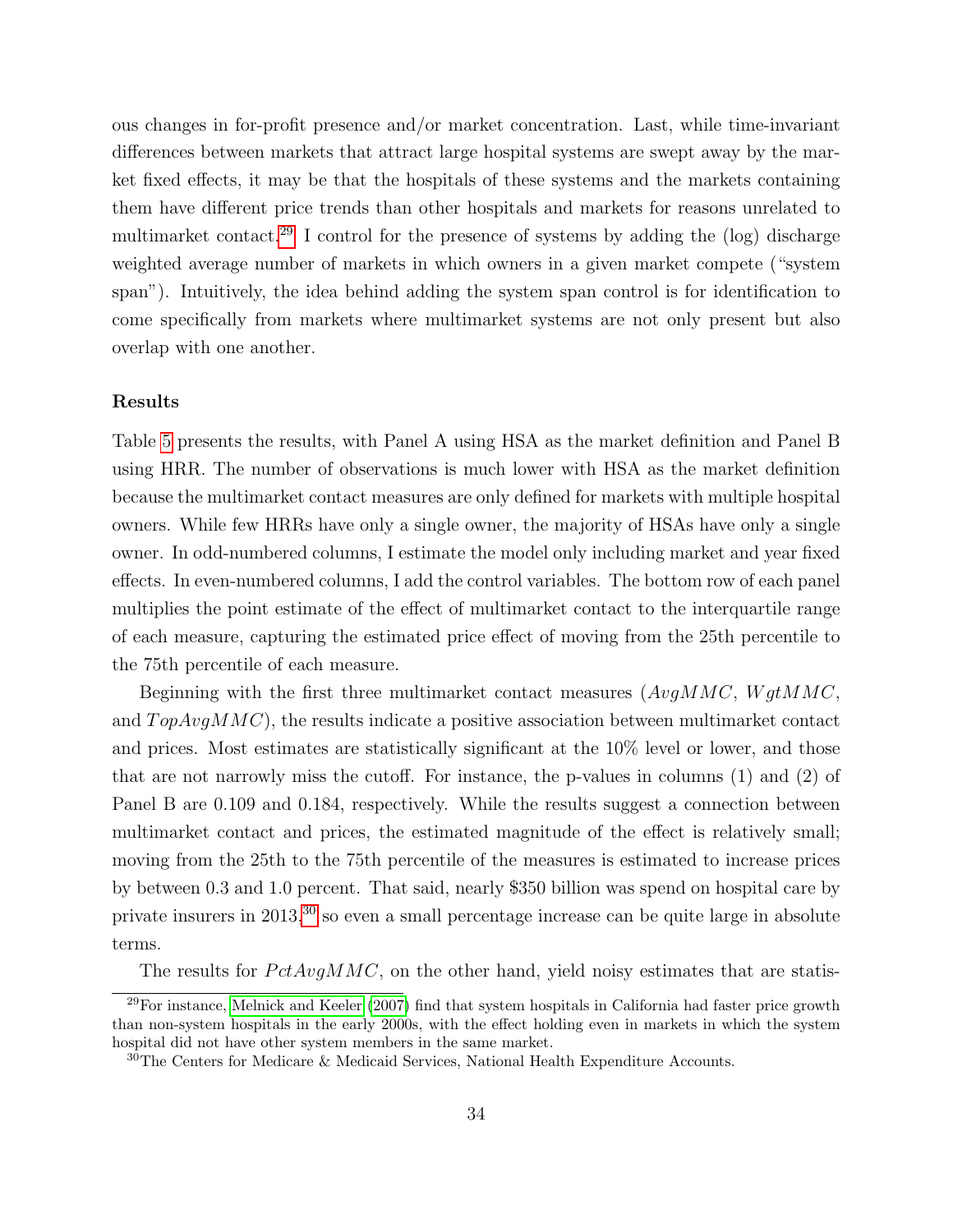<span id="page-35-0"></span>

| Panel A: HSA Market Definition       |                     |                       |                       |                                |                     |                  |                     |                       |
|--------------------------------------|---------------------|-----------------------|-----------------------|--------------------------------|---------------------|------------------|---------------------|-----------------------|
|                                      | (1)                 | (2)                   | (3)                   | (4)                            | (5)                 | (6)              | (7)                 | (8)                   |
| AvgMMC                               | $0.019*$<br>(0.010) | $0.025***$<br>(0.009) |                       |                                |                     |                  |                     |                       |
| WgtMMC                               |                     |                       | $0.018**$<br>(0.008)  | $0.025***$<br>(0.007)          |                     |                  |                     |                       |
| TopAvgMMC                            |                     |                       |                       |                                | $0.020***$          | $0.019***$       |                     |                       |
| PctAvgMMC                            |                     |                       |                       |                                | (0.005)             | (0.004)          | 0.064<br>(0.091)    | 0.075<br>(0.072)      |
| Control variables                    |                     | $\checkmark$          |                       | $\checkmark$                   |                     | $\checkmark$     |                     | $\checkmark$          |
| Observations<br>R-squared            | 15,678<br>$0.356\,$ | 15,339<br>0.562       | 15,678<br>0.356       | 15,339<br>0.562                | 15,678<br>0.356     | 15,339<br>0.562  | 15,678<br>0.356     | 15,339<br>0.562       |
| $25th$ to 75th %-ile<br>price effect | 0.4%                | 0.6%                  | 0.5%                  | 0.6%                           | 0.3%                | 0.3%             | 0.2%                | 0.2%                  |
|                                      |                     |                       |                       | Panel B: HRR Market Definition |                     |                  |                     |                       |
|                                      | (1)                 | (2)                   | (3)                   | (4)                            | (5)                 | (6)              | (7)                 | (8)                   |
| AvgMMC                               | 0.015<br>(0.009)    | 0.017<br>(0.013)      |                       |                                |                     |                  |                     |                       |
| WgtMMC                               |                     |                       | $0.027***$<br>(0.009) | $0.031*$<br>(0.015)            |                     |                  |                     |                       |
| TopAvgMMC                            |                     |                       |                       |                                | $0.015*$<br>(0.008) | 0.015<br>(0.012) |                     |                       |
| PctAvgMMC                            |                     |                       |                       |                                |                     |                  | $-0.089$<br>(0.060) | $-0.092$<br>(0.058)   |
| Control variables                    |                     | $\checkmark$          |                       | $\checkmark$                   |                     | $\checkmark$     |                     | $\checkmark$          |
| Observations<br>R-squared            | 37,700<br>0.203     | 37,179<br>$\,0.539\,$ | 37,700<br>0.203       | 37,179<br>0.539                | 37,700<br>0.203     | 37,179<br>0.539  | 37,700<br>0.203     | 37,179<br>$\,0.539\,$ |
| 25th to 75th %-ile<br>price effect   | $0.3\%$             | 0.3%                  | $0.9\%$               | $1.0\%$                        | 0.8%                | 0.8%             | $-0.3\%$            | $-0.3\%$              |

#### Table 5: Traditional MMC Regressions, 2000-2010

Notes: \*\*\*p<0.01, \*\*p<0.05, \*p<0.10. Standard errors are clustered by state and observations are weighted by inpatient discharges. All specifications include market and year fixed effects. The included control variables are (log) Case Mix Index, % Medicaid, (log) Beds, For-Profit status, HHI, and (log) system span.

tically indistinguishable from zero and of varying sign. As discussed above when defining the measures, recall that overlap between large hospital systems is much more relevant for  $AvgMMC$ ,  $WgtMMC$ , and  $TopAvgMMC$  than it is for  $PctAvgMMC$ . Thus, the non-results for  $PctAvgMMC$  accentuate the point that, to the extent multimarket contact meaningfully affects competition in the industry, it does so primarily via the behavior of large hospital systems.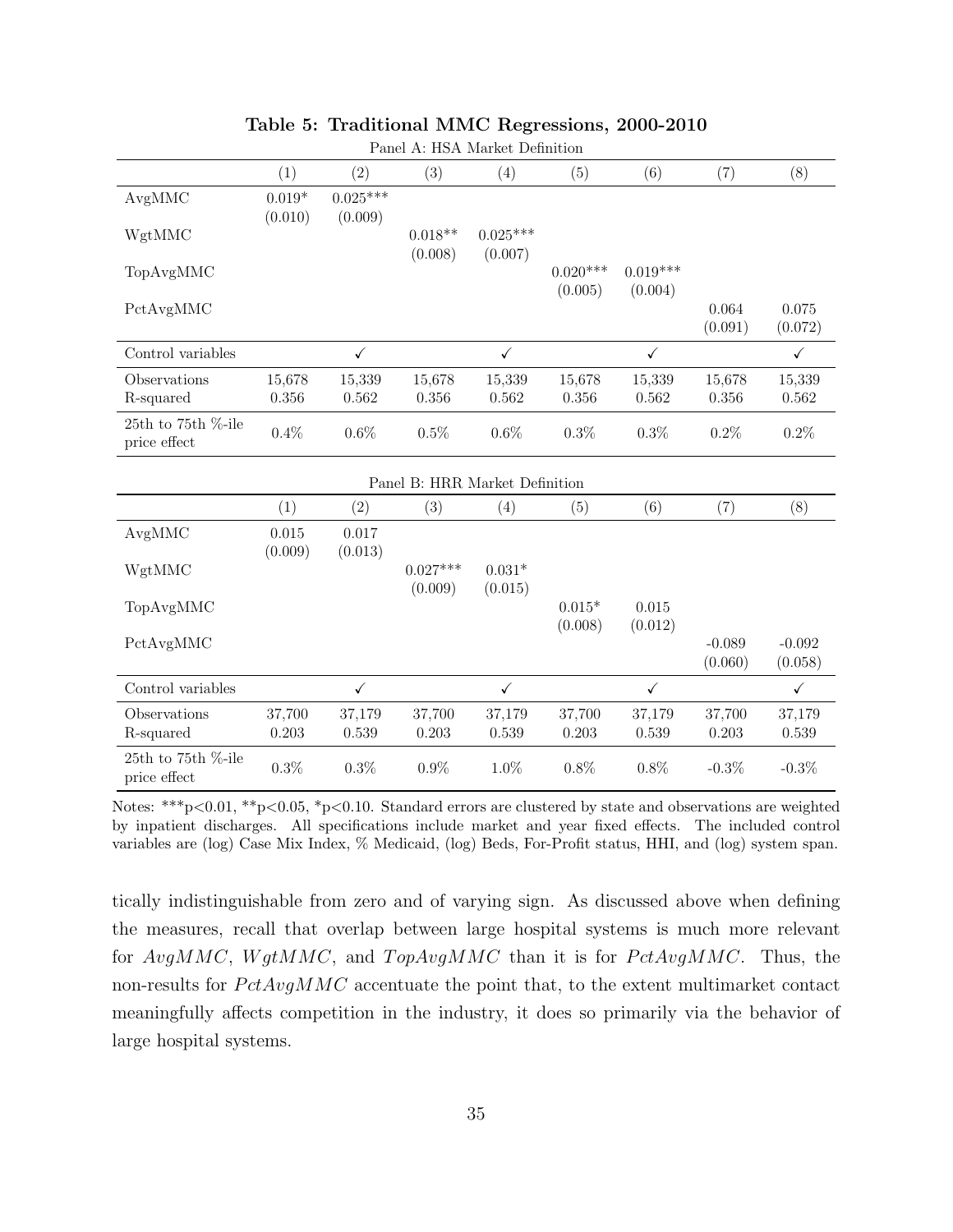## <span id="page-36-0"></span>7.2 Main result robustness: hospitals treated only once

The table below reports results after restricting the treatment group to hospitals treated only a single time during the period (205 hospitals). The results can be compared to Table [2,](#page-18-0) which reports results for the full treatment group (347 hospitals).

| Panel A: Post Only (Equation (2))       |                |                |                  |                |  |  |  |  |  |
|-----------------------------------------|----------------|----------------|------------------|----------------|--|--|--|--|--|
|                                         | Control Group: |                |                  |                |  |  |  |  |  |
|                                         | All            | All            | Matched          | Matched        |  |  |  |  |  |
| Post $(t \geq \tau_h)$                  | $0.075***$     | $0.079***$     | $0.055**$        | $0.060**$      |  |  |  |  |  |
|                                         | (0.022)        | (0.022)        | (0.026)          | (0.026)        |  |  |  |  |  |
| Control variables                       |                | $\checkmark$   |                  | $\checkmark$   |  |  |  |  |  |
| Hospitals                               | 2,864          | 2,857          | 410              | 410            |  |  |  |  |  |
| Observations                            | 37,816         | 37,538         | 6,201            | 6,137          |  |  |  |  |  |
| R-squared                               | 0.770          | 0.773          | 0.737            | 0.740          |  |  |  |  |  |
| Panel B: Leads & Lags (Equation $(3)$ ) |                |                |                  |                |  |  |  |  |  |
|                                         |                |                | Control Group:   |                |  |  |  |  |  |
|                                         | All            | All            | Matched          | Matched        |  |  |  |  |  |
| $t \leq \tau_h - 4$                     | $-0.009$       | $-0.011$       | 0.001            | $-0.002$       |  |  |  |  |  |
|                                         | (0.039)        | (0.039)        | (0.041)          | (0.041)        |  |  |  |  |  |
| $t=\tau_h-3$                            | 0.014          | 0.009          | 0.016            | 0.010          |  |  |  |  |  |
|                                         | (0.031)        | (0.031)        | (0.030)          | (0.030)        |  |  |  |  |  |
| $t=\tau_h-2$                            | $-0.003$       | $-0.005$       | $0.002\,$        | $0.000\,$      |  |  |  |  |  |
|                                         | (0.031)        | (0.031)        | (0.031)          | (0.031)        |  |  |  |  |  |
| $t=\tau_h-1$                            | $\overline{0}$ | $\overline{0}$ | $\boldsymbol{0}$ | $\overline{0}$ |  |  |  |  |  |
|                                         |                |                |                  |                |  |  |  |  |  |
| $t=\tau_h$                              | $0.051*$       | 0.050          | $0.055*$         | $0.055^{\ast}$ |  |  |  |  |  |
|                                         | (0.030)        | (0.031)        | (0.031)          | (0.032)        |  |  |  |  |  |
| $t=\tau_h+1$                            | $0.068**$      | $0.067**$      | $0.064**$        | $0.064**$      |  |  |  |  |  |
|                                         | (0.031)        | (0.032)        | (0.032)          | (0.032)        |  |  |  |  |  |
| $t=\tau_h+2$                            | $0.059^{\ast}$ | $0.062*$       | $0.057*$         | $0.060*$       |  |  |  |  |  |
|                                         | (0.033)        | (0.034)        | (0.034)          | (0.034)        |  |  |  |  |  |
| $t=\tau_h+3$                            | $0.058^{\ast}$ | 0.058          | 0.046            | 0.047          |  |  |  |  |  |
|                                         | (0.035)        | (0.035)        | (0.035)          | (0.035)        |  |  |  |  |  |
| $t \geq \tau_h + 4$                     | $0.085**$      | $0.090**$      | $\,0.065\,$      | $0.070*$       |  |  |  |  |  |
|                                         | (0.037)        | (0.037)        | (0.039)          | (0.039)        |  |  |  |  |  |
| Control variables                       |                | ✓              |                  | ✓              |  |  |  |  |  |
| Hospitals                               | 2,864          | 2,857          | 410              | 410            |  |  |  |  |  |
| Observations                            | 37,816         | 37,538         | 6,201            | 6,137          |  |  |  |  |  |
| R-squared                               | 0.770          | 0.773          | 0.737            | 0.740          |  |  |  |  |  |

| Panel A: Post Only (Equation (2)) |  |  |
|-----------------------------------|--|--|
|-----------------------------------|--|--|

Notes: \*\*\*p<0.01, \*\*p<0.05, \*p<0.10. Standard errors are clustered by hospital and observations are weighted by inpatient discharges. All specifications include hospital and year fixed effects. The included control variables are (log) Case Mix Index, % Medicaid, (log) Beds, For-Profit status, HHI, and a count of other system members. In Panel B,  $t = \tau_h - 1$  (the year before treatment) is the omitted category.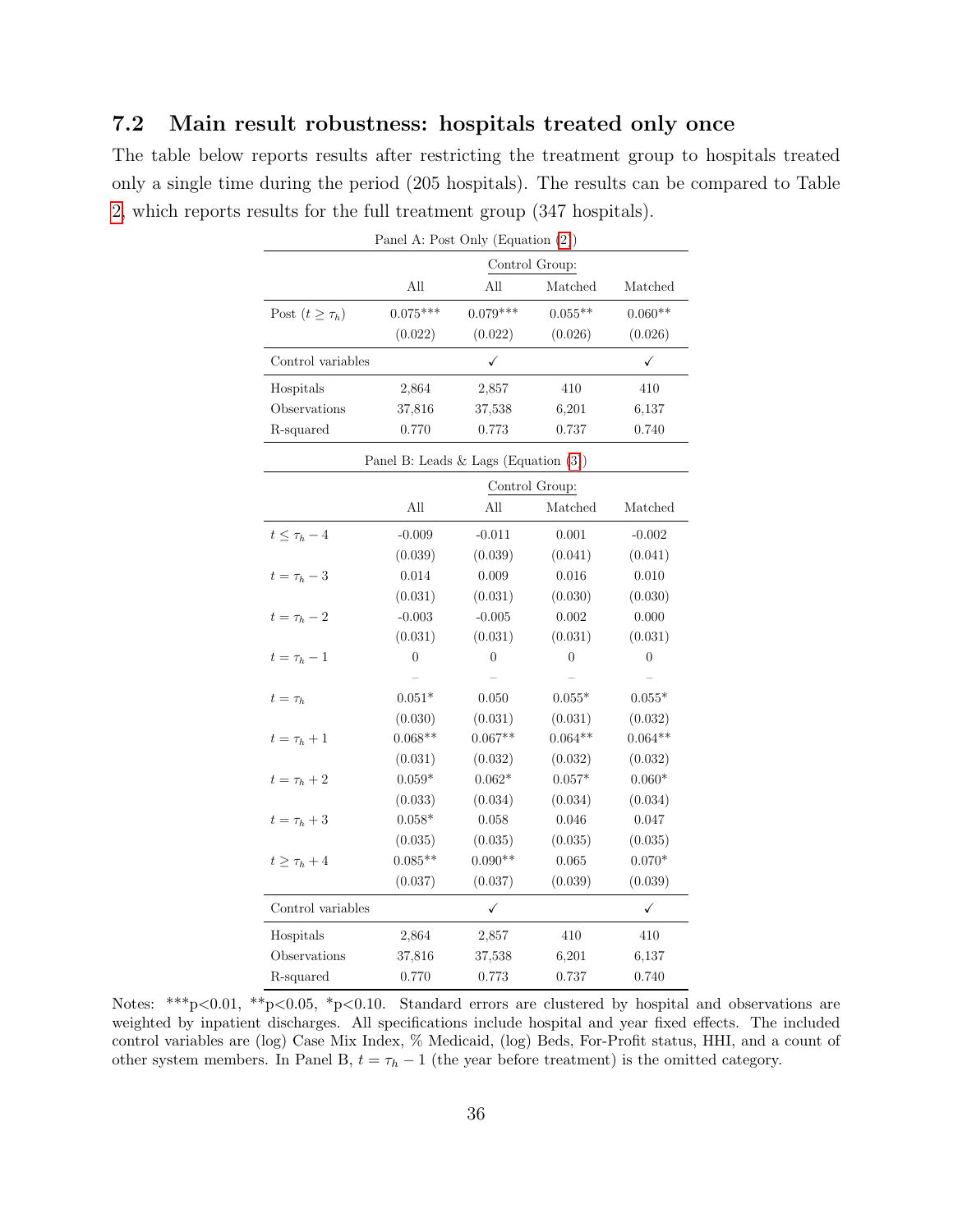### <span id="page-37-0"></span>7.3 Data construction

#### Hospital prices (HCRIS)

non-Medicare price = inpatient charges  $\cdot (1 -$  discount factor) – Medicare payments  $\frac{1}{\text{total inpatient discharges} - \text{Medicare discharges}}$  (5)

There was a change to the cost report forms in 2010. Therefore, I list the line items for both the original form (1996 format) and the new form (2010 format).

- Inpatient charges: Worksheet G-2, Parts  $1 \& 2$ , the sum of:
	- Hospital general inpatient routine care services revenue: line 1, column 1 (1996); line 1, column 1 (2010)
	- Total intensive care type inpatient hospital services revenue: line 15, column 1 (1996); line 16, column 1 (2010)
	- Inpatient ancillary services revenue: line 17, column 1 (1996); line 18, column 1 (2010)
- **Discount factor:** Worksheet G-3, the ratio of:
	- Contractual allowances and discounts on patients' accounts: line 2, column 1 (1996); line 2, column 1 (2010)
	- Total patient revenues: line 1, column 1 (1996); line 1, column 1 (2010)
- Medicare payments: Worksheet E, Part A, the sum of:
	- Total amount payable for program beneficiaries: line 18, column 1 (1996); line 61, column 1 (2010)
	- Primary payer payments: line 17, column 1 (1996); line 60, column 1 (2010)
- Total inpatient discharges: Worksheet S-3, Part 1
	- Inpatient discharges, all patients: line 12, column 15 (1996); line 14, column 15 (2010)
- Medicare discharges: Worksheet S-3, Part 1
	- Inpatient discharges, Title XVIII: line 12, column 13 (1996); line 14, column 13 (2010)

Medicare prices are calculated as Medicare payments divided by Medicare discharges, using the line items given above.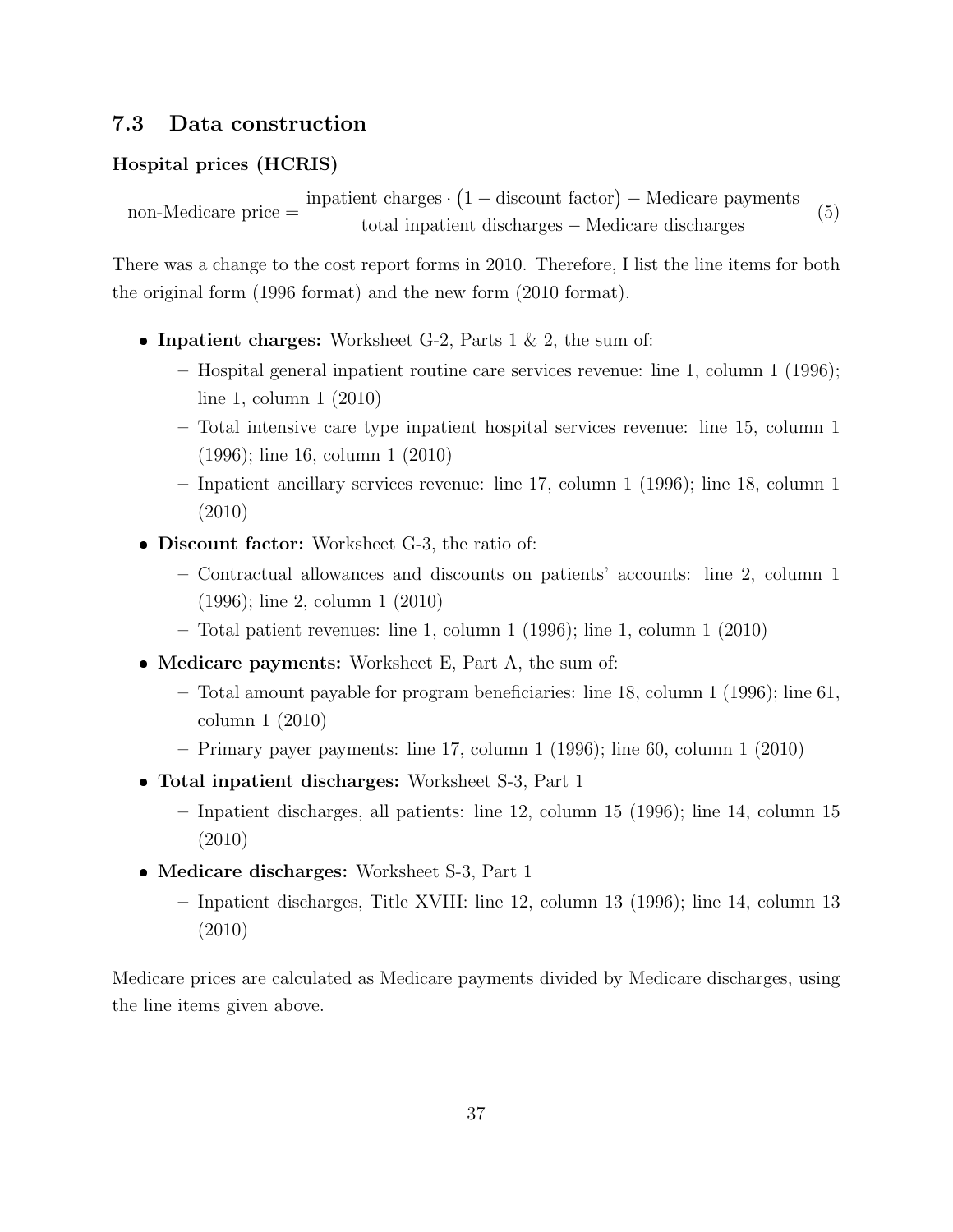#### Combining American Hospital Association and Irving Levin data

In this section, I briefly describe how I construct the hospital ownership data used throughout the paper. The standard source for hospital ownership information is the American Hospital Association (AHA) Annual Survey of Hospitals, which contains a field with reported system identification. I create a second system identification variable using the Irving Levin & Associates Hospital Acquisition Report. This second system identification variable is created by fixing hospital ownership as it is reported in 2012 in the AHA survey, and then rolling back all hospital M&A from 1998 and on that was tracked by Irving Levin. The new system identification variable changes for a given hospital only when that hospital was acquired as part of a transaction contained in the Irving Levin reports. These two system identification variables – one from the AHA data and the second created using the Irvin Levin data – differ from one another in at least one year for around 30% of hospitals in the data. In these cases, I searched news stories, archived hospital websites, etc. to try to resolve all discrepancies. The resulting system identification variable – which combines the AHA data, the Irving Levin reports, and independent research – is what I use to track hospital ownership. The final variable matches the original AHA system identification for about 90% of observations, but is likely more accurate in terms of ownership changes, which is crucial in studies of the effects of hospital M&A.

#### Other data construction notes

Below I list several other elements of the data construction process not discussed in the text.

- Besides general acute care hospitals, the HCRIS data also contains information data on long-term care, psychiatric, etc. hospitals as well. I limit the sample to general acute care hospitals based on a hospital's (a) Medicare provider number and (b) service type in the AHA data.
- I limit the data to hospitals in the 50 states and Washington, DC and drop military, Veterans Affairs, and Indian Health Service hospitals.
- The non-Medicare price calculated from the HCRIS data can be quite noisy, so it is standard practice to eliminate outliers from the measure (e.g., see [Dafny](#page-29-1) [\(2009\)](#page-29-1) and [Lewis and Pflum](#page-30-1) [\(2016\)](#page-30-1)). I winsorize prices at the 5th and 95th percentiles in order to avoid dropping observations. The reported results in Section [4.6](#page-17-1) are robust to making no corrections for outliers (a post coefficient of 0.080, significant at the 1% level) and dropping rather than winsorizing outliers (a post coefficient of 0.062, significant at the  $1\%$  level).